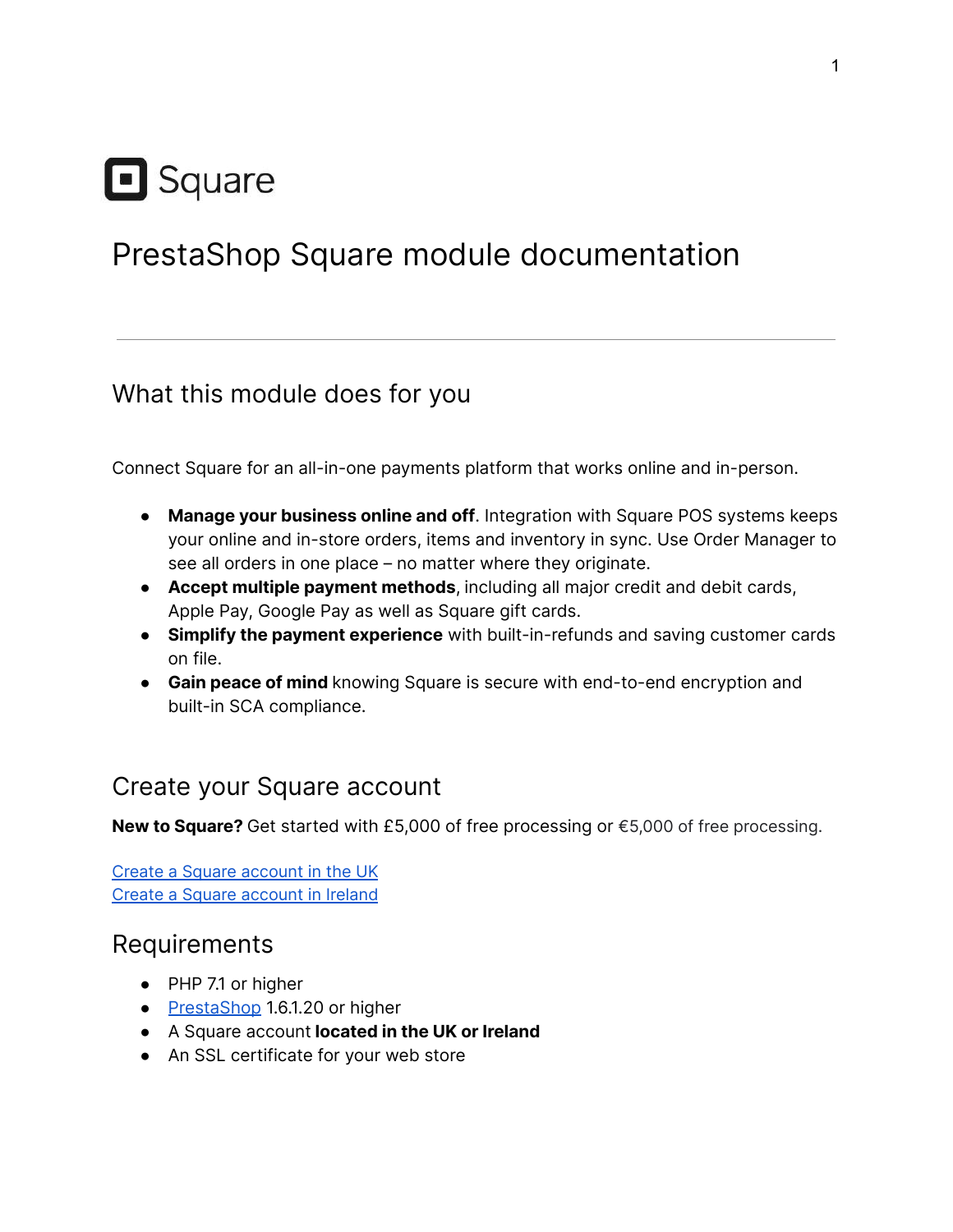## Installation

- Ensure your store meets the requirements above
- Download the module ZIP file from PrestaShop's Addons Marketplace

There are two ways that the module can be installed in PrestaShop:

1. In the PrestaShop Back Office, go to **Improve > Module Manager (or Module Catalog)**



Click **Upload the module** and drag and drop the module ZIP file into the specified area. You can also click **Browse** to add the downloaded ZIP file to PrestaShop manually. Wait for installation to finish.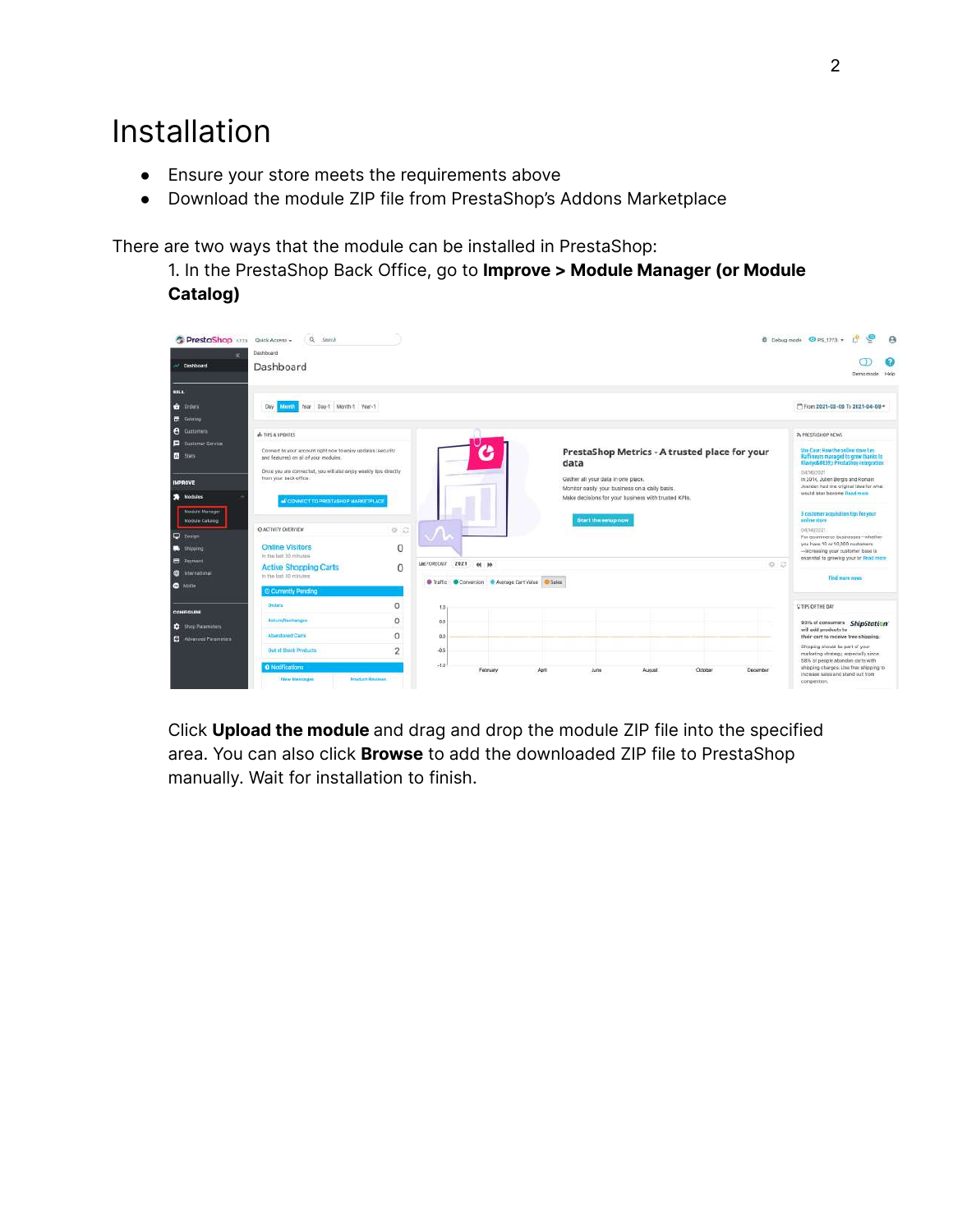| PrestaShop 1.73. Quick Access -  |                           |                                           | Q. Smrth (e.g.: product reference, custome)           |        |                                                                                                 |                |                    | 49<br>Debug mode O PS 1773 +                  |
|----------------------------------|---------------------------|-------------------------------------------|-------------------------------------------------------|--------|-------------------------------------------------------------------------------------------------|----------------|--------------------|-----------------------------------------------|
| ×.                               | Module Manager J. Modules |                                           |                                                       |        |                                                                                                 |                |                    |                                               |
| A Dashboard                      |                           | Module manager                            |                                                       |        |                                                                                                 |                | Ca Upload a module | O+ Connect to Addons marketplace              |
|                                  | Modules                   | e<br>$\bullet$<br>Updates<br><b>Nerts</b> |                                                       |        |                                                                                                 |                |                    |                                               |
|                                  |                           |                                           |                                                       |        |                                                                                                 |                |                    |                                               |
| $\triangle$ orders               |                           |                                           |                                                       |        |                                                                                                 | $\mathbf{Q}_i$ |                    |                                               |
| <b>Citrolog</b>                  |                           |                                           |                                                       |        |                                                                                                 |                |                    |                                               |
| <b>B</b> Customers               |                           | Category                                  |                                                       |        | <b>Status</b>                                                                                   |                | <b>Bulkactions</b> |                                               |
| Customer Service                 |                           | All Categories                            |                                                       | $\sim$ | Show all modules                                                                                | $\omega$       | Uninstall          | v                                             |
| <b>B</b> State                   |                           |                                           |                                                       |        |                                                                                                 |                |                    |                                               |
| <b>MPROVE</b>                    |                           | <b>Administration</b>                     |                                                       |        |                                                                                                 |                |                    |                                               |
| Modules.                         |                           |                                           |                                                       |        |                                                                                                 |                |                    |                                               |
| Module Manager<br>Module Catalog |                           | 欢                                         | <b>Available quantities</b><br>u2.0.0 - by PrestaShop |        | Adds a tab showing the quantity of available products for sale to the Stats dashboard Road more |                |                    | E<br>$\mathbf{v}$<br><b>Disable</b>           |
| $\Box$ Design                    |                           |                                           |                                                       |        |                                                                                                 |                |                    |                                               |
| <b>B</b> Shigping                |                           |                                           | <b>Best categories</b><br>u2.0.0 - by PrestaShop      |        | Adds a list of the best categories to the Stats dashboard.  Read more                           |                |                    | <b>Disable</b><br>$\mathcal{Q}_{\mathcal{A}}$ |
| <b>B</b> Payment                 |                           |                                           |                                                       |        |                                                                                                 |                |                    |                                               |
| <b>Co</b> International          |                           | B                                         | <b>Best customers</b>                                 |        |                                                                                                 |                |                    |                                               |
| <b>Molte</b>                     |                           |                                           | v2.0.2 - by PrestaShop                                |        | Adds a list of the best customers to the Stats dashboard. _ Read more:                          |                |                    | o<br>Disable<br>$\dot{\mathbf{v}}$ .          |
| <b>CONFIGURE</b>                 |                           | $\equiv$ 10                               | <b>Best suppliers</b>                                 |        |                                                                                                 |                |                    |                                               |
| Shop Farameters                  |                           |                                           | v2.0.0 - by PrestaShop                                |        | Adds a list of the best suppliers to the Stats dashboard Read more                              |                |                    | Disable<br>$\omega$                           |
| Advanced Parameters              |                           |                                           |                                                       |        |                                                                                                 |                |                    |                                               |
|                                  |                           | ñ                                         | <b>Best vouchers</b>                                  |        |                                                                                                 |                |                    |                                               |
|                                  |                           |                                           | u2.0.0 - by PrestaShop                                |        | Adds a list of the best vouchers to the Stats dashboard Read more                               |                |                    | Ð<br><b>Disable</b><br>$\mathcal{L}$          |
|                                  |                           |                                           | 정부 사람들은 이렇게 어떻게 되었어? 이 작품은 모습                         |        |                                                                                                 |                |                    |                                               |

# Upload a module

Drop your module archive here or select file Please upload one file at a time, zip or tarball format (tar, tar.gz or tgz). Your module will be installed right after that.

2. Connect to your web application using an FTP application. Extract the ZIP file and it will become a folder. Upload it to the PrestaShop /modules/ folder directory with the other modules that are installed in your PrestaShop web application.

 $\times$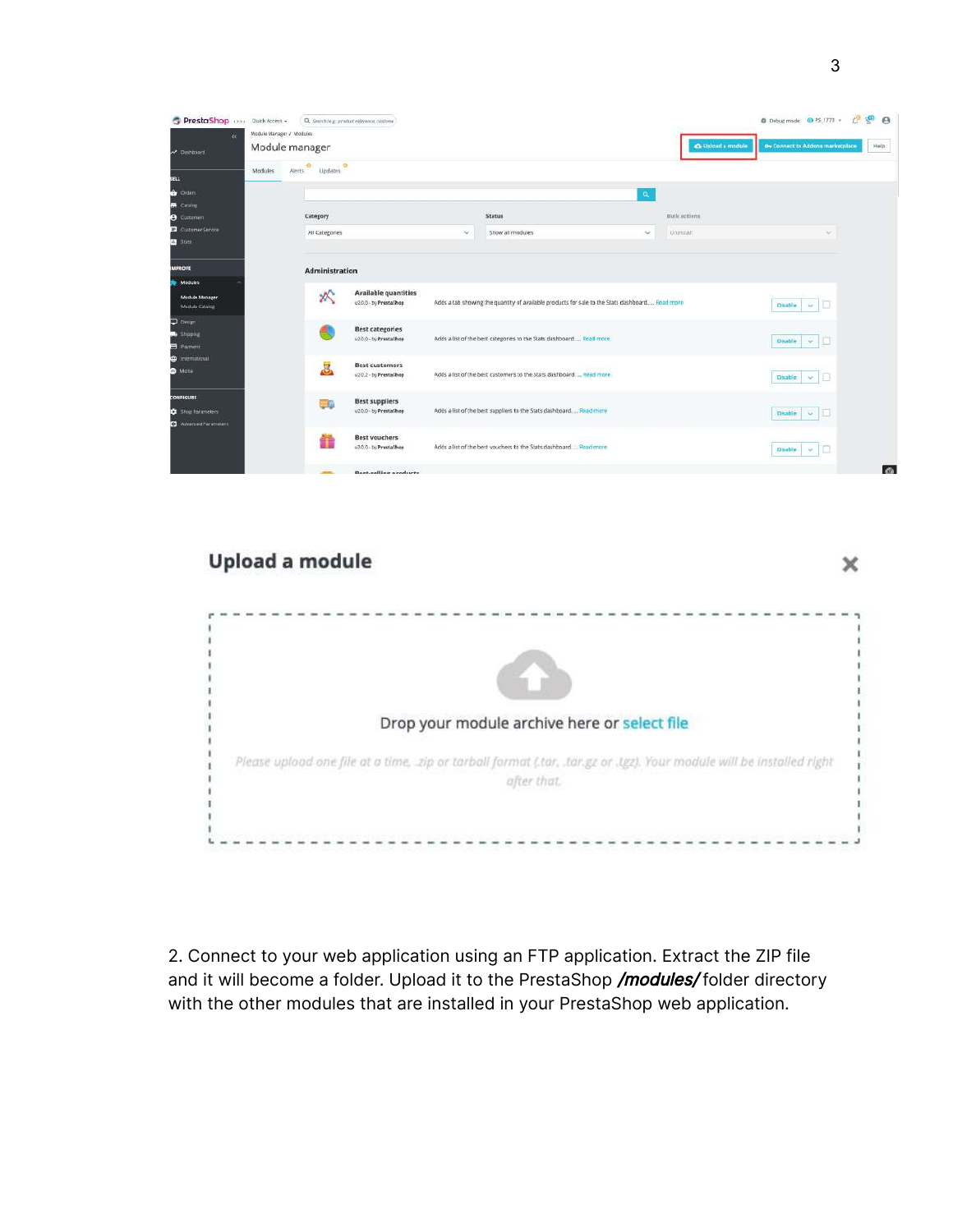

In the PrestaShop back office, go to **Modules Catalog > Search for "Square" >** Click on the **Install button** and wait for installation to complete.

| $\ll$                                   | Module Catalog  |                                                                                                                   |                            |                                          |
|-----------------------------------------|-----------------|-------------------------------------------------------------------------------------------------------------------|----------------------------|------------------------------------------|
| M Distributed                           | Modules catalog |                                                                                                                   | to Upload a module         | Or Connect to Addnns marketplace<br>Help |
| <b>SELL</b>                             | Module Catalog  | Module Selections                                                                                                 |                            |                                          |
| <b>O</b> Drawn                          |                 | square (s)                                                                                                        | Categories<br>$\mathbf{a}$ | $\sim$                                   |
| <b>E</b> Catalog                        |                 |                                                                                                                   |                            |                                          |
| $\theta$ Columbia                       |                 |                                                                                                                   |                            |                                          |
| Customer Service                        |                 |                                                                                                                   |                            |                                          |
| <b>n</b> stats                          |                 | 1 modules and services selected for you                                                                           |                            | · Sort by -<br>٠                         |
| <b>IMPROVE</b>                          |                 |                                                                                                                   |                            |                                          |
| Modules                                 |                 | Θ                                                                                                                 |                            |                                          |
| Module Manager<br><b>Module Catalog</b> |                 | Square                                                                                                            |                            |                                          |
| C Design                                |                 | VED.T                                                                                                             |                            |                                          |
| <b>B</b> Shipping                       |                 | Take payments online and in person by connecting Square<br>to your PrestaShop store. Synchronise orders, reconcle |                            |                                          |
| <b>B</b> Payment                        |                 | Inventory, and manage customer clata through one<br>centralned platform and one intuitive payment solution.       |                            |                                          |
| <b>C</b> International                  |                 | Sign up and start taking payments in minutes.                                                                     |                            |                                          |
| <b>CONFIGURE</b>                        |                 |                                                                                                                   |                            |                                          |
| <b>Q</b> Shop Parameters                |                 |                                                                                                                   |                            |                                          |
| <b>C</b> Advanced Parameters            |                 | Free<br>Install                                                                                                   |                            |                                          |

● After installation has finished, click **Configure** and start the module configuration process.

## Module set up - production mode

Module setup [instructions](#page-23-0) for sandbox mode can be found here.

In order to take card payments using Square, you must first have a Square seller account and you must have successfully downloaded the Square PrestaShop Module.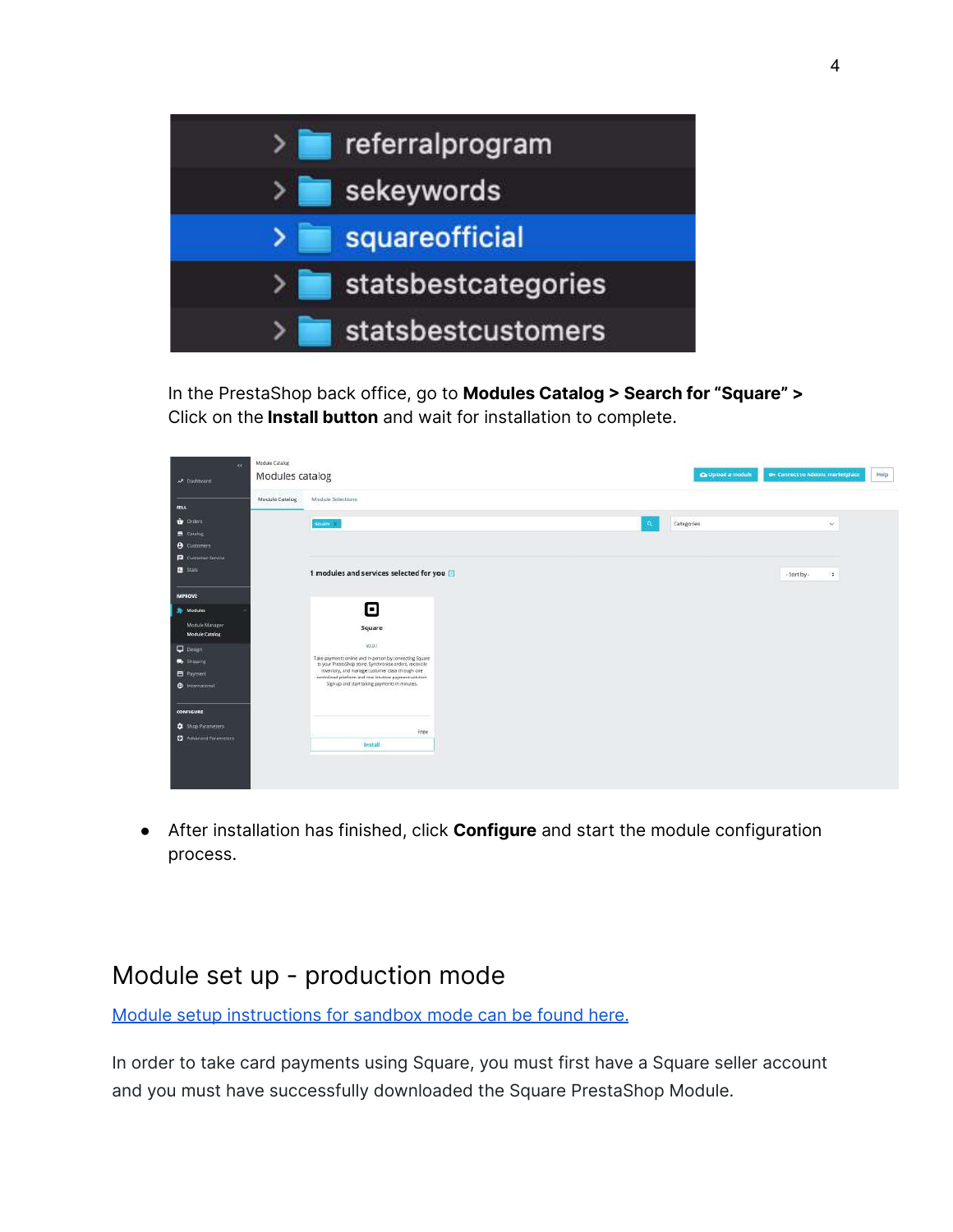1. Open the Square PrestaShop Module by navigating to **Improve > Module Manager > Square** and selecting **Configure.** You will see the following page:

| Module set up                                                                                                                   |      |
|---------------------------------------------------------------------------------------------------------------------------------|------|
| See the documentation for detailed instructions on how to set up this module.                                                   |      |
| Sandbox Production                                                                                                              |      |
| Visit your Square dashboard to create a Square application and get your application ID and application secret on the oAuth tab. |      |
| Application ID                                                                                                                  |      |
| Application secret                                                                                                              |      |
| In your Square application on the oAuth tab, enter this redirect URL:<br>https:www.mycompany.com/redirecturl                    | Copy |
| Enable webhooks                                                                                                                 |      |
| In your Square application on the Webhooks tab, scroll down to Connect V2 Webhooks and select Add Endpoint.                     |      |
| 1. Enter the following URL as an endpoint:<br>https:www/mycompany.com/endpointurl                                               | Copy |
| 2. Select this API version: 2021-04-21                                                                                          |      |
| 3. Select all events                                                                                                            |      |
| 4. To activate webhooks, run a test notification by clicking on your endpoint, going to More > Send Test Event.                 |      |
| 5. Copy the signature key from endpoint details and paste it in the "Webhook signature key" input below.                        |      |
| 6. Test your webhook configuration below in order to connect with Square                                                        |      |
| Webhook signature key                                                                                                           |      |
| <b>TEST WEBHOOKS</b>                                                                                                            |      |
| <b>CONNECT</b>                                                                                                                  |      |
|                                                                                                                                 |      |

2. In a new tab, **visit Square's developer site** at <https://developer.squareup.com/apps> and log in with your Square account details. You should see a page titled **Applications**, as pictured below.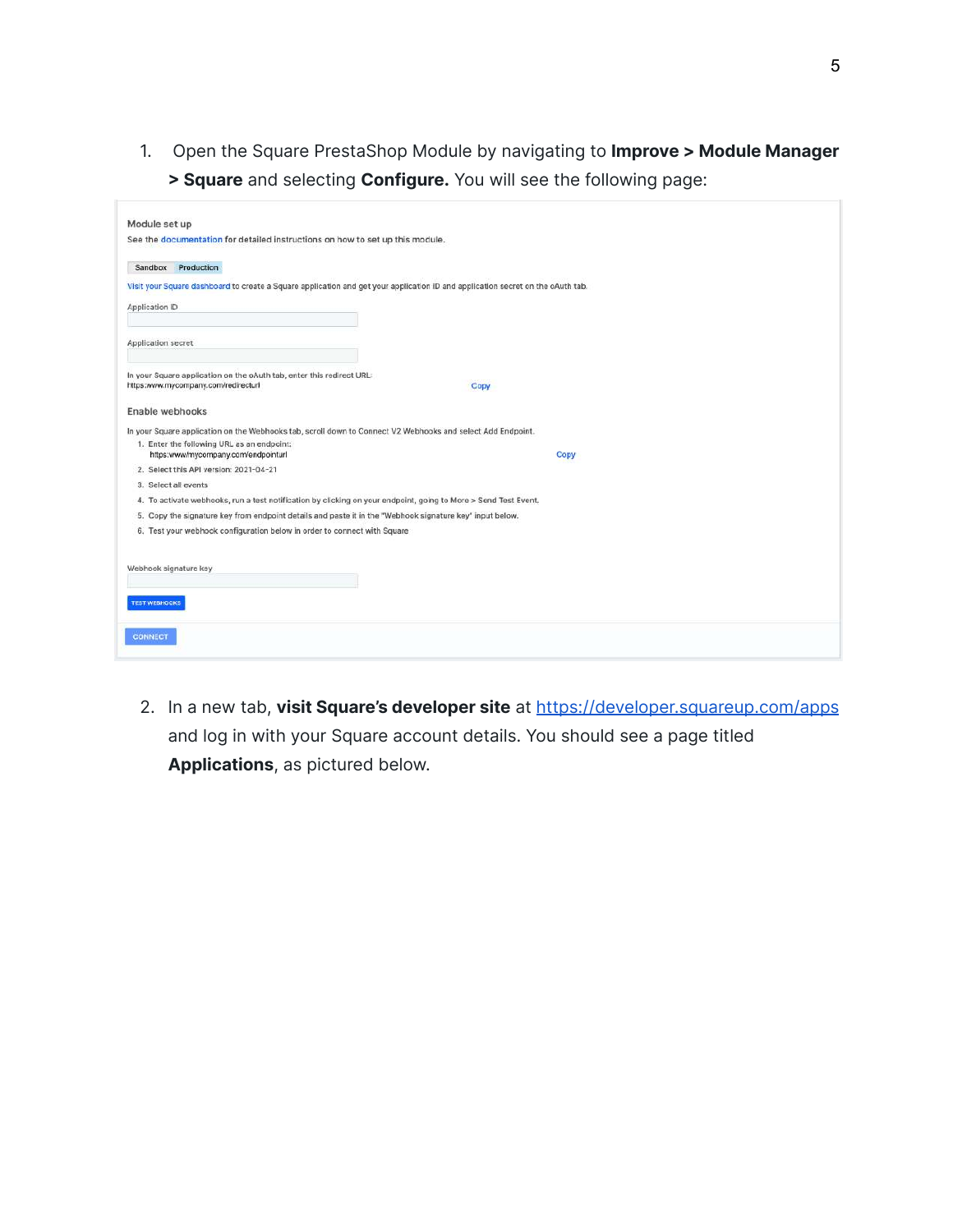

3. Click on the **+** plus icon to create a new Square Application. Choose a descriptive name like "PrestaShop Application" and click **Save.**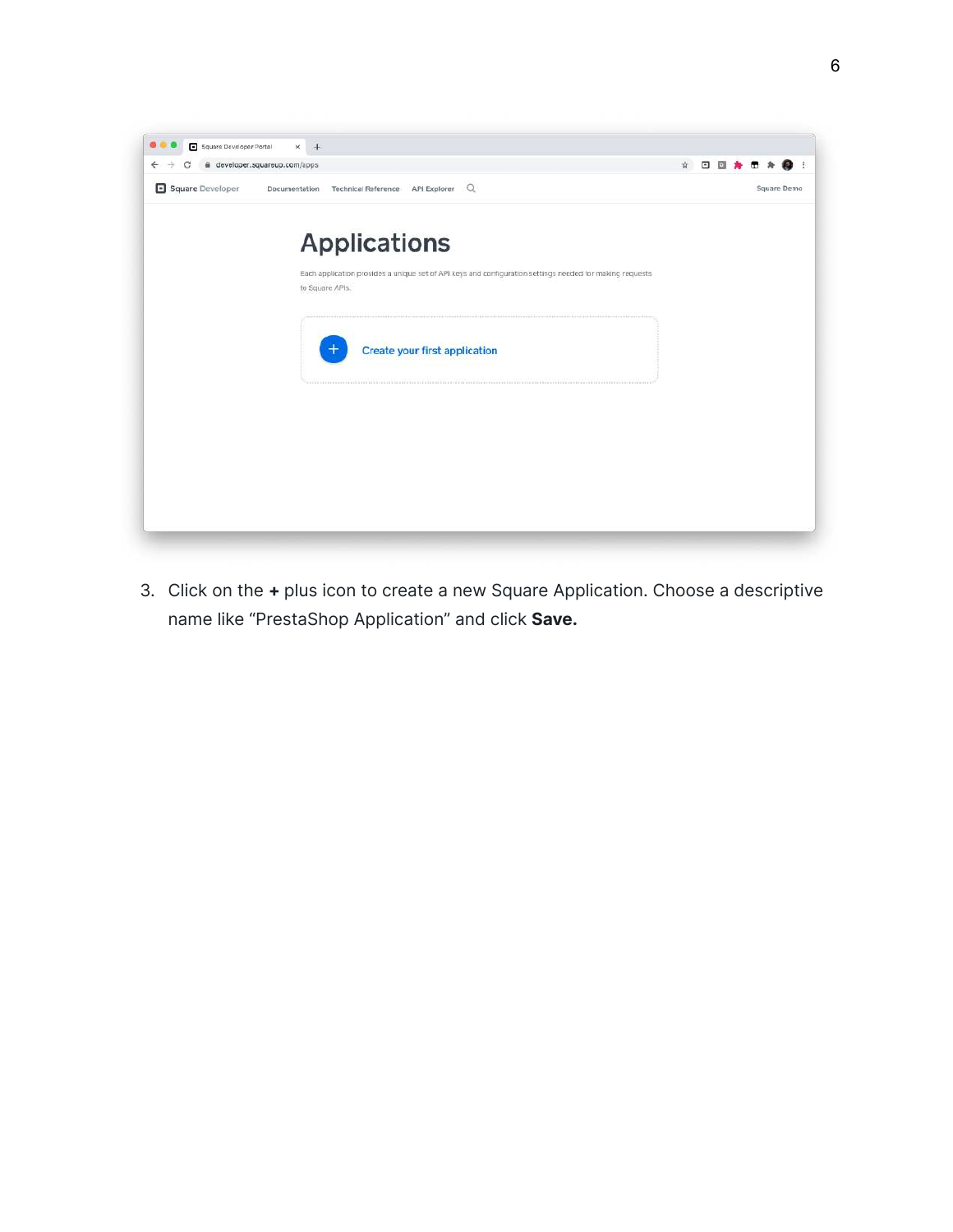| ii developer.squareup.com/apps<br>$\leftarrow$                                                                                                                                                                                                                                                                                                                                                                                                                                                                  | $\Theta$ | ☆ | $\Box$ | 抑                              | $\bullet$ |
|-----------------------------------------------------------------------------------------------------------------------------------------------------------------------------------------------------------------------------------------------------------------------------------------------------------------------------------------------------------------------------------------------------------------------------------------------------------------------------------------------------------------|----------|---|--------|--------------------------------|-----------|
| Square Developer<br>Documentation Technical Reference API Explorer Q                                                                                                                                                                                                                                                                                                                                                                                                                                            |          |   |        | Prestashep Managed Integration |           |
| Welcome to Square Developer.<br>Get started by creating your first application. Applications provide you with the necessary<br>development keys and tools needed to build with the Square API.<br><b>Create An Application</b><br>$\times$<br>Appli<br><b>Application Name</b><br>Prestashop Application<br>Each application provides a unique set of API keys and configuration settings<br>needed for making requests to Square APIs.<br>V I agree to the Square Developer Terms of Service<br>Save<br>Cancol |          |   |        |                                |           |

The page should now look like the following:

| ii developer.squareup.com/apps    |                                                                               |                                                                                                                                                                                       |          | $\Theta$<br>÷ | $\Box$                         |  |  |
|-----------------------------------|-------------------------------------------------------------------------------|---------------------------------------------------------------------------------------------------------------------------------------------------------------------------------------|----------|---------------|--------------------------------|--|--|
| Square Developer<br>Documentation | API Explorer: Q<br><b>Tachnical Reference</b>                                 |                                                                                                                                                                                       |          |               | Prestashop Managed Integration |  |  |
|                                   | <b>Applications</b>                                                           |                                                                                                                                                                                       |          |               |                                |  |  |
|                                   | to Square APIs.                                                               | Each application provides a unique set of API keys and configuration settings needed for making requests                                                                              |          |               |                                |  |  |
|                                   | <b>Prestashop Application</b><br>App ID: sm0(dp -- 6p4by1clQGmermomx2<br>Open |                                                                                                                                                                                       |          |               |                                |  |  |
|                                   | <b>Sandbox Test Accounts</b>                                                  | Sandbox seller accounts allow you to test transactions and other functionality of Square's platform in an<br>isolated environment before going live with your application. Learn more |          |               |                                |  |  |
|                                   | Name                                                                          | Country                                                                                                                                                                               |          |               |                                |  |  |
|                                   | <b>Default Test Account</b>                                                   | USA                                                                                                                                                                                   | Open *** |               |                                |  |  |
|                                   | Add                                                                           |                                                                                                                                                                                       |          |               |                                |  |  |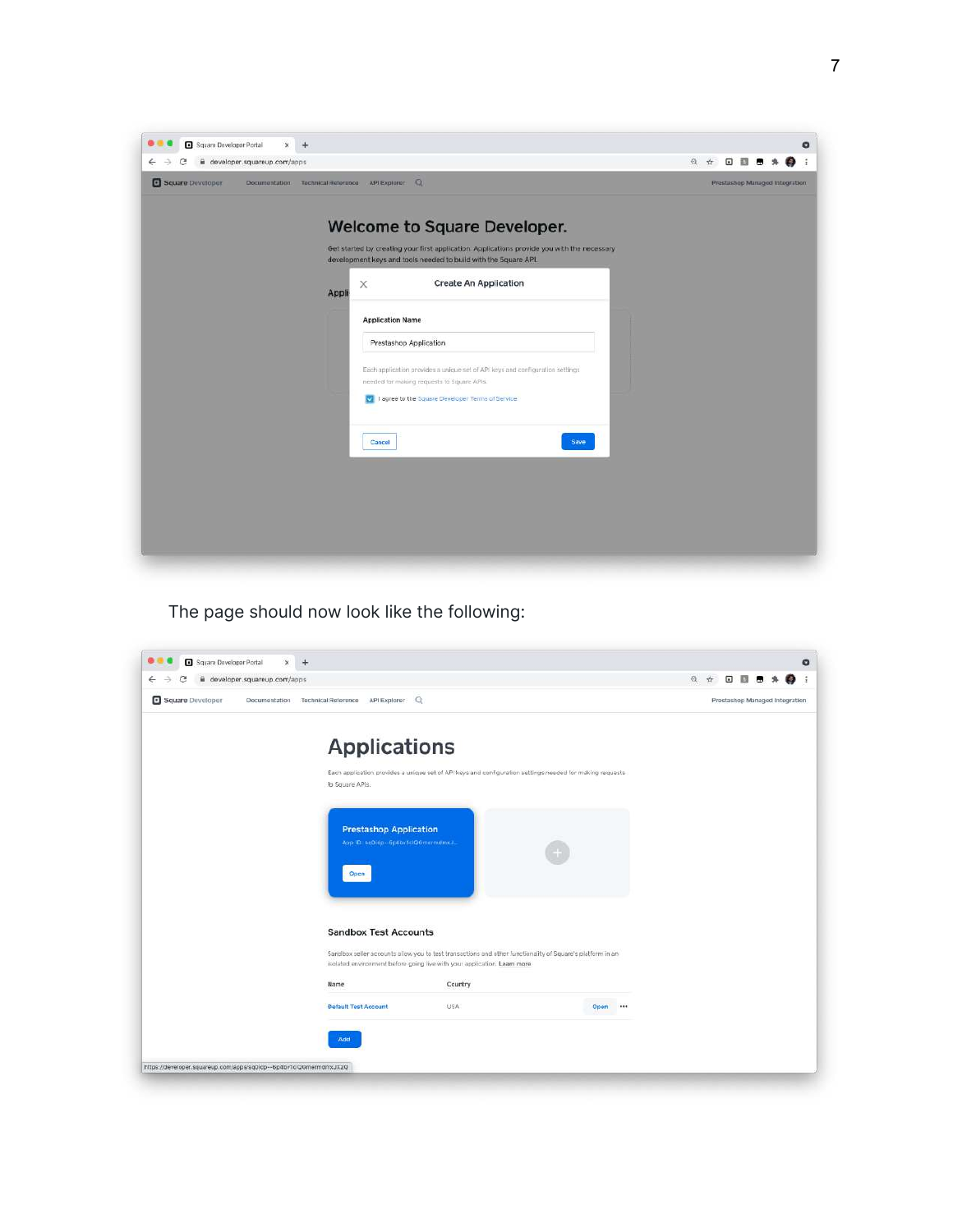- 4. **Open** the Square Application you have just created.
- 5. On the left side of the webpage, navigate to the section titled **OAuth.**
- 6. At the top of the page, switch your environment from **Sandbox → Production**. The resulting screen should look like this.

|                   | Sandbox<br>Production                                                                                                                                                                                             |  |
|-------------------|-------------------------------------------------------------------------------------------------------------------------------------------------------------------------------------------------------------------|--|
| $\leftarrow$      | <b>OAuth</b>                                                                                                                                                                                                      |  |
|                   |                                                                                                                                                                                                                   |  |
| Prestashop        | Before your application can access a Square merchant's data, the merchant needs to give your application<br>permission. The Square API uses the OAuth 2.0 protocol for this purpose. This is the same method that |  |
| Credentials       | services like Twitter and Facebook use to let applications post on your behalf. Read more about using                                                                                                             |  |
| <b>OAuth</b>      | OAuth with the Square API.                                                                                                                                                                                        |  |
| Webhooks          |                                                                                                                                                                                                                   |  |
| Reader SDK        | <b>Production Redirect URL</b>                                                                                                                                                                                    |  |
| Point of Sale API |                                                                                                                                                                                                                   |  |
| Apple Pay         |                                                                                                                                                                                                                   |  |
| Locations         |                                                                                                                                                                                                                   |  |
| API Logs          | <b>Production Application ID</b>                                                                                                                                                                                  |  |
|                   |                                                                                                                                                                                                                   |  |
|                   | Production Application Secret ©                                                                                                                                                                                   |  |
|                   |                                                                                                                                                                                                                   |  |

7. **Copy** the **Production Application ID** and the **Production Application Secret** over to their respective locations in the Square Module within PrestaShop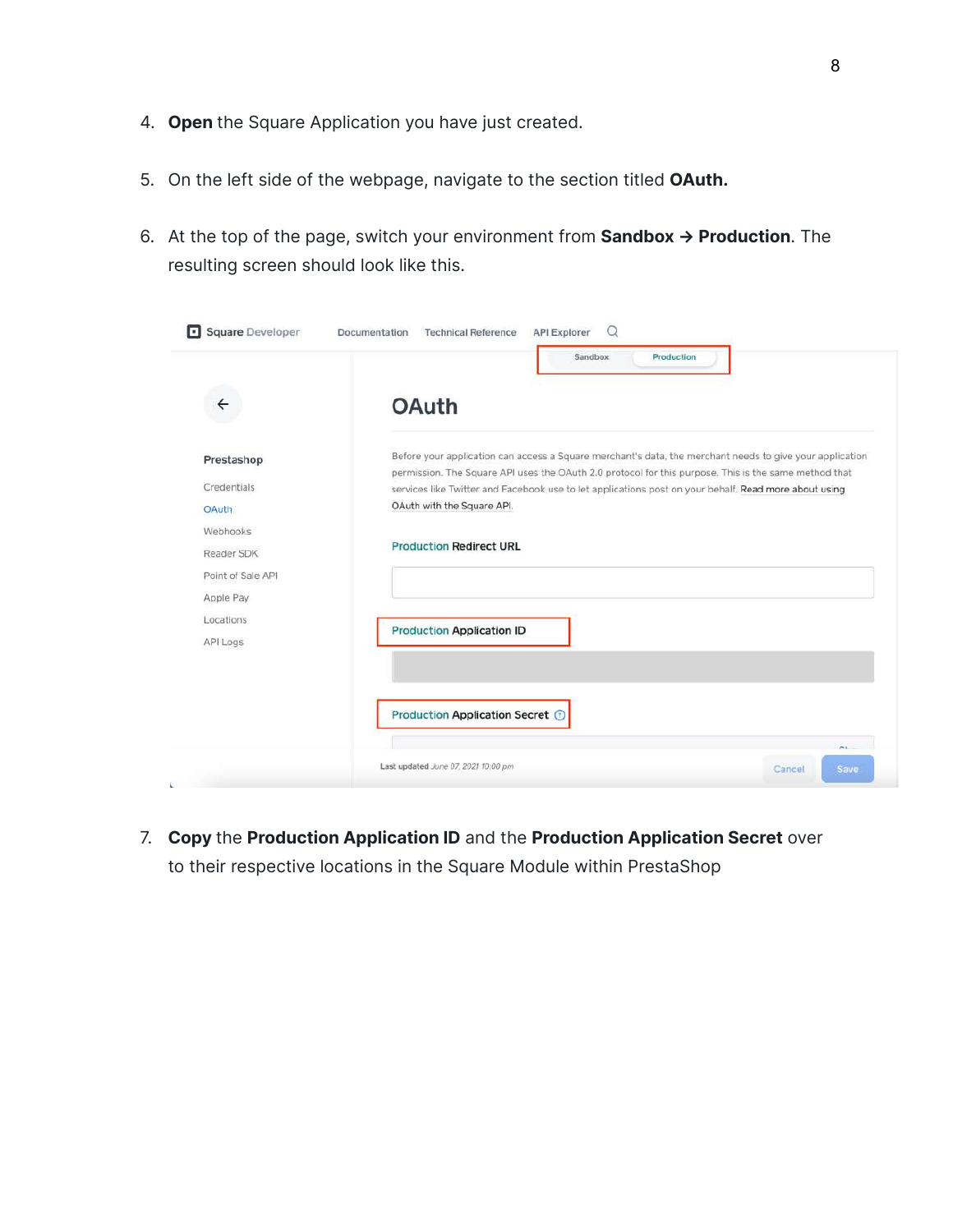#### Module set up

See the documentation for detailed instructions on how to set up this module.

#### Sandbox Production

Visit your Square dashboard to create a Square application and get your application ID and application secret on the oAuth tab.

| <b>Application ID</b> |  |
|-----------------------|--|
| Application secret    |  |

8. On the setup screen of the Square module, you will see an **OAuth callback URL**. **Copy** this redirect URL in the OAuth tab of your Square application in the **Production Redirect URL field**. Click **Save**.

| Module set up<br>See the documentation for detailed instructions on how to set up this module.                                  |  |  |
|---------------------------------------------------------------------------------------------------------------------------------|--|--|
| Sandbox Production                                                                                                              |  |  |
| Visit your Square dashboard to create a Square application and get your application ID and application secret on the oAuth tab. |  |  |
| Application ID                                                                                                                  |  |  |
| Application secret                                                                                                              |  |  |
|                                                                                                                                 |  |  |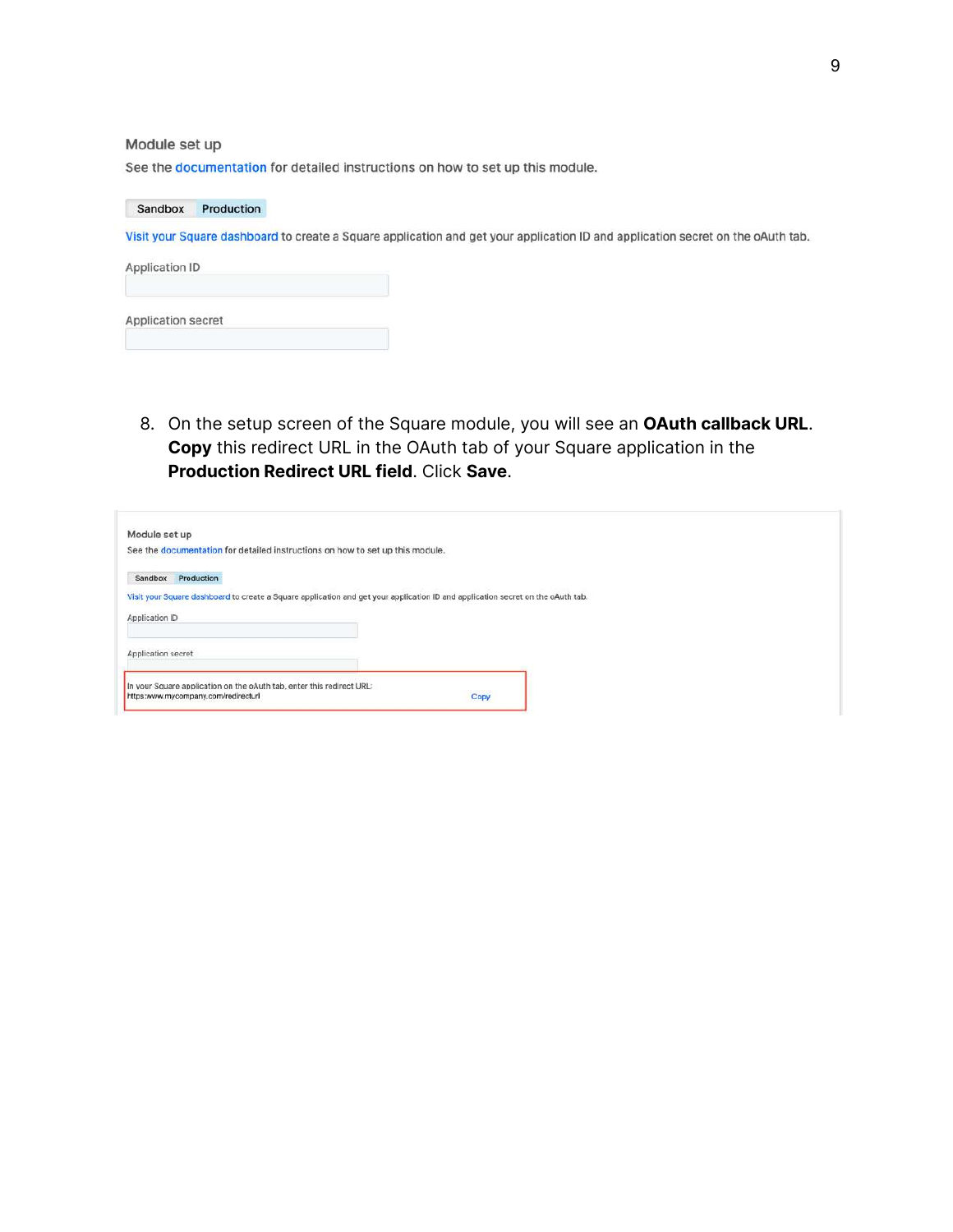|                                                                                                 | Production<br>Sandbox                                                                                                                                                                                                                                                                                                                                                                      |
|-------------------------------------------------------------------------------------------------|--------------------------------------------------------------------------------------------------------------------------------------------------------------------------------------------------------------------------------------------------------------------------------------------------------------------------------------------------------------------------------------------|
| ←                                                                                               | <b>OAuth</b>                                                                                                                                                                                                                                                                                                                                                                               |
| Prestashop<br>Credentials<br><b>OAuth</b><br><b>Webhooks</b><br>Reader SDK<br>Point of Sale API | Before your application can access a Square merchant's data, the merchant needs to give your application<br>permission. The Square API uses the OAuth 2.0 protocol for this purpose. This is the same method that<br>services like Twitter and Facebook use to let applications post on your behalf. Read more about using<br>OAuth with the Square API.<br><b>Production Redirect URL</b> |
| Apple Pay<br>Locations<br>API Logs                                                              | <b>Production Application ID</b><br>sq0idp-bgHp4hU8pt7P02i5VBWmXQ                                                                                                                                                                                                                                                                                                                          |
|                                                                                                 | Production Application Secret (2)                                                                                                                                                                                                                                                                                                                                                          |
|                                                                                                 |                                                                                                                                                                                                                                                                                                                                                                                            |

#### Webhook set up

**Webhook configuration:** W[ebhooks](https://developer.squareup.com/docs/webhooks/build-with-webhooks) are required to notify your application when certain payment, catalogue or inventory events occur. Please follow the webhook instructions that are noted in the main module dashboard page.

- 1. On your Square developer dashboard, visit the **Webhooks** tab.
- 2. Scroll down to Connect V2 Webhooks and select **Add Endpoint**.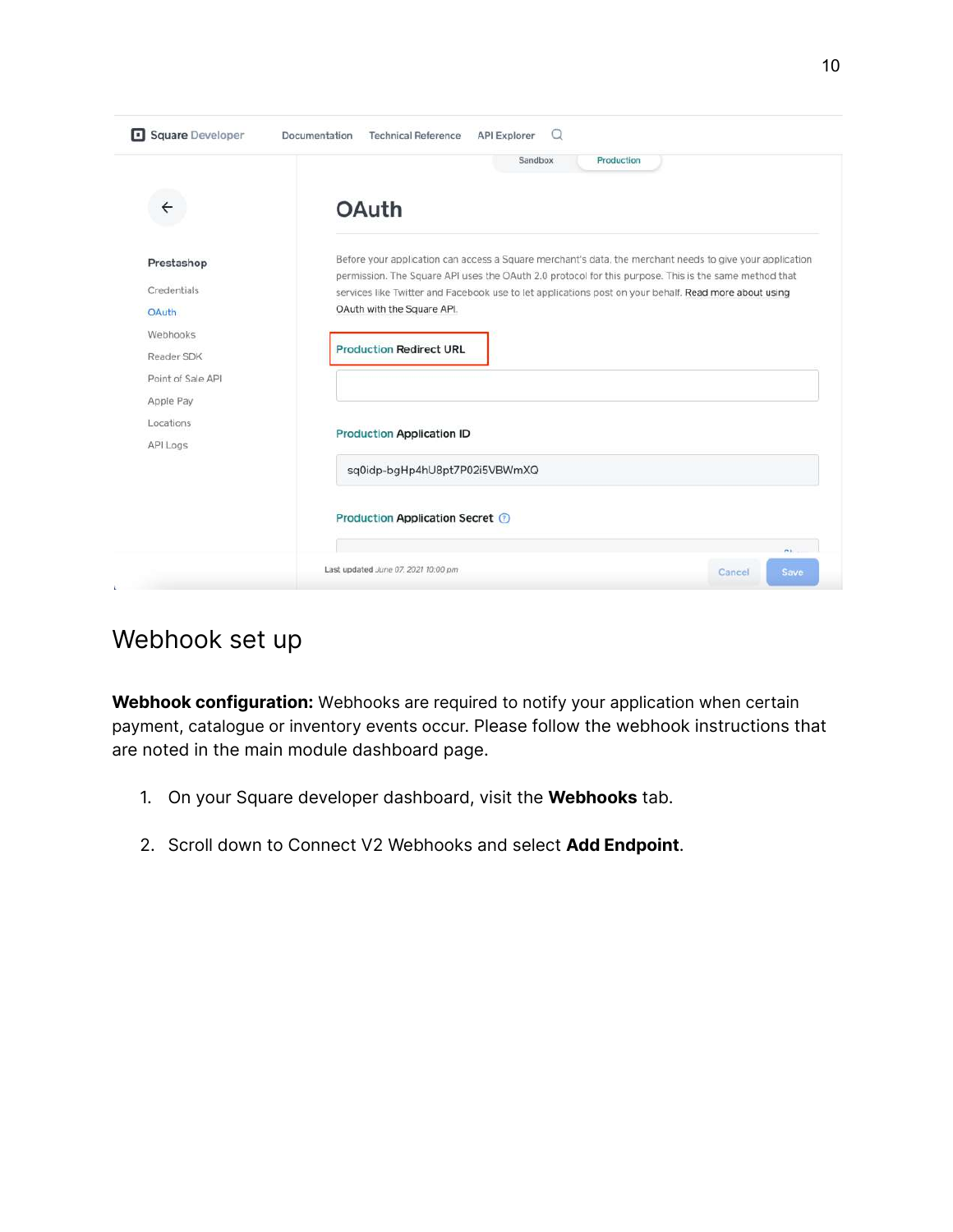| notifications, see webhooks.    |                                             |                                                                                                                               |
|---------------------------------|---------------------------------------------|-------------------------------------------------------------------------------------------------------------------------------|
| Name                            | URL                                         | Events                                                                                                                        |
| Prestashop webhooks - store one | https://square16.invertusdemo.com/en/mod    | 50<br>$\times$                                                                                                                |
| Prestashop webhooks             | https://square17.invertusdemo.com/en/mod 50 | ×                                                                                                                             |
|                                 | <b>Add Endpoint</b>                         | <b>Connect v2 Webhooks</b><br>Webhooks v2 provides event notifications from the Connect V2 API. For a list of available event |

3. **Enter the URL** from your PrestaShop settings screen in the endpoint. Choose the API Version **2021-04-21.** Under events, check the **Select All** checkbox. Click **Save**.

|                   |                            | $\times$<br><b>Add Endpoint</b> |   |
|-------------------|----------------------------|---------------------------------|---|
| $\leftarrow$      |                            | <b>Webhook Name</b>             |   |
| Prestashop        | <b>Webh</b>                | my-webhook                      |   |
| Credentials       | Use Connect                | URL                             |   |
| OAuth             | occur. Notifica            |                                 |   |
| Webhooks          |                            | https://                        |   |
| Reader SDK        | <b>Enable Web</b>          |                                 |   |
| Point of Sale API | $\circ$<br><b>Disabled</b> | API Version <sup>1</sup>        |   |
| Apple Pay         | Enabled<br>o.              |                                 |   |
| Locations         |                            | 2021-04-21 (Default)            | × |
| API Logs          | <b>Notification</b>        | Events                          |   |
|                   | https://9b                 | Select All                      |   |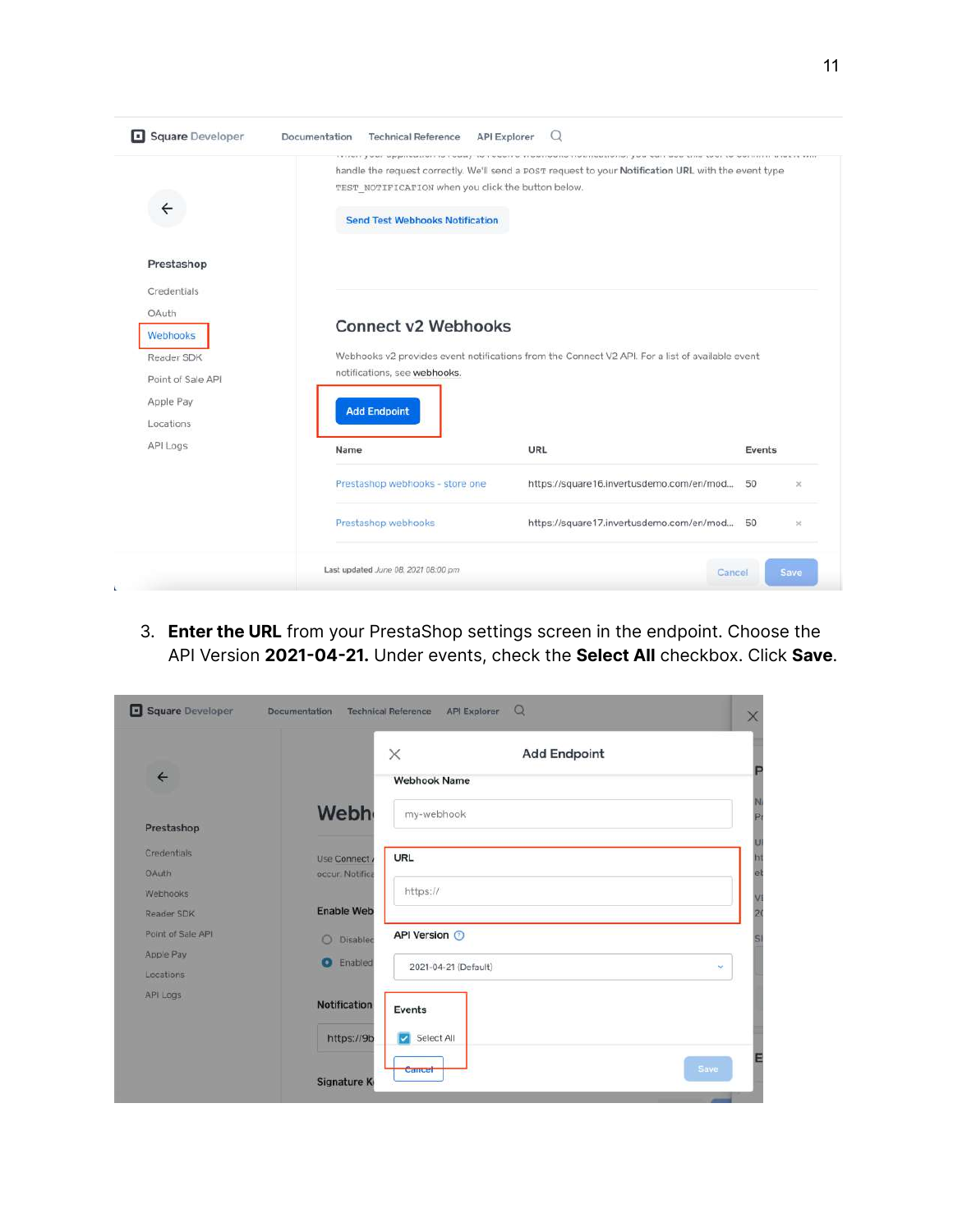- 4. To activate webhooks, run a test notification by clicking on your endpoint, going to **More > Send Test Event**.
	- a. Please note: you won't be able to sign in without submitting <sup>a</sup> Test Event

| <b>Endpoint Details</b>                              |                  |
|------------------------------------------------------|------------------|
| Properties                                           | Enabled          |
| NAME                                                 |                  |
| Prestashop webhooks - store one                      |                  |
| URL                                                  |                  |
| https://square16.invertusdemo.com/en/module/square/w |                  |
| ebhook?token=bbe7f0b7585ecf7c3b408178a8125e27        |                  |
| VERSION                                              |                  |
| 2021-04-21                                           |                  |
| SIGNATURE KEY                                        |                  |
|                                                      | Show             |
| <b>Replace Key</b>                                   |                  |
|                                                      | Send Test Event  |
| Events (50)                                          | Disable Endpoint |
|                                                      | Delete Endpoint  |
|                                                      |                  |

5. Choose any test event and click **Send**

|                  | <b>Send Test Event</b>                                                                                                                                                       |              |
|------------------|------------------------------------------------------------------------------------------------------------------------------------------------------------------------------|--------------|
|                  | When your application is ready to receive webhooks notifications, you can use this                                                                                           |              |
|                  | tool to confirm that it will handle the request correctly. We'll send a POST request<br>to your <b>Notification URL</b> with the selected event type when you click the Send |              |
| button.          |                                                                                                                                                                              |              |
| Event            |                                                                                                                                                                              |              |
| customer.created |                                                                                                                                                                              | $\checkmark$ |
|                  |                                                                                                                                                                              |              |
| Cancel           |                                                                                                                                                                              | Send         |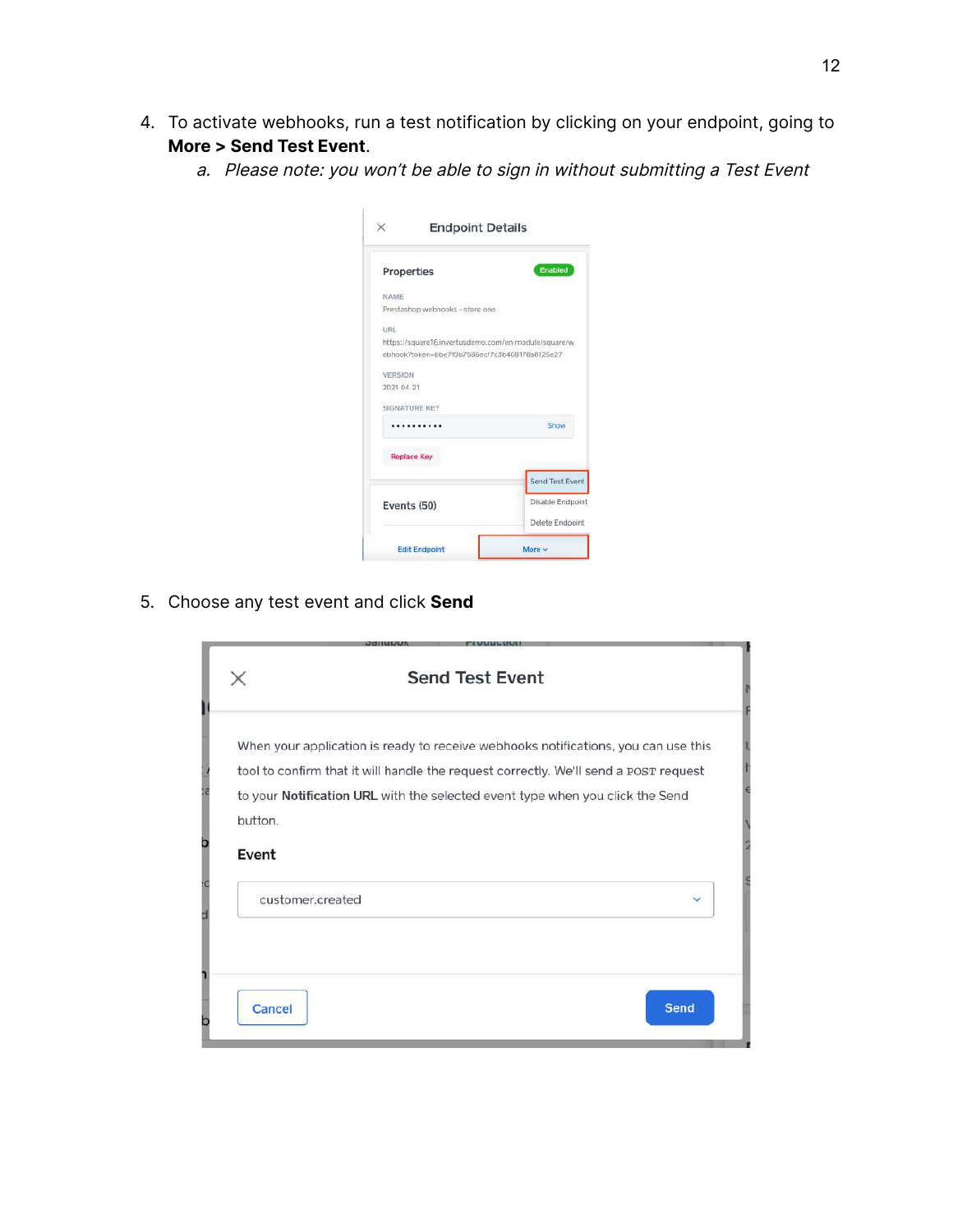6. **Copy** the signature key from endpoint details and paste it in the **"Webhook signature key"** input below in the PrestaShop module.

| Properties         |                                                      | Enabled |
|--------------------|------------------------------------------------------|---------|
| NAME               |                                                      |         |
|                    | Prestashop webhooks - store one                      |         |
| LIRL.              |                                                      |         |
|                    | https://square16.invertusdemo.com/en/module/square/w |         |
|                    | ebhook2token=bbe2f0b2586ecf7c3b408178a8125e27        |         |
| VERSION            |                                                      |         |
| 2021-04-21         |                                                      |         |
|                    |                                                      |         |
|                    |                                                      |         |
| SIGNATURE KEY      |                                                      |         |
| <b>Replace Key</b> |                                                      | Show    |
| Events (50)        |                                                      |         |

7. In PrestaShop, validate webhooks by clicking the **"Test webhook configuration"** button in your Square Module. This will tell you whether webhooks are enabled.

| <b>PrestaShop</b> 1.7.72                                                                             | Quick Access +<br>Square / Configure          | Q Search                               |                                                                          |                                                                                                                                                                                                                                                                                                                                    |  | <b>登</b> Debug mode ● View my shop | $\mathcal{L}_{\mathbf{0}}$ |
|------------------------------------------------------------------------------------------------------|-----------------------------------------------|----------------------------------------|--------------------------------------------------------------------------|------------------------------------------------------------------------------------------------------------------------------------------------------------------------------------------------------------------------------------------------------------------------------------------------------------------------------------|--|------------------------------------|----------------------------|
| $\infty$<br><b>Nº</b> Dashboard                                                                      | Configure                                     |                                        |                                                                          |                                                                                                                                                                                                                                                                                                                                    |  |                                    |                            |
| SELL<br><b>Orders</b><br><b>Catalog</b><br><b>e</b> Customers<br>Customer Service<br><b>II</b> Stats | 3. Select all events                          | 2. Select this API version: 2021-04-21 | 6. Test your webhook configuration below in order to connect with Square | mths://adners/mixeriusdemo.com/en/module/square/webhook/token=bbe/rob/pobecr/cop4oor/oao1zoez/ Gopy<br>4. To activate webhooks, run a test notification by clicking on your endpoint, going to More > Send Test Event.<br>5. Copy the signature key from endpoint details and paste it in the "Webhook signature key" input below. |  |                                    |                            |
| <b>IMPROVE</b><br>Modules<br>Module Manager<br><b>Module Catalog</b><br><b>Design</b>                | Webhook signature key<br><b>TEST WEBHOOKS</b> |                                        |                                                                          |                                                                                                                                                                                                                                                                                                                                    |  |                                    |                            |
| Shipping<br><b>E</b> Payment                                                                         | <b>CONNECT</b>                                |                                        |                                                                          |                                                                                                                                                                                                                                                                                                                                    |  |                                    |                            |

For webhooks troubleshooting, click [here.](#page-41-0)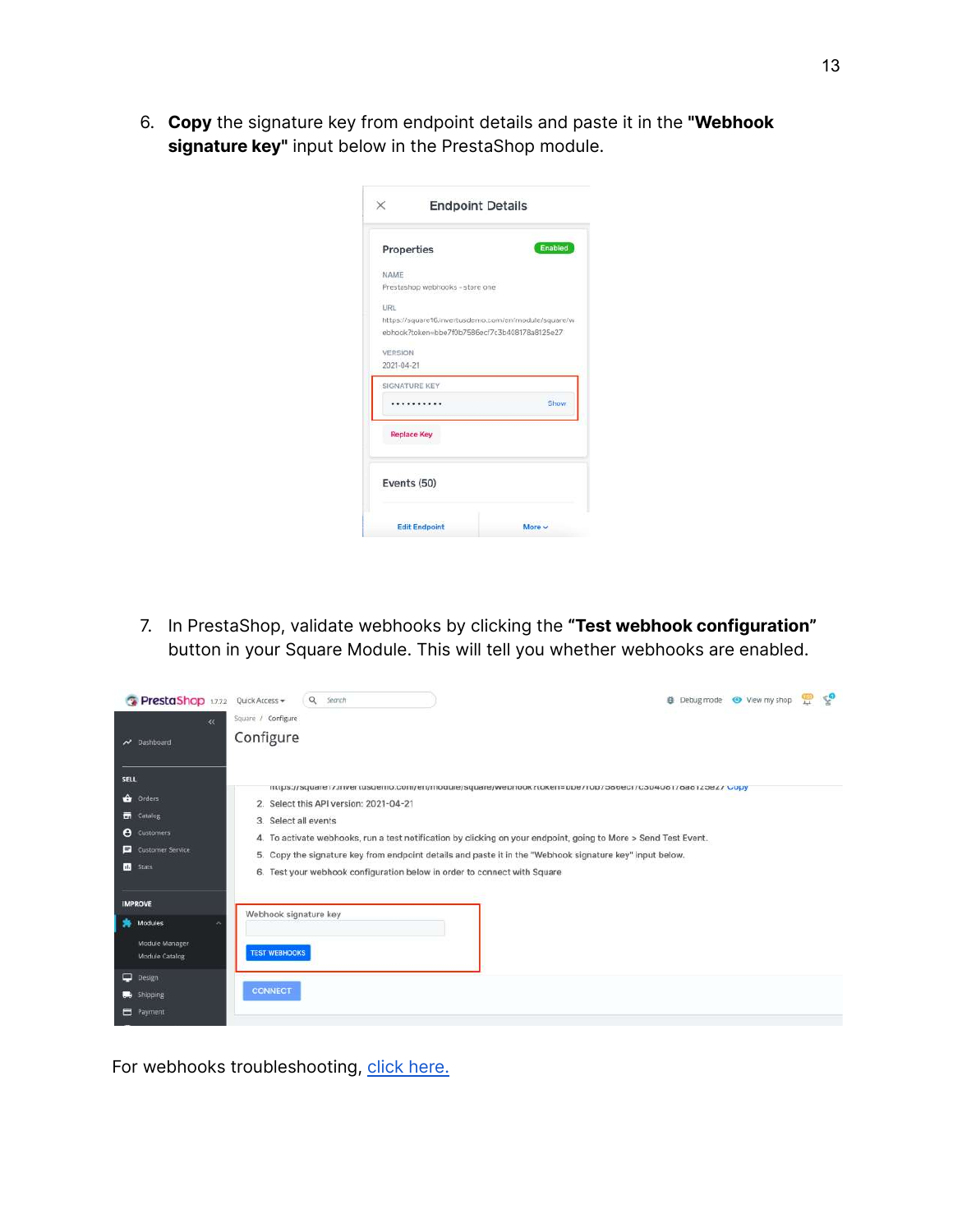8. Click **Connect** to connect to Square

## Settings

#### Selecting your location

On the Settings page, select which **Square location** you would like to connect with your PrestaShop store. This is the location where your PrestaShop payments and orders will be recorded in Square. If you choose to synchronise your catalogue, Square will synchronise the catalogue of your chosen Square location.

If you don't have any active Square locations, you will need to [create](https://squareup.com/login) one on your Square dashboard under accounts and settings or you may need to activate your Square account. Go to [www.squareup.com/activate](http://www.squareup.com/activate).

## Debug messages

Toggle this setting on if you would like to see informative log messages for the Square module. These can be very useful for customer support.

#### Debug messages

This setting turns on informative log messages for the Square Integration which can be very useful for customer support.



## Cron job configuration

In order to make the Square application fully functional you must enable cron jobs. Cron jobs are a time-based scheduler that allow you to execute a program at a specified interval. With the Square module, cron jobs enable automated syncing between PrestaShop and Square for customer and catalogue details. If your store is idle for more than 30 days, cron jobs also allow your store to be indefinitely connected to Square.

Contact your host provider and ask to configure crontab or another similar cron job scheduler. Configure your cron to execute the file **{path-to-module}/bin/console** at frequency of "**\* \* \* \* \***". You can specify the frequency for the customers and catalogue syncs directly in their respective tabs within the Square module.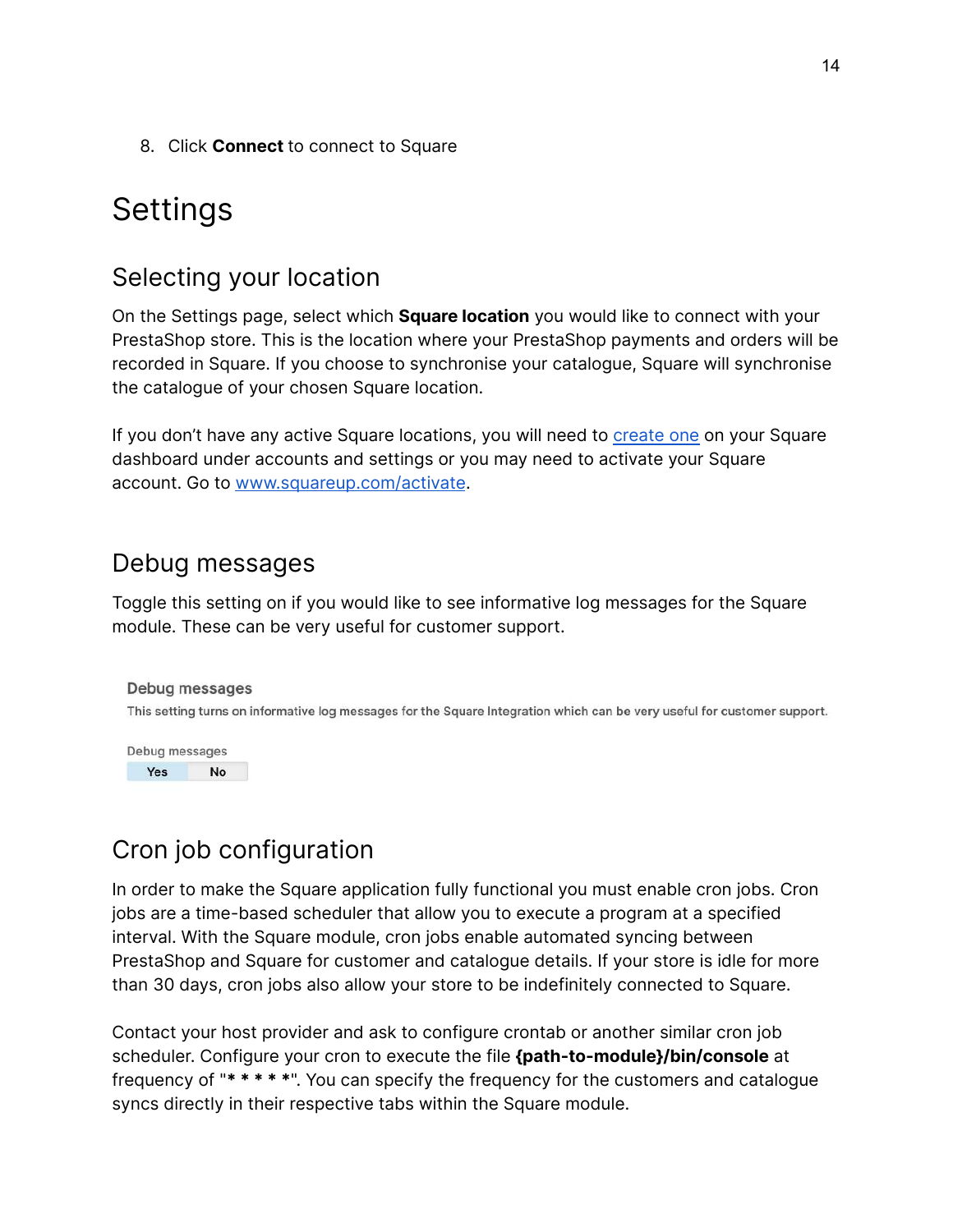For PrestaShop stores with more than 100 customers or 2500 products, we highly recommend setting up cron jobs. If you have difficulty with configuration, contact your host provider or your developer to set up the cron job correctly. You can also follow some tutorials like Set Up Cron Job [Linux](https://phoenixnap.com/kb/set-up-cron-job-linux) or use cron job schedulers within [cPanel](https://blog.cpanel.com/how-to-configure-a-cron-job/) if your platform uses it.

#### Disconnecting your Square account

If you choose to disconnect your Square account, Square payments will no longer work for your PrestaShop store and your catalogue, inventory and customers will stop syncing. You will no longer be able to capture payments if you have delay capture enabled. All of your existing order information will remain in PrestaShop.

If you wish to switch between sandbox and production mode, you will need to disconnect your Square account first.

| Catalogue<br>Settings<br>Payments:<br>Orders<br>Customers<br>Logs<br>Settings<br>Square Location:<br>Default Test Account<br>v<br>Your module is currently in Sandbox mode.<br>Api Status: Healthy<br>Last synched with Square: 2021-06-09 06:16:05<br>Debug messages<br>This setting turns on informative log messages for the Square Integration which can be very useful for customer support.<br>Debug messages<br>Yes<br>No<br>Cron job configuration<br>Cron Jobs are recommended for the Square module to work consistently and activate manual synchronisations.<br>Please enable cron jobs to execute the following file.<br>Example URL<br>Copy<br>Set the frequency of the cron job to *****<br>This means that your integration will be synced with Square every minute.<br>SAVE<br><b>DISCONNECT</b><br>Disconnect your Square account | Settings |  |  |  |  |  | Ø<br>Heip |
|-----------------------------------------------------------------------------------------------------------------------------------------------------------------------------------------------------------------------------------------------------------------------------------------------------------------------------------------------------------------------------------------------------------------------------------------------------------------------------------------------------------------------------------------------------------------------------------------------------------------------------------------------------------------------------------------------------------------------------------------------------------------------------------------------------------------------------------------------------|----------|--|--|--|--|--|-----------|
|                                                                                                                                                                                                                                                                                                                                                                                                                                                                                                                                                                                                                                                                                                                                                                                                                                                     |          |  |  |  |  |  |           |
|                                                                                                                                                                                                                                                                                                                                                                                                                                                                                                                                                                                                                                                                                                                                                                                                                                                     |          |  |  |  |  |  |           |
|                                                                                                                                                                                                                                                                                                                                                                                                                                                                                                                                                                                                                                                                                                                                                                                                                                                     |          |  |  |  |  |  |           |
|                                                                                                                                                                                                                                                                                                                                                                                                                                                                                                                                                                                                                                                                                                                                                                                                                                                     |          |  |  |  |  |  |           |
|                                                                                                                                                                                                                                                                                                                                                                                                                                                                                                                                                                                                                                                                                                                                                                                                                                                     |          |  |  |  |  |  |           |
|                                                                                                                                                                                                                                                                                                                                                                                                                                                                                                                                                                                                                                                                                                                                                                                                                                                     |          |  |  |  |  |  |           |
|                                                                                                                                                                                                                                                                                                                                                                                                                                                                                                                                                                                                                                                                                                                                                                                                                                                     |          |  |  |  |  |  |           |
|                                                                                                                                                                                                                                                                                                                                                                                                                                                                                                                                                                                                                                                                                                                                                                                                                                                     |          |  |  |  |  |  |           |
|                                                                                                                                                                                                                                                                                                                                                                                                                                                                                                                                                                                                                                                                                                                                                                                                                                                     |          |  |  |  |  |  |           |
|                                                                                                                                                                                                                                                                                                                                                                                                                                                                                                                                                                                                                                                                                                                                                                                                                                                     |          |  |  |  |  |  |           |
|                                                                                                                                                                                                                                                                                                                                                                                                                                                                                                                                                                                                                                                                                                                                                                                                                                                     |          |  |  |  |  |  |           |
|                                                                                                                                                                                                                                                                                                                                                                                                                                                                                                                                                                                                                                                                                                                                                                                                                                                     |          |  |  |  |  |  |           |
|                                                                                                                                                                                                                                                                                                                                                                                                                                                                                                                                                                                                                                                                                                                                                                                                                                                     |          |  |  |  |  |  |           |
|                                                                                                                                                                                                                                                                                                                                                                                                                                                                                                                                                                                                                                                                                                                                                                                                                                                     |          |  |  |  |  |  |           |
|                                                                                                                                                                                                                                                                                                                                                                                                                                                                                                                                                                                                                                                                                                                                                                                                                                                     |          |  |  |  |  |  |           |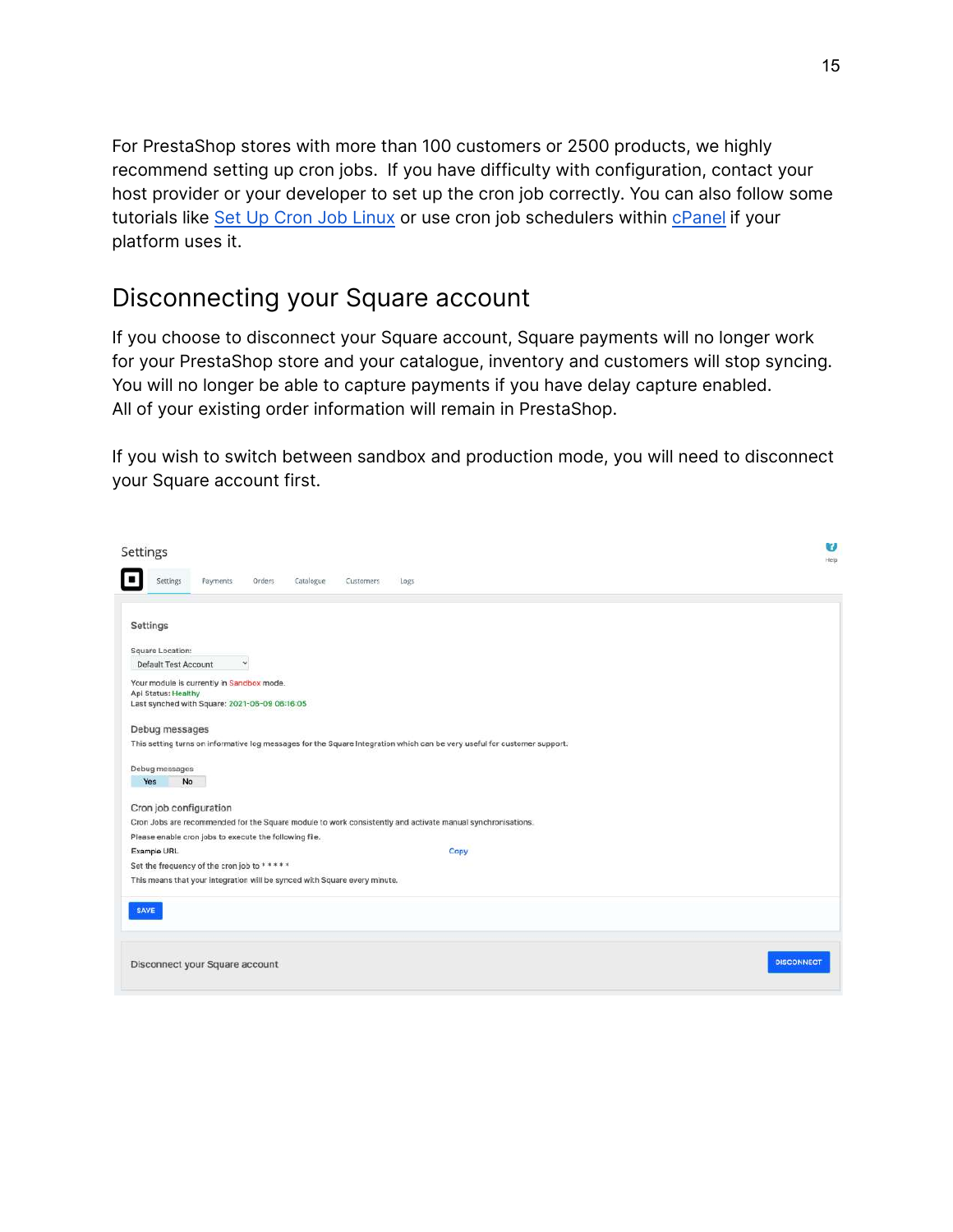## Payment settings

Use the Square module to accept multiple payment methods, including all major credit and debit cards, Apple Pay, Google Pay as well as Square gift cards. Your payment methods can be toggled off and on from this tab. Note that Square only accepts payments over £1/EUR1.

**Apple Pay:** You can control whether Apple Pay is accepted by toggling this setting off or on. The module will automatically handle your domain registration once your Apple Pay is enabled. To see the Apple Pay buttons on your store, you must view your site from a supported Apple device and browser and have a valid card in your Apple wallet. You can find a list of supported Apple devices [here.](https://support.apple.com/en-us/HT208531)

When you toggle Apple Pay on in production mode, Apple Pay will be automatically configured. For Apple Pay troubleshooting, click [here.](#page-42-0)

**Google Pay:** You can control whether Google Pay is accepted by toggling this setting off or on. When you toggle Google Pay on, it will be automatically configured.

When digital wallets are enabled, Apple Pay and Google Pay will be displayed on the checkout page, based on which payment methods are available to the customer.

#### 4 PAYMENT

- $\bigcap$  Pay by card
- Google Pay
- $\bigcap$  Gift card

 $\Box$ I agree to the terms of service and will adhere to them unconditionally.

**PLACE ORDER** 

**Square gift cards:** You can control whether Square gift cards are accepted by toggling this setting off or on. Learn more about using Square gift cards [here.](https://squareup.com/gb/en/gift-cards?country_redirection=true) Please note: Square gift cards are not yet available in Ireland. Gift cards can only be used as <sup>a</sup> payment method when the gift card has enough balance to cover the entire order amount.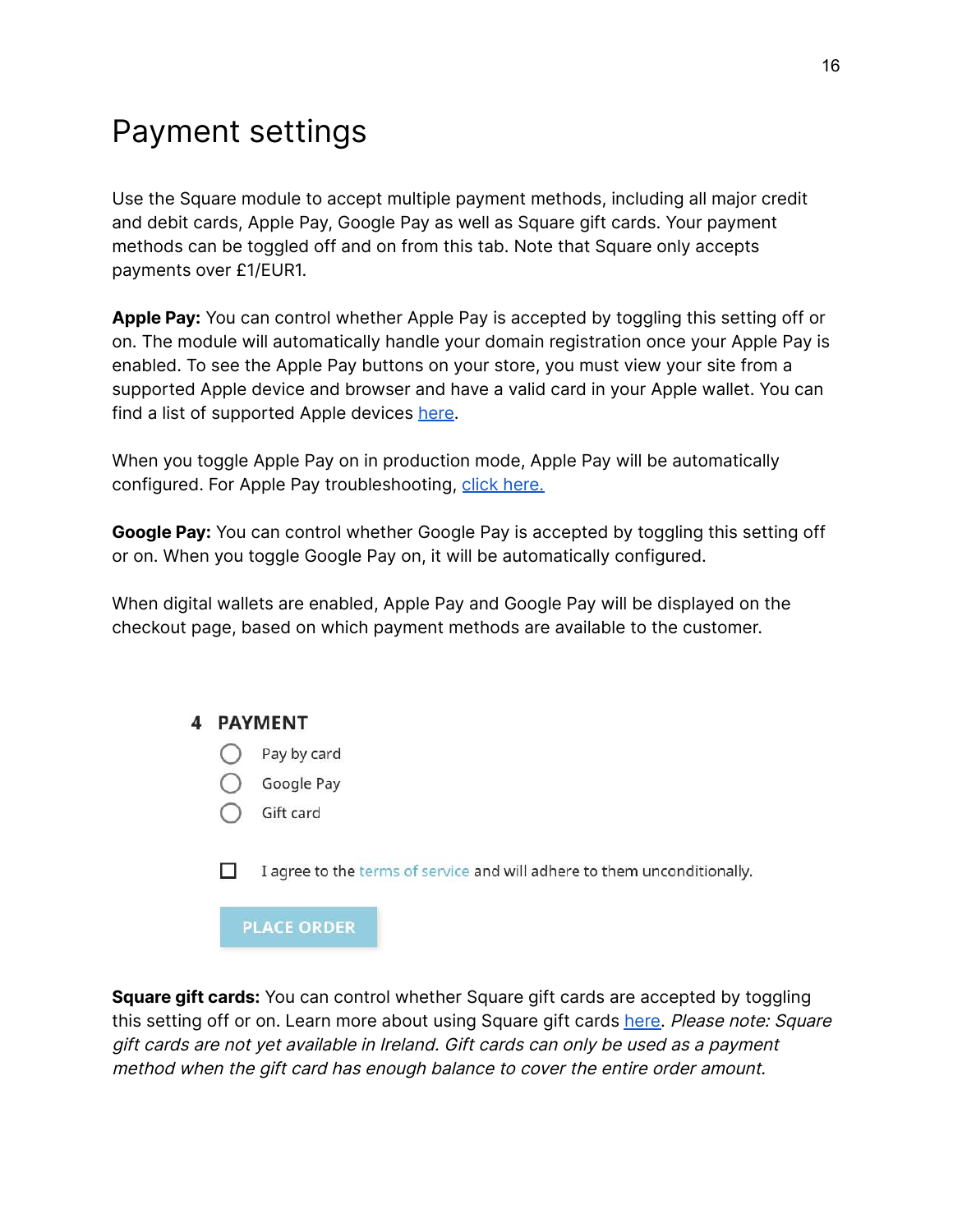**Delay capture:** Select this option if you would like to manually accept orders before taking payment. An authorised transaction can be captured **for up to 6 days**. If the payment is not captured after 6 days, you must ask the customer to re-authorise the transaction to capture payment. A **captured amount cannot differ** from the authorised amount.



For instructions on how to capture payment on an order in PrestaShop, [click](#page-40-0) here.

If you need to configure the country or currency of your PrestaShop store in order to match the currency of your Square account, go to **Improve > International > Localization** in PrestaShop 1.7 or **Localization > Localization** in PrestaShop 1.6.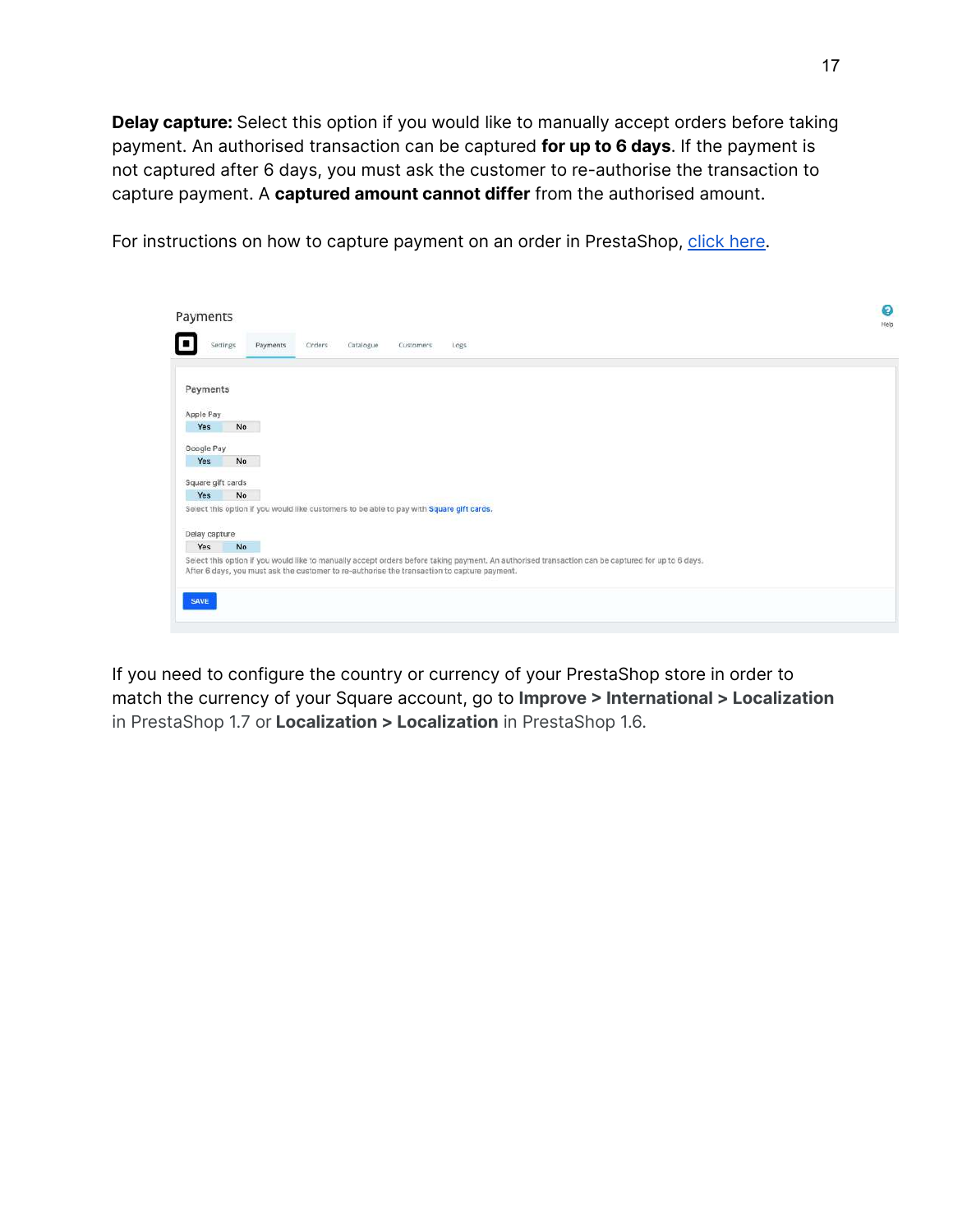## Orders

| Orders     |                                                                                                                                                                                                                                                                                           | ຨ<br>Help                        |
|------------|-------------------------------------------------------------------------------------------------------------------------------------------------------------------------------------------------------------------------------------------------------------------------------------------|----------------------------------|
| Settings   | Payments<br>Catalogue<br>Orders<br>Customers<br>Logs                                                                                                                                                                                                                                      |                                  |
| Orders     |                                                                                                                                                                                                                                                                                           |                                  |
|            |                                                                                                                                                                                                                                                                                           |                                  |
|            | You can use this to enable pickup in store.                                                                                                                                                                                                                                               |                                  |
| in store". | If you would like customers to buy online and pick up in store, create a carrier and name it as the location of your store. In the transit time, add "pick up<br>In the chart below, set the type to "pick up" and link it to the Square location where you would like to enable pick up. |                                  |
| Name       | Pick up in store or carrier                                                                                                                                                                                                                                                               |                                  |
| Location 1 | Carrier                                                                                                                                                                                                                                                                                   | $\mathscr{P}$ Edit $\mathscr{P}$ |
| Location 2 | Carrier                                                                                                                                                                                                                                                                                   | $\mathscr{I}$ Edit $\tau$        |

#### Buy online and pick up in store

#### Step 1: Create pick up carrier

If you would like customers to buy online and pick up in store, create a carrier in **IMPROVE > Shipping > Carriers** and name it as the location of your store. In the transit time, add "Pick up in-store". Make sure to add a "Range" on the Shipping Locations and Costs tab in order to enable the carrier.

| General settings          | 2 Shipping locations and costs 3 Size, weight, and group access 3 4 Summary |    |
|---------------------------|-----------------------------------------------------------------------------|----|
| * Carrier name Location 1 |                                                                             |    |
|                           |                                                                             | en |

#### Step 2: Set the carrier as "pick up in store"

On the Orders tab of your Square module, find the pick up carrier you want to enable and click Edit. Set the type to "pick up".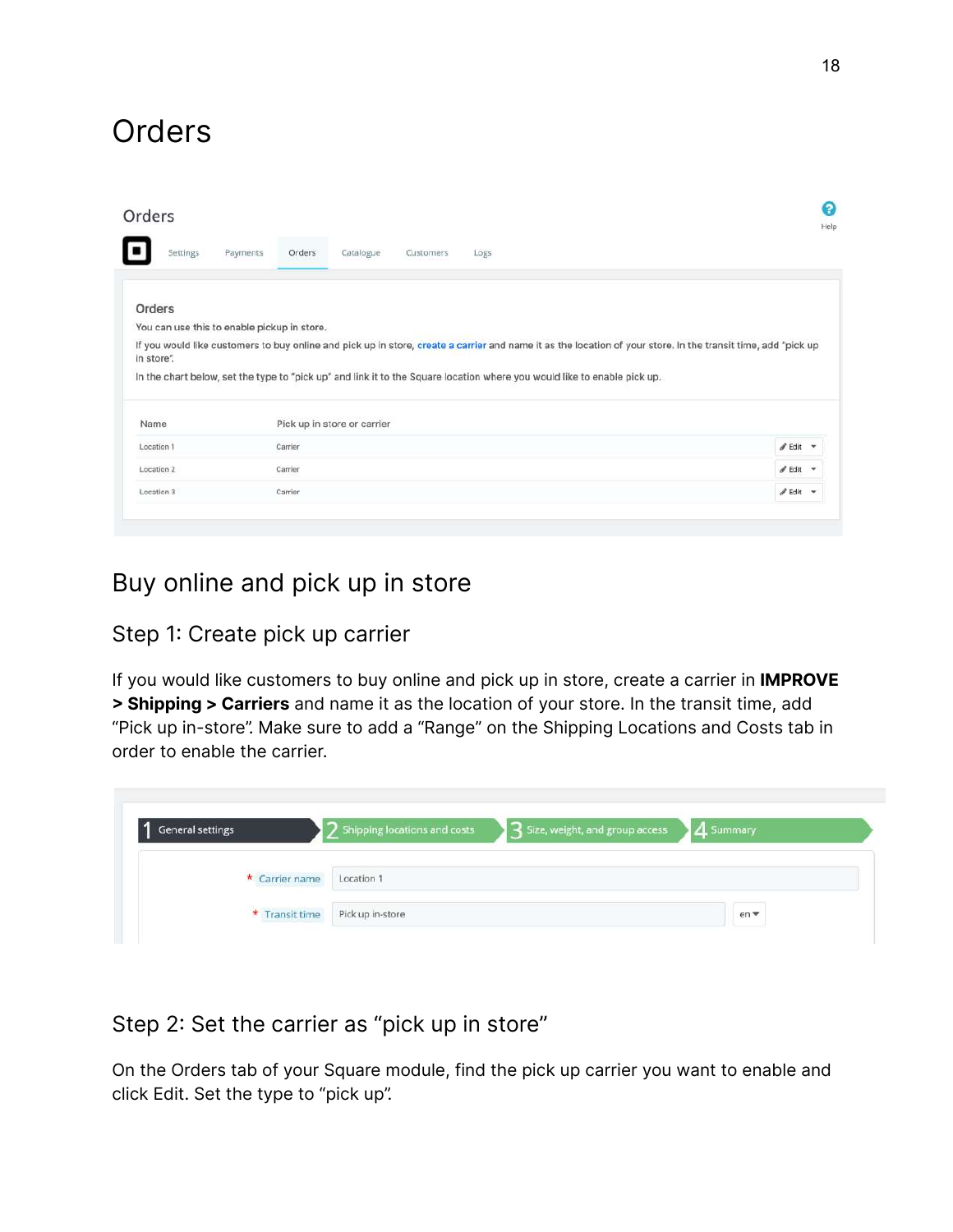| Name                                | Pick up in store or carrier |                             |
|-------------------------------------|-----------------------------|-----------------------------|
| Location 1<br>12.527.1209 (5-) 9000 | Carrier<br>31 22 J 22 J 2   |                             |
| Location 2                          | Carrier<br>2397496          |                             |
| Location 3                          | Carrier<br>a ma             | $\sim$<br>$\mathscr P$ Edit |

## Catalogue and inventory

Your catalogue and inventory can be synced between Square and PrestaShop. To enable this feature, turn on the toggle to **Sync catalogue and inventory between Square and PrestaShop.**

You will need to select a system of record for your catalogue. The system of record is the platform where you should make changes to your product listings.

#### Selecting your system of record

The system of record will determine how product data is shared between the two platforms and which one has the last word if there are differences between the two.

The system of record is important when you change or update products.

**Please note: your inventory will be synced between both platforms regardless of your system of record.**

- **If you sell via multiple channels** (e.g. in-person with Square POS and online), we recommend setting **Square** as your **system of record**. In this case, PrestaShop products will be overwritten with data from the Square product catalogue.
- **If you sell online only**, we recommend setting **PrestaShop** as your **system of record**. This will ensure basic PrestaShop product data is pushed to Square as it changes on your site.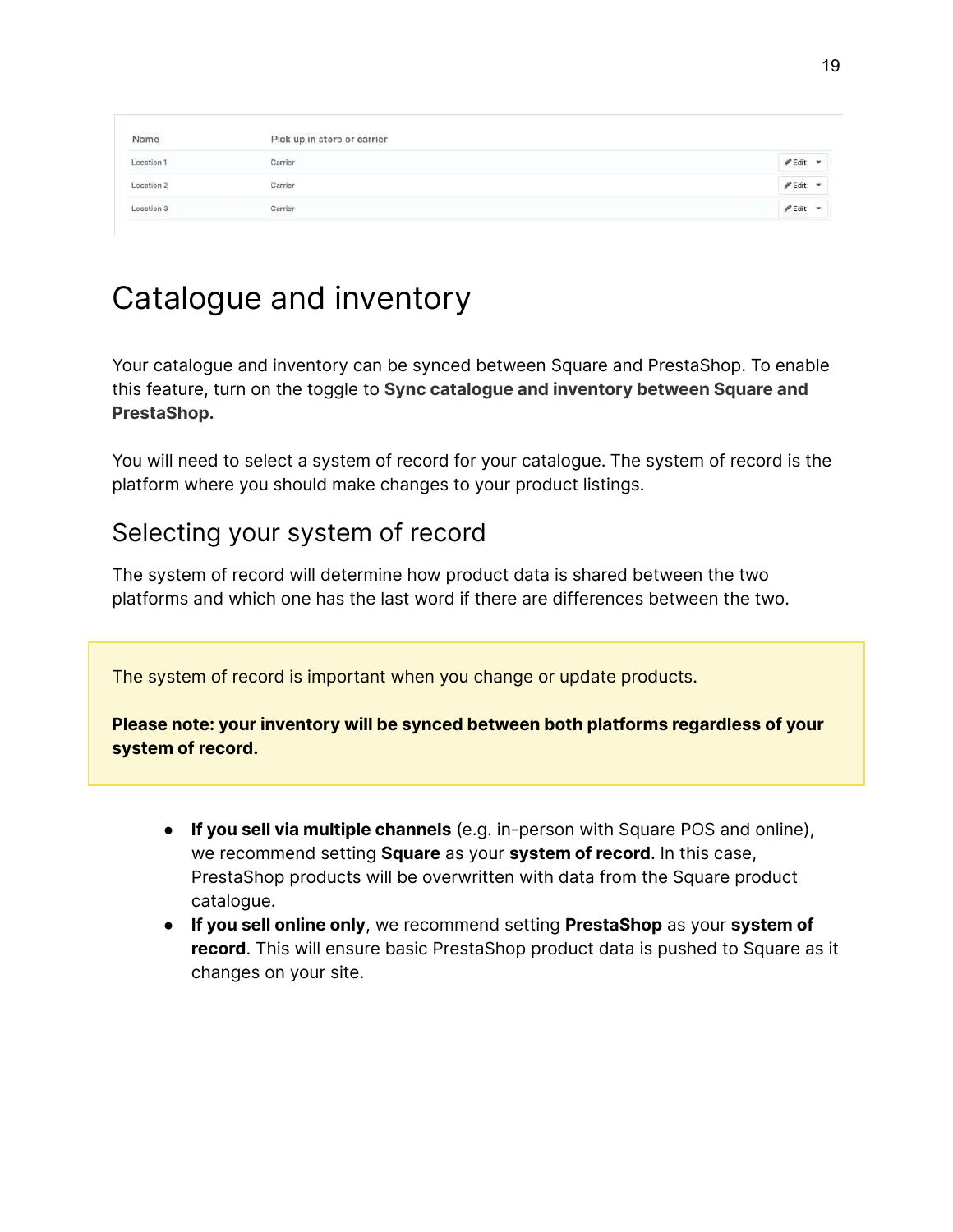#### Square as system of record

When Square is the system of record, products associated with your default Square Location (set up on the "Settings" tab within the Square module) will be imported into PrestaShop. Your products in PrestaShop will be overwritten with data from your Square products for the following fields:

- Product name
- Combinations
- Product price
- Product description
- Product category
- Inventory count
- Square Item Options will be synced as Attributes in PrestaShop
- Square Item Variations will be synced as Attributes designated as "Square attributes" in PrestaShop

If cron jobs have been set up, you can select how frequently Square syncs your catalogue to PrestaShop - from every 15 minutes to once per day. You can also run a **manual sync** any time. In both cases, Square will:

1. Update PrestaShop products to reflect changes made to synced Square products.

2. Create a new PrestaShop product if a new product has been created on Square.

3. Delete a product in PrestaShop if the product has been deleted on Square.

When Square is the system of record, you should avoid changing product data in PrestaShop (manually or otherwise) as these updates could be overwritten when changes are made to the corresponding products in Square during the next automatic sync. Please note product data will always be overwritten by Square data when manual sync is run.

**Inventory Management when Square is the system of record:** Inventory management is required in PrestaShop and optional in Square. Because of this, you'll need to add inventory tracking in Square in order to sync your catalogue and have items marked as in stock in PrestaShop. You can enable inventory in bulk in Square using the [guide](https://squareup.com/help/gb/en/article/5228-basic-inventory-management#:~:text=Enable%20Inventory%20in%20Bulk&text=Click%20Import%20Inventory%20and%20choose,your%20computer%20as%20an%20Excel%20(.) here.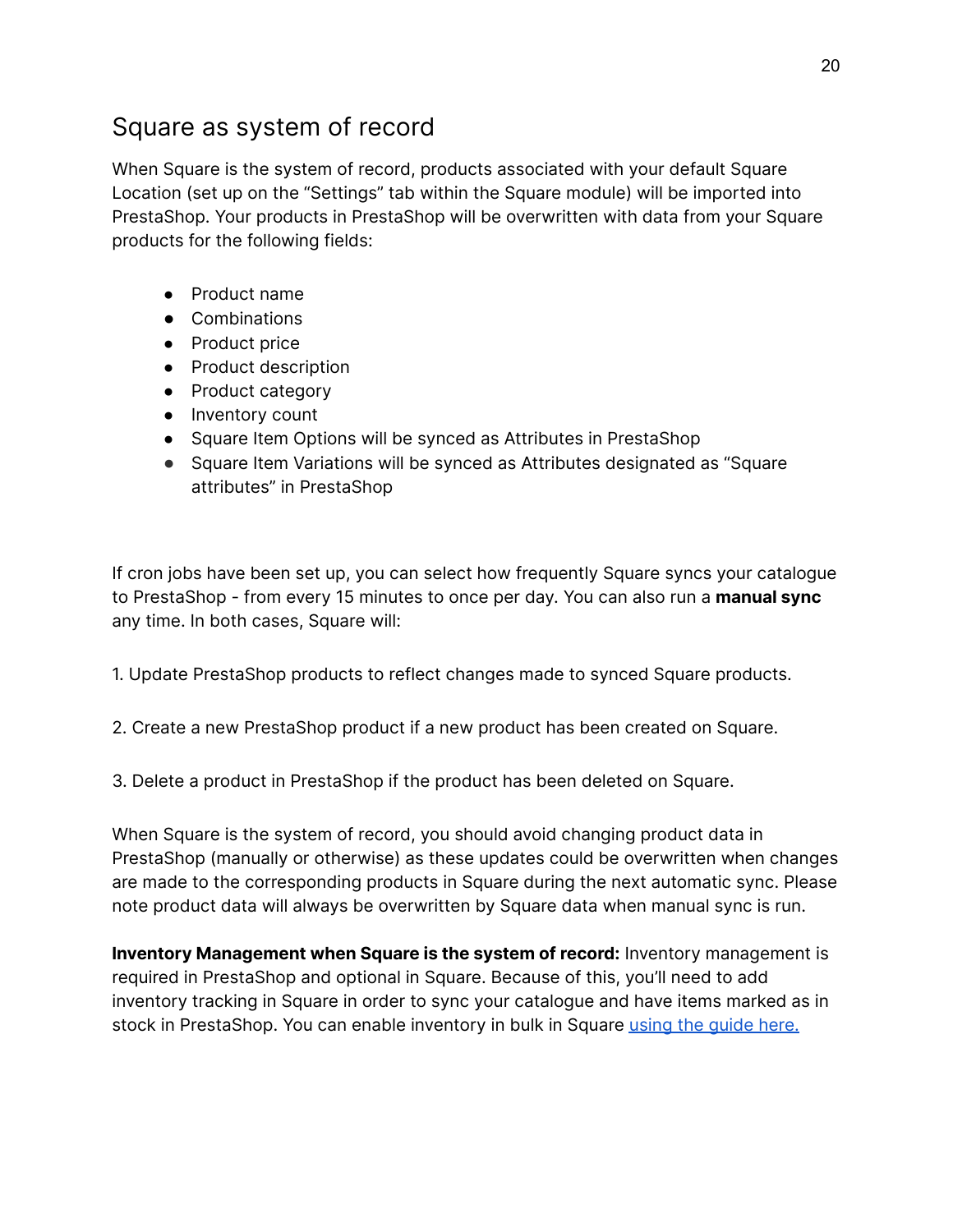## PrestaShop as system of record

When PrestaShop is designated as the system of record, products within PrestaShop will be imported to the default Square location (set up on the "Settings" tab within the Square module). The Square product catalogue will be overwritten with data from the PrestaShop catalogue for the following fields:

- Product name
- Product price
- Product description
- Inventory count
- Product category
	- Child categories in PrestaShop will be synced as main categories in Square.
- PrestaShop Attributes will be synced as Square Item Options
- Product Combinations

If cron jobs have been set up, you can select how frequently PrestaShop syncs your catalogue to Square - from every 15 minutes to once per day. You can also run a **manual sync** any time. In both cases, PrestaShop will:

- 1. Update Square products to reflect changes made to synced PrestaShop products.
- 2. Create a new Square product if a new product has been created on PrestaShop.
- 3. Delete a product in Square if the product has been deleted on PrestaShop.

#### **Keep in mind:**

- If cron jobs have not been set up, you will have to run a manual sync in order to map your PrestaShop items to Square and vice versa.
- Images are not currently being synced between platforms. This functionality will be added in a future version.
- Tax rules are not synced between platforms. Tax rules made in PrestaShop will automatically be applied to any orders synced to Square.
- Discounts are not being synced between platforms. Discounts made in PrestaShop will be applied to Square Orders on an ad-hoc basis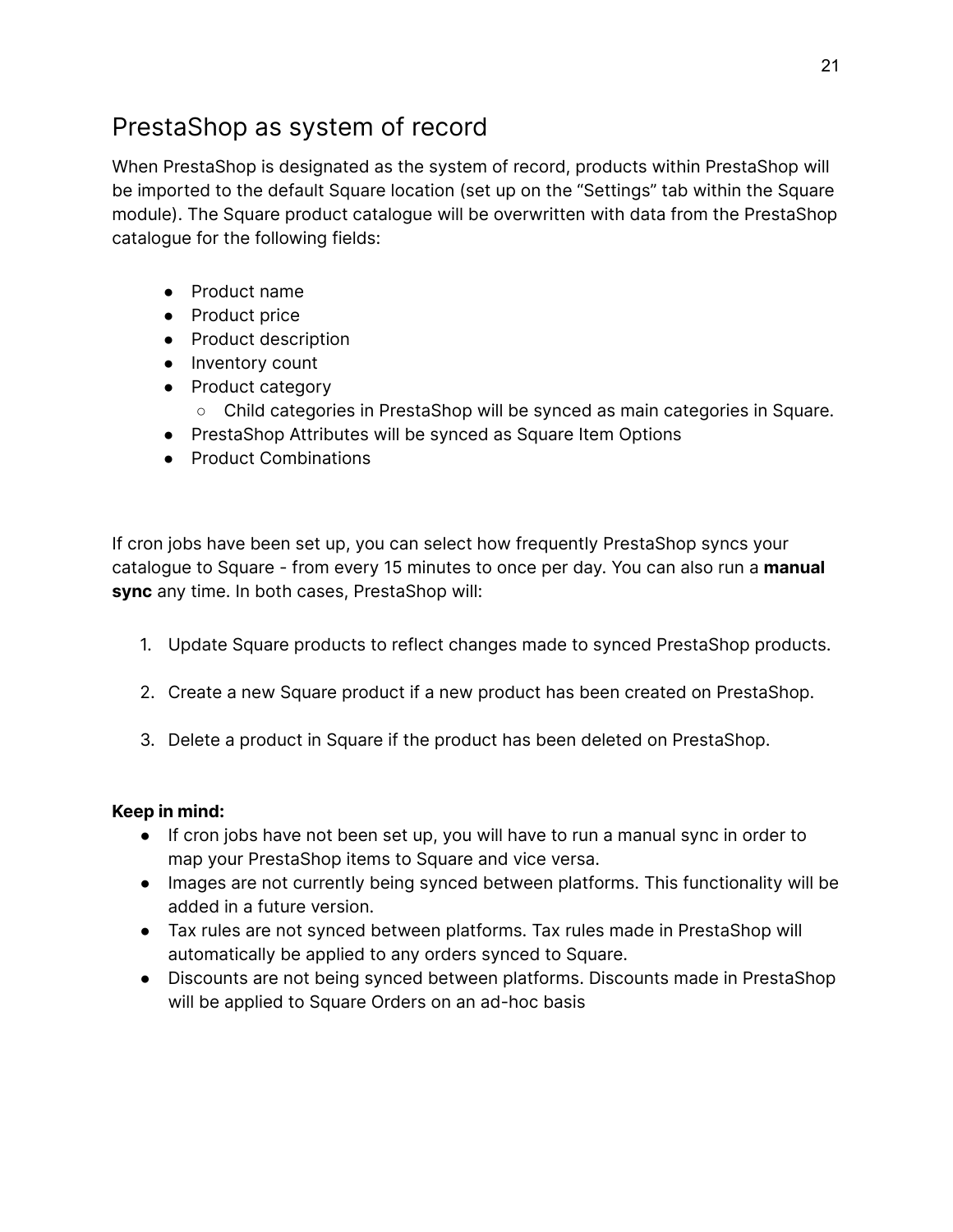| Catalogue                                                                                                                                                                                                                                                                             | Ø<br>Help |
|---------------------------------------------------------------------------------------------------------------------------------------------------------------------------------------------------------------------------------------------------------------------------------------|-----------|
| Orders<br>Catalogue<br><b>Settings</b><br>Payments<br>Customers<br>Logs                                                                                                                                                                                                               |           |
| Catalogue and inventory                                                                                                                                                                                                                                                               |           |
| When catalogue sync is enabled, your catalogue and inventory will be synced between Square and PrestaShop.                                                                                                                                                                            |           |
| Last synchronization: 2021-06-09 06:01:12                                                                                                                                                                                                                                             |           |
|                                                                                                                                                                                                                                                                                       |           |
| Enable synchronisation                                                                                                                                                                                                                                                                |           |
| Yes<br>No                                                                                                                                                                                                                                                                             |           |
| Frequency of catalogue sync                                                                                                                                                                                                                                                           |           |
| Every 15 minutes (det Y                                                                                                                                                                                                                                                               |           |
| Select how often you'd like your catalogue to sync                                                                                                                                                                                                                                    |           |
|                                                                                                                                                                                                                                                                                       |           |
| System of record                                                                                                                                                                                                                                                                      |           |
| The system of record is the platform where you should make changes to your product listings. Your inventory will<br>be synced between both platforms regardless of your system of record. There is more information on choosing<br>your system of record in the module documentation. |           |
| System of record                                                                                                                                                                                                                                                                      |           |
| Square<br>PrestaShop                                                                                                                                                                                                                                                                  |           |
|                                                                                                                                                                                                                                                                                       |           |
| <b>SAVE</b>                                                                                                                                                                                                                                                                           |           |
|                                                                                                                                                                                                                                                                                       |           |
|                                                                                                                                                                                                                                                                                       |           |
| Sync catalogue and inventory now                                                                                                                                                                                                                                                      | SYNC      |
|                                                                                                                                                                                                                                                                                       |           |

## Inventory management

When catalogue sync is enabled, your inventory will be synced between Square and PrestaShop regardless of your system of record. This means that if you sell an item using Square, your inventory will be reduced on PrestaShop and vice versa. You can also manually change the inventory count of an item on either platform and it will be synced between the platforms. Inventory is matched directly to the default Square location only. If your store has inventory in other Square locations, that information will not be synced.

## Customers

**Customer sync:** Turn on customer sync if you would like to sync new customers from your PrestaShop store to your Square account. If you have enabled cron jobs, you can select how frequently you would like customers to be synced between platforms. If you have more than 100 customers, we highly recommend you enable cron jobs.

When you initiate your first sync, customers from your PrestaShop store will be synced and added to your existing customer directory in Square, under a specific customer group named after the title of your PrestaShop store.

When customer syncing is enabled, the following fields will be synced from PrestaShop to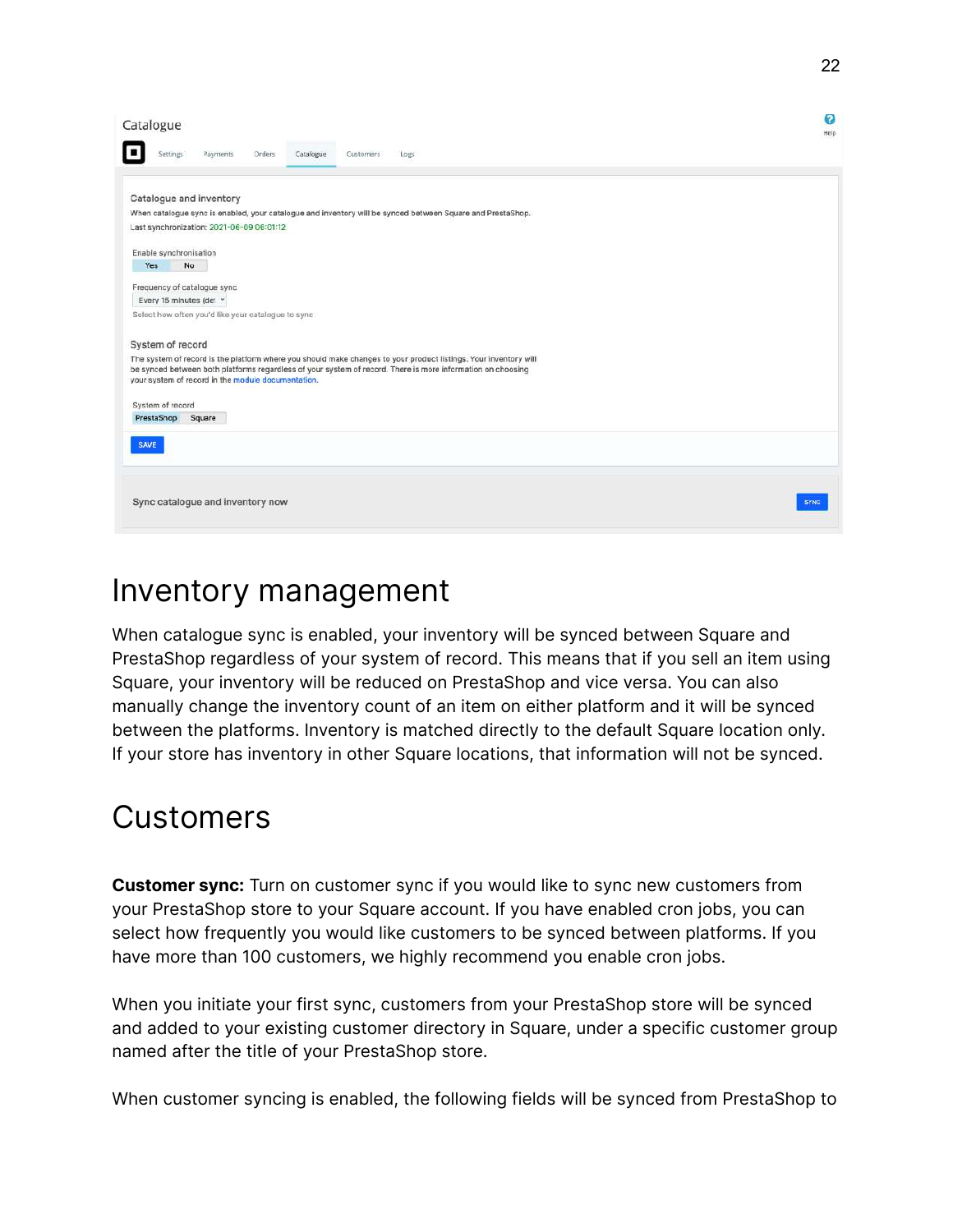Square:

- First Name
- Last Name
- Email
- Company Name

This means any updates you make to a PrestaShop customer in your Square account will be synced to PrestaShop.

If a customer deletes their profile on your PrestaShop store, their customer profile will also be deleted on Square.

If you would like to run a manual sync, click **Sync customers now**.

**Save Customer cards:** Select this option if you would like customers to be able to save a card on file for repeat purchases. Card details will be securely stored in your Square account. Your customers can delete their stored card details at any time from their PrestaShop account in the front office.

**Please note: You will need to enable customer sync and run an initial customer sync in order to store customer cards.**

| Customers                                                                                              | Θ<br>Help |
|--------------------------------------------------------------------------------------------------------|-----------|
| Payments<br>Settings<br>Orders<br>Catalogue<br>Customers<br>Logs                                       |           |
|                                                                                                        |           |
| Customers                                                                                              |           |
| Sync PrestaShop customers to Square                                                                    |           |
| Turn on customer sync if you would like to sync new customers from PrestaShop to your Square account.  |           |
| Enable synchronisation                                                                                 |           |
| No<br>Yes                                                                                              |           |
| Frequency of customer sync                                                                             |           |
| Every 15 minutes (del Y                                                                                |           |
| Select how often you'd like your customers to sync                                                     |           |
| Save customer cards                                                                                    |           |
| <b>No</b><br>Yes                                                                                       |           |
| Select this option if you would like customers to be able to save a card on file for repeat purchases. |           |
|                                                                                                        |           |
| <b>SAVE</b>                                                                                            |           |
|                                                                                                        |           |
| Sync customers now                                                                                     | SYNC      |
|                                                                                                        |           |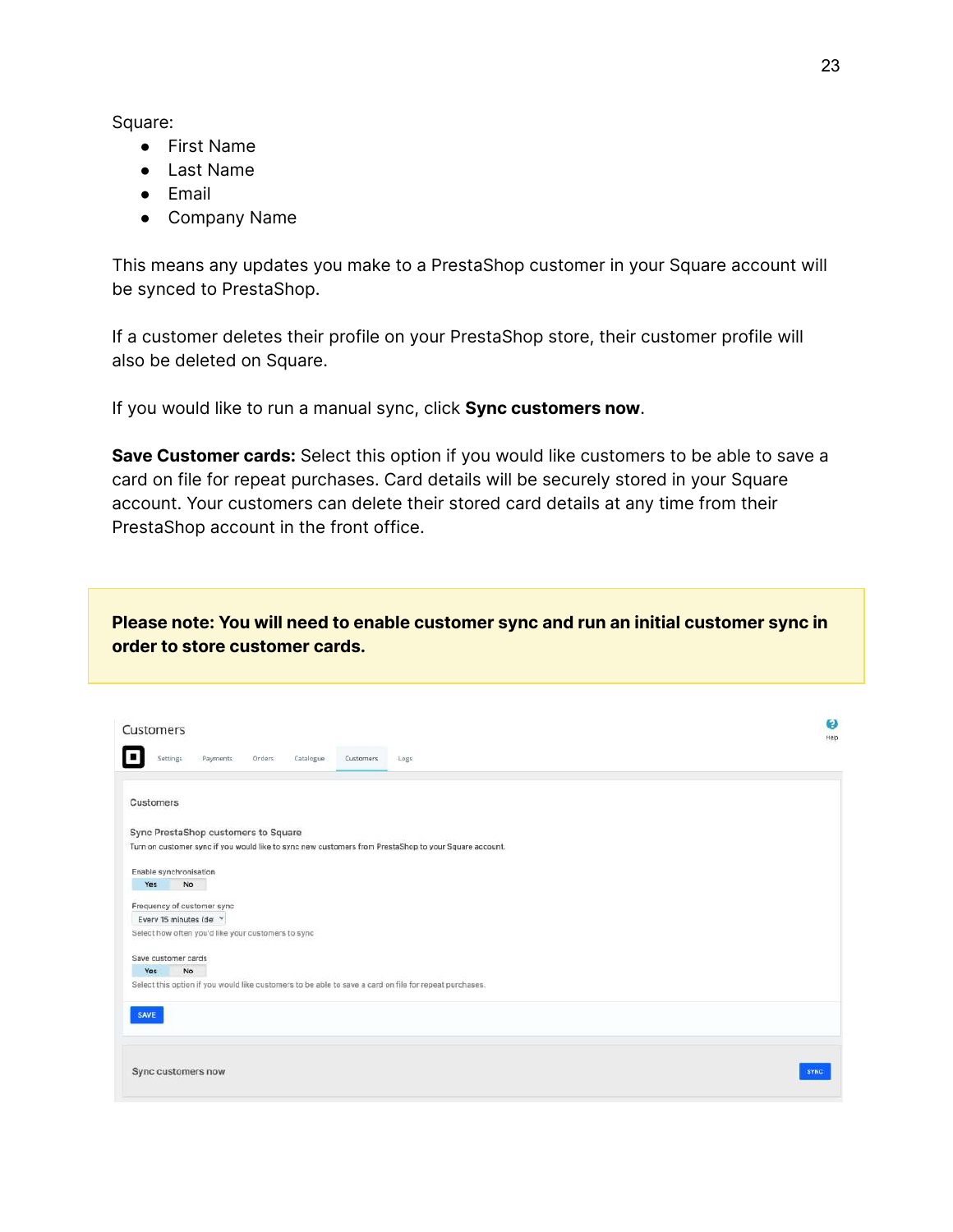## <span id="page-23-0"></span>Sandbox mode

Use the sandbox to test the module in a non-production environment. Test API endpoints and common failure cases, retrieve sample data, and more. Transactions in the sandbox are not sent to card networks, and credit cards are never charged. You can learn about using the Square sandbox environment to develop and test a Square API integration [here.](https://developer.squareup.com/docs/testing/sandbox)

You can enable sandbox mode on the Square module setup screen. Navigate to the Square module dashboard and toggle to Sandbox mode.

| Module set up      |            |                                                                               |  |                                                                                                                                           |
|--------------------|------------|-------------------------------------------------------------------------------|--|-------------------------------------------------------------------------------------------------------------------------------------------|
|                    |            | See the documentation for detailed instructions on how to set up this module. |  |                                                                                                                                           |
| Sandbox            | Production |                                                                               |  |                                                                                                                                           |
|                    |            |                                                                               |  | Visit your Square developer dashboard to create a Square application and get your application ID and application secret on the oAuth tab. |
| Application ID     |            |                                                                               |  |                                                                                                                                           |
|                    |            |                                                                               |  |                                                                                                                                           |
| Application secret |            |                                                                               |  |                                                                                                                                           |
|                    |            |                                                                               |  |                                                                                                                                           |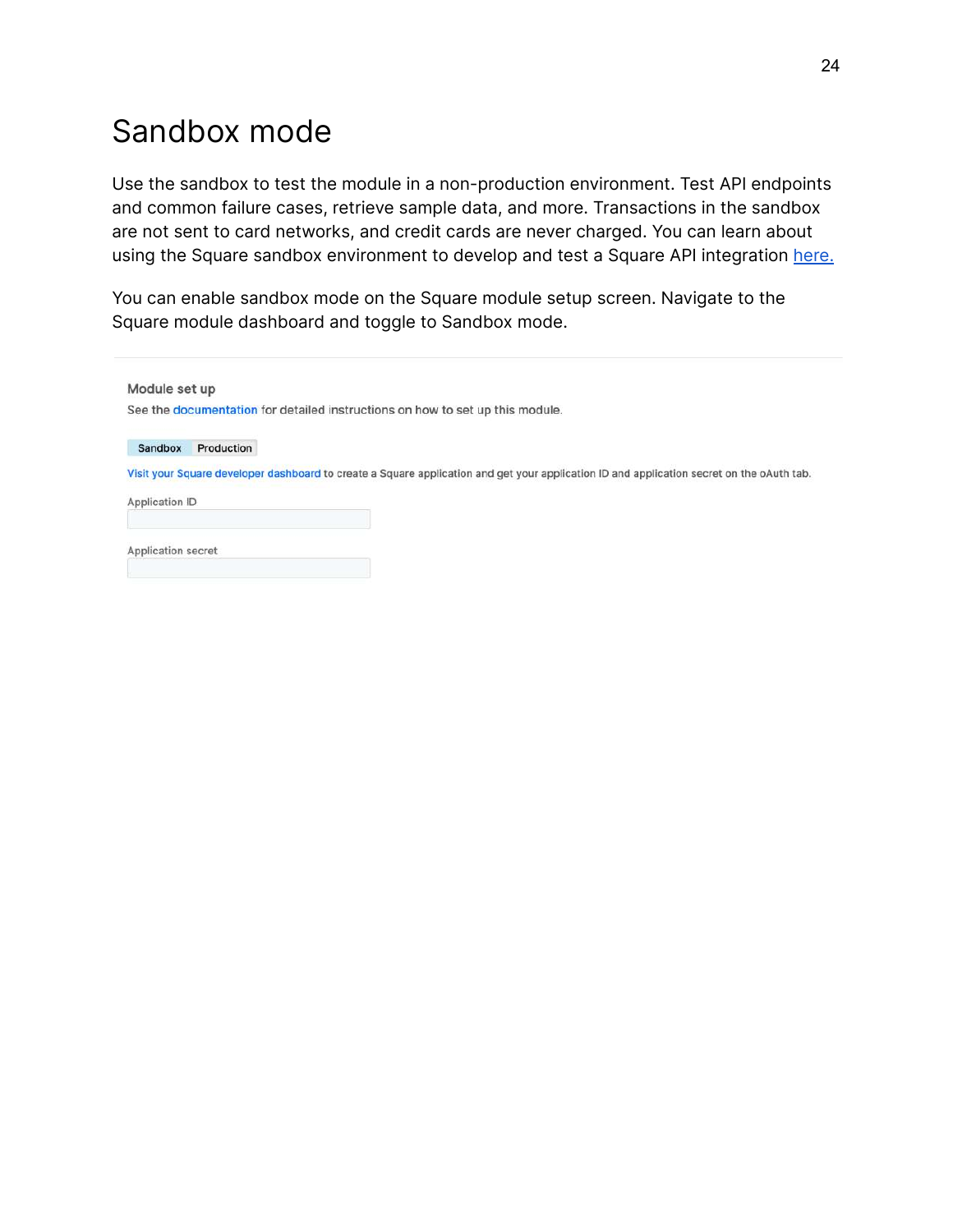#### Module set up - Sandbox mode

**Note: If you are already connected to Square in production mode, you will need to disconnect Square first before connecting in Sandbox mode.**

1. Open the Square PrestaShop Module by navigating to **Improve > Module Manager > Square** and selecting **Configure.** You should see the following page:

| Module set up                                                                                                                             |      |
|-------------------------------------------------------------------------------------------------------------------------------------------|------|
| See the documentation for detailed instructions on how to set up this module.                                                             |      |
| Sandbox Production                                                                                                                        |      |
| Visit your Square developer dashboard to create a Square application and get your application ID and application secret on the oAuth tab. |      |
| Application ID                                                                                                                            |      |
|                                                                                                                                           |      |
| Application secret                                                                                                                        |      |
|                                                                                                                                           |      |
| In your Square application on the oAuth tab, enter this redirect URL:                                                                     |      |
| https://www.mycompany.com/redirect                                                                                                        | Copy |
| Enable webhooks                                                                                                                           |      |
| In your Square application on the Webhooks tab, scroll down to Connect V2 Webhooks and select Add Endpoint.                               |      |
| 1. Enter the following URL as an endpoint:                                                                                                |      |
| Ihttps://www.mycompany.com/endpointurl                                                                                                    | Copy |
| 2. Select this API version: 2021-04-21                                                                                                    |      |
| 3. Select all events<br>4. To activate webhooks, run a test notification by clicking on your endpoint, going to More > Send Test Event.   |      |
| 5. Copy the signature key from endpoint details and paste it in the "Webhook signature key" input below.                                  |      |
| 6. Test your webhook configuration below in order to connect with Square                                                                  |      |
|                                                                                                                                           |      |
|                                                                                                                                           |      |
| Webhook signature key                                                                                                                     |      |
|                                                                                                                                           |      |
| <b>TEST WEBHOOKS</b>                                                                                                                      |      |
|                                                                                                                                           |      |
| <b>CONNECT</b>                                                                                                                            |      |
|                                                                                                                                           |      |

2. In a new tab, **visit Square's developer site** at <https://developer.squareup.com/apps> and log in with your Square account details. You should see a page titled **Applications**, as pictured below.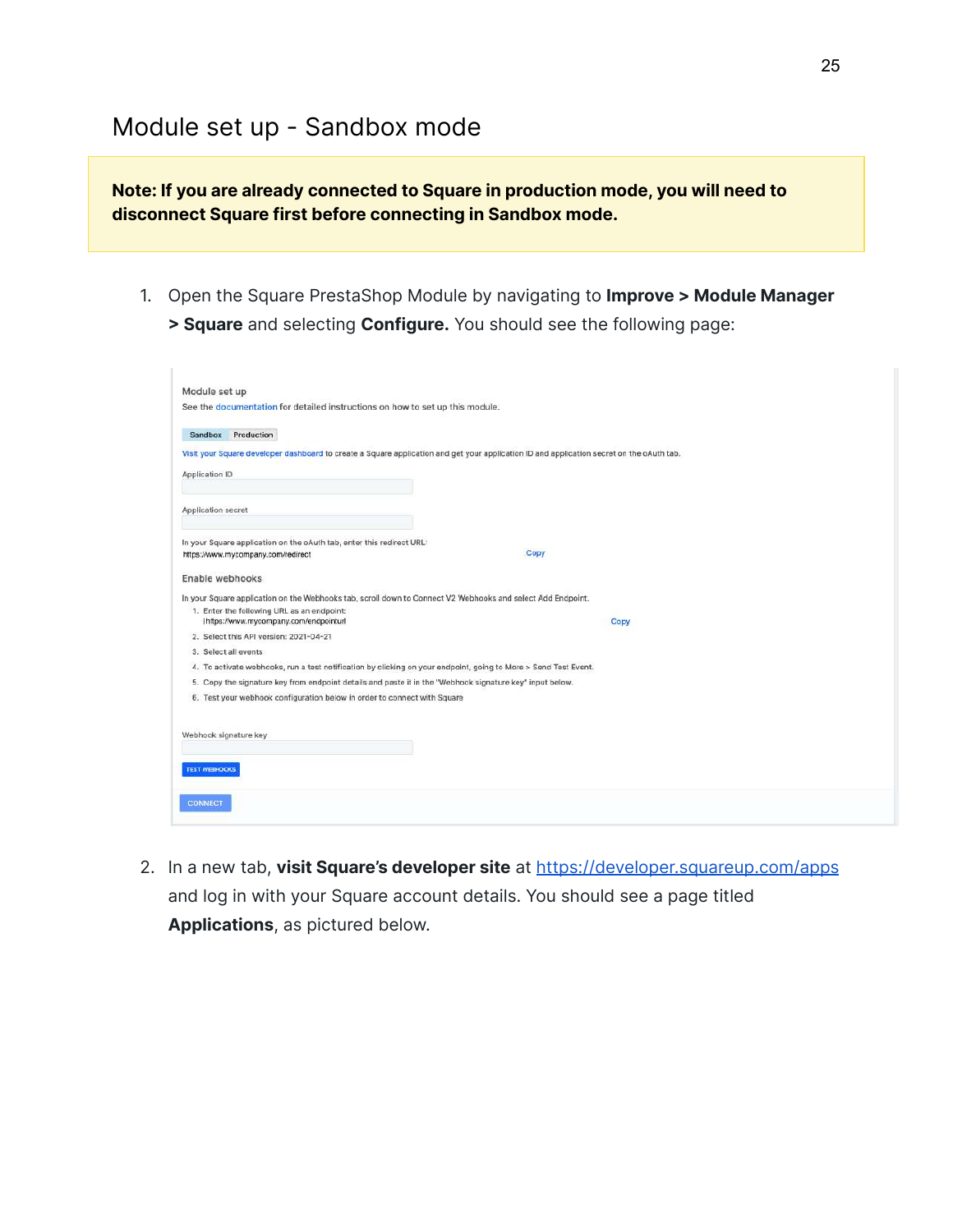

3. (You can skip this step if you've already created a Square Application) Click on the **+** plus icon to create a new Square Application. Choose a descriptive name like "PrestaShop Application" and click **Save.**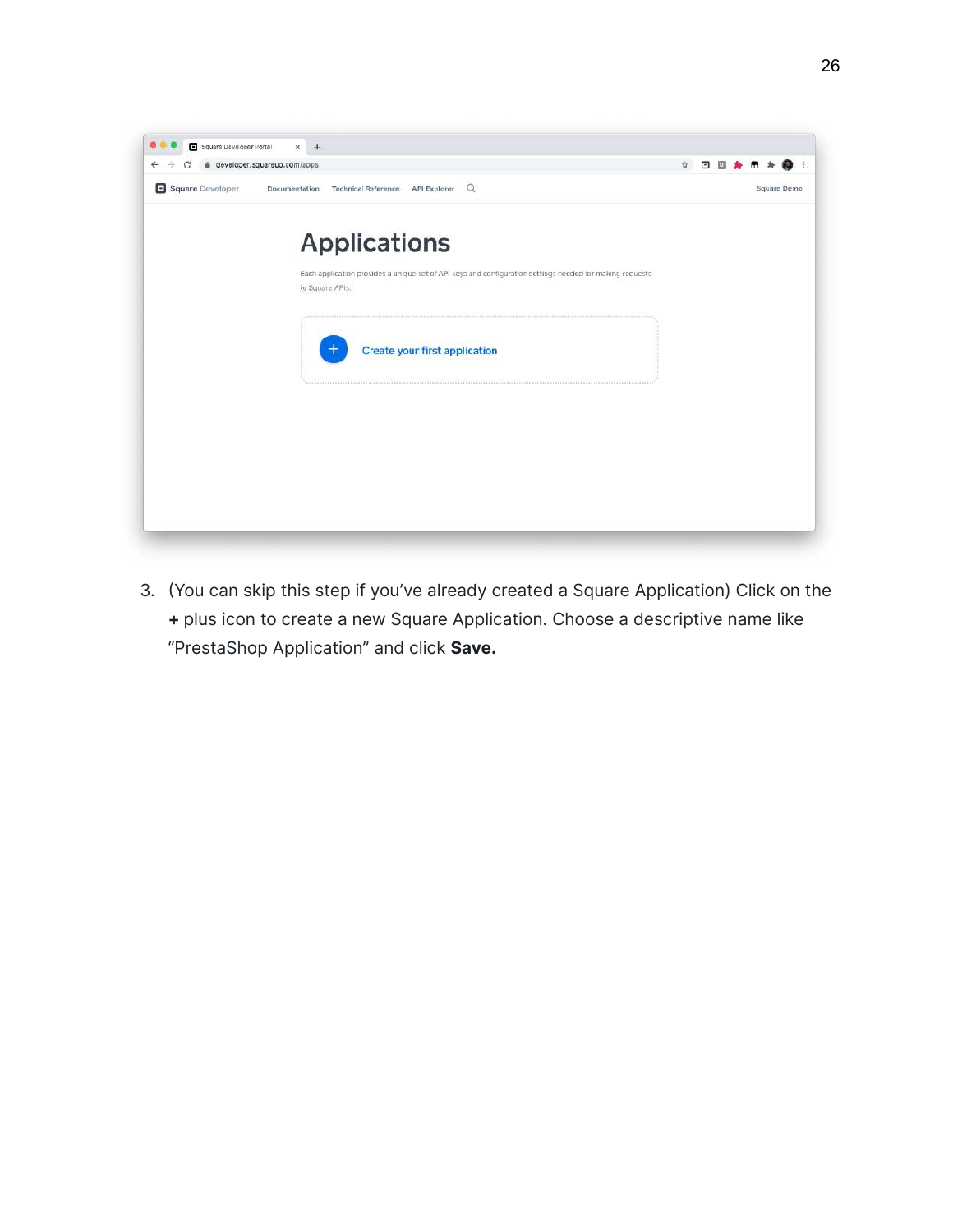| iii developer.squareup.com/apps                                                                                                                                                                                                                                                                                                                                                                                                                                                                                 | $\Theta$ | ☆ | $\Box$                         | 翻 |  |  |
|-----------------------------------------------------------------------------------------------------------------------------------------------------------------------------------------------------------------------------------------------------------------------------------------------------------------------------------------------------------------------------------------------------------------------------------------------------------------------------------------------------------------|----------|---|--------------------------------|---|--|--|
| Square Developer<br>Documentation Technical Reference API Explorer Q                                                                                                                                                                                                                                                                                                                                                                                                                                            |          |   | Prestashep Managed Integration |   |  |  |
| Welcome to Square Developer.<br>Get started by creating your first application. Applications provide you with the necessary<br>development keys and tools needed to build with the Square API.<br><b>Create An Application</b><br>$\times$<br>Appli<br><b>Application Name</b><br>Prestashop Application<br>Each application provides a unique set of API keys and configuration settings<br>needed for making requests to Square APIs.<br>V I agree to the Square Developer Terms of Service<br>Save<br>Cancel |          |   |                                |   |  |  |

The page should now look like the following:

| ii developer.squareup.com/apps |                                                                            |                                                                                                                                                                                       |          | $\Theta$<br>÷ | ⊡<br>司                         |  |  |
|--------------------------------|----------------------------------------------------------------------------|---------------------------------------------------------------------------------------------------------------------------------------------------------------------------------------|----------|---------------|--------------------------------|--|--|
| Square Developer               | Documentation Technical Reference API Explorer Q                           |                                                                                                                                                                                       |          |               | Prestashop Managed Integration |  |  |
|                                | <b>Applications</b>                                                        |                                                                                                                                                                                       |          |               |                                |  |  |
|                                | to Square APIs.                                                            | Each application provides a unique set of API keys and configuration settings needed for making requests                                                                              |          |               |                                |  |  |
|                                | <b>Prestashop Application</b><br>App D: splidp--fp4bv1clQGmermonx2<br>Open |                                                                                                                                                                                       |          |               |                                |  |  |
|                                | <b>Sandbox Test Accounts</b>                                               | Sandbox seller accounts allow you to test transactions and other functionality of Square's platform in an<br>isolated environment before going live with your application. Learn more |          |               |                                |  |  |
|                                | Name                                                                       | Country                                                                                                                                                                               |          |               |                                |  |  |
|                                | <b>Default Test Account</b>                                                | USA                                                                                                                                                                                   | Open *** |               |                                |  |  |
|                                | Add                                                                        |                                                                                                                                                                                       |          |               |                                |  |  |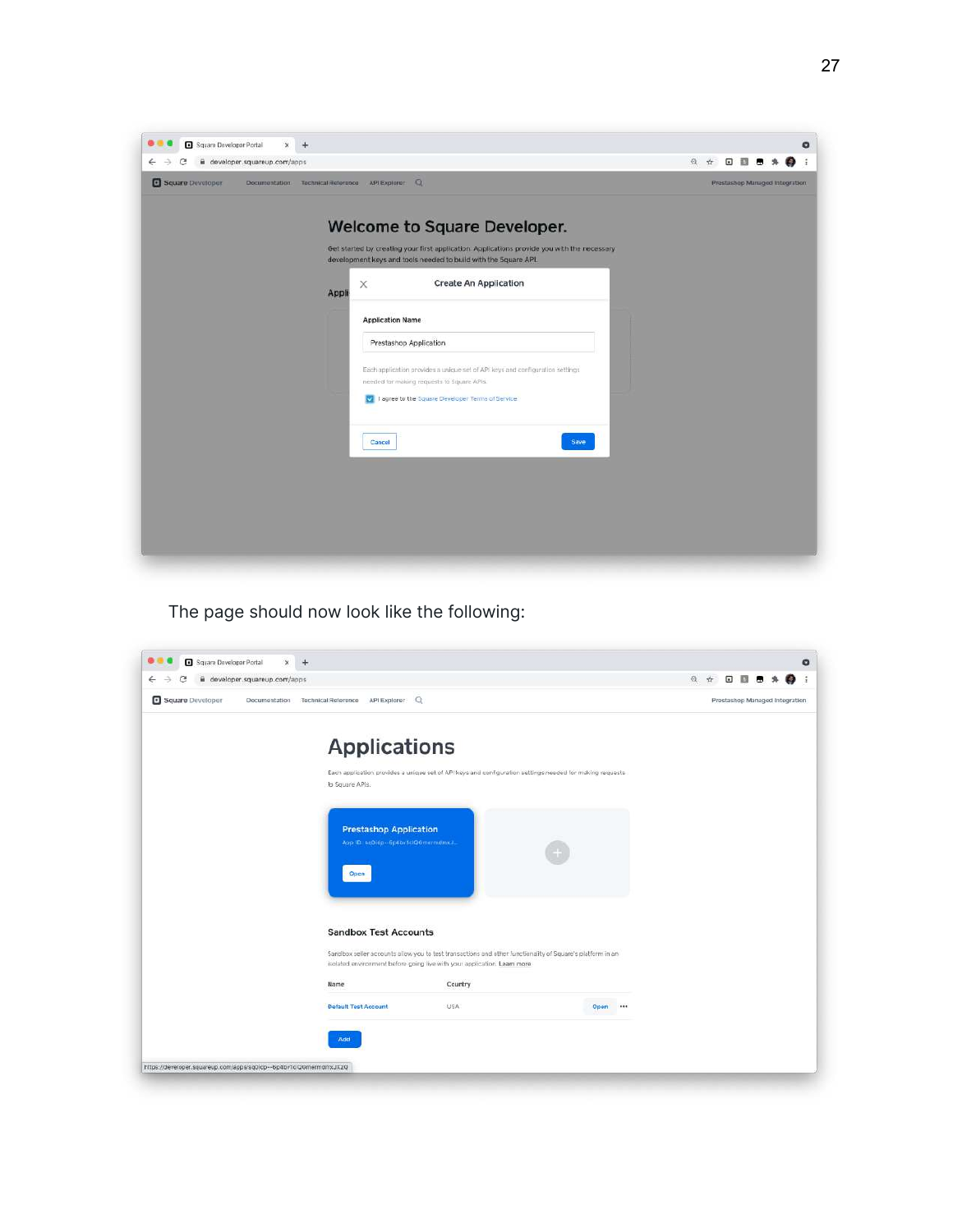- 4. **Open** the Application you have just created.
- 5. On the left side of the webpage, Navigate to the section titled **OAuth.**
- 6. At the top of the page, ensure your environment says **Sandbox**  $\leftarrow$  **Production**. The resulting screen should look like this:

| $\leftarrow$        | Sandbox<br>Production                                                                                    |
|---------------------|----------------------------------------------------------------------------------------------------------|
| Prestashop Applicat | <b>OAuth</b>                                                                                             |
| <b>Credentials</b>  | Before your application can access a Square merchant's data, the merchant needs to give your application |
| OAuth               | permission. The Square API uses the OAuth 2.0 protocol for this purpose. This is the same method that    |
| Webhooks            | services like Twitter and Facebook use to let applications post on your behalf. Read more about using    |
| Reader SDK          | OAuth with the Square API.                                                                               |
| Point of Sale API   | <b>Sandbox Redirect URL</b>                                                                              |
| Apple Pay           |                                                                                                          |
| Locations           | https://example.com/oauth-redirect                                                                       |
| API Logs            | <b>Sandbox Application ID</b><br>sandbox-sq0idb-v7Ciaa-3w-SF4M8BQqAAPQ                                   |
|                     | <b>Sandbox Application Secret</b> (2)                                                                    |
|                     | Show<br>                                                                                                 |
|                     | <b>Replace Secret</b>                                                                                    |

7. **Copy** the **Sandbox Application ID** and the **Sandbox Application Secret** over to their respective locations in the Square module within PrestaShop.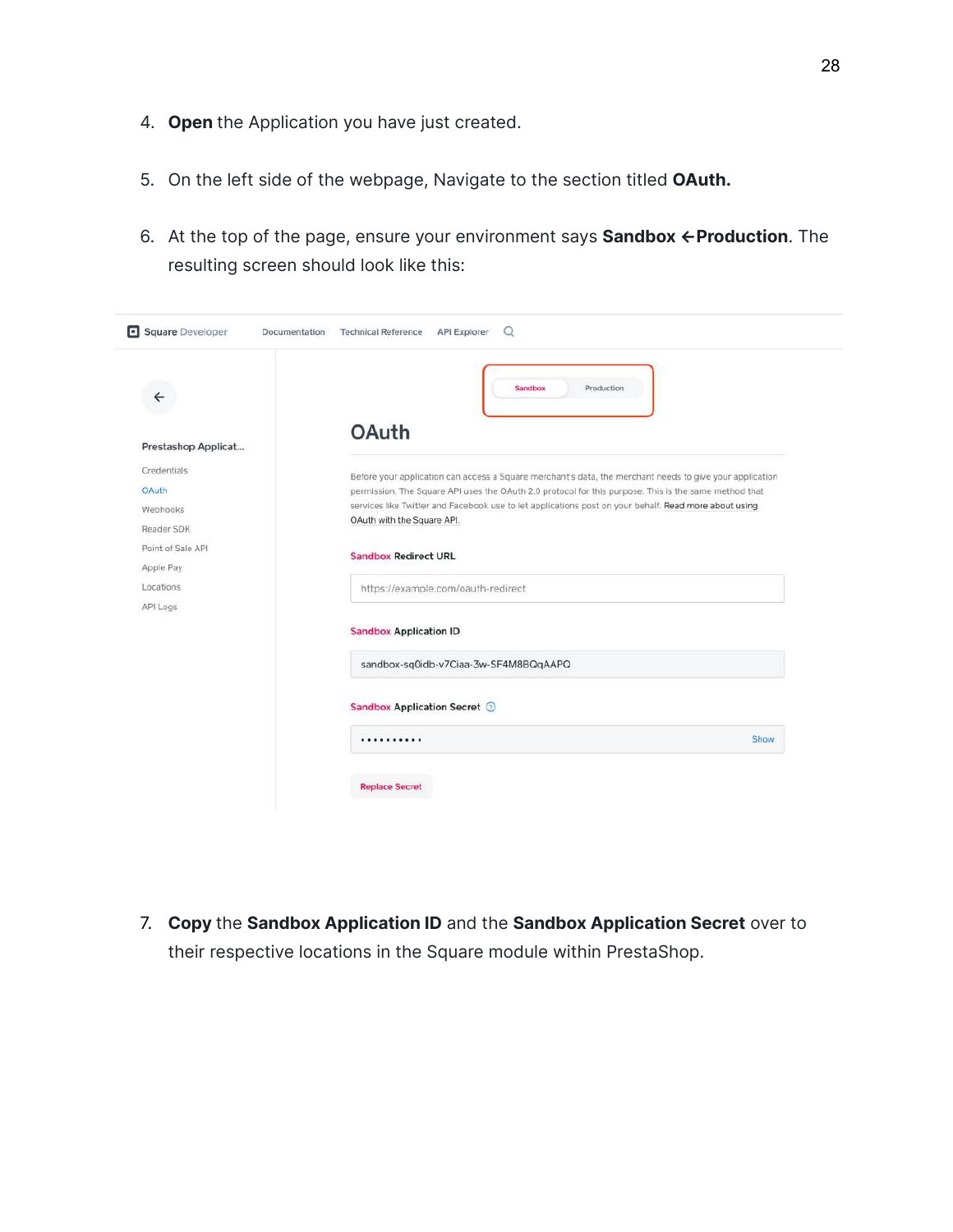Module set up

See the documentation for detailed instructions on how to set up this module.

| Production<br>Sandbox |                                                                                                                                           |
|-----------------------|-------------------------------------------------------------------------------------------------------------------------------------------|
|                       | Visit your Square developer dashboard to create a Square application and get your application ID and application secret on the oAuth tab. |
| Application ID        |                                                                                                                                           |
|                       |                                                                                                                                           |
| Application secret    |                                                                                                                                           |
|                       |                                                                                                                                           |

8. On the Module set up screen of the Square module in PrestaShop, you will see an OAuth callback URL.

| Module set up      |                                                                                                             |                                                                                                                                           |
|--------------------|-------------------------------------------------------------------------------------------------------------|-------------------------------------------------------------------------------------------------------------------------------------------|
|                    | See the documentation for detailed instructions on how to set up this module.                               |                                                                                                                                           |
| Sandbox            | Production                                                                                                  |                                                                                                                                           |
|                    |                                                                                                             | Visit your Square developer dashboard to create a Square application and get your application ID and application secret on the oAuth tab. |
| Application ID     |                                                                                                             |                                                                                                                                           |
| Application secret |                                                                                                             |                                                                                                                                           |
|                    | In your Square application on the oAuth tab, enter this redirect URL:<br>https://www.mycompany.com/redirect | Copy                                                                                                                                      |

Enter this redirect URL in the OAuth tab of your Square application in the **Sandbox Redirect URL field**. Click **Save**.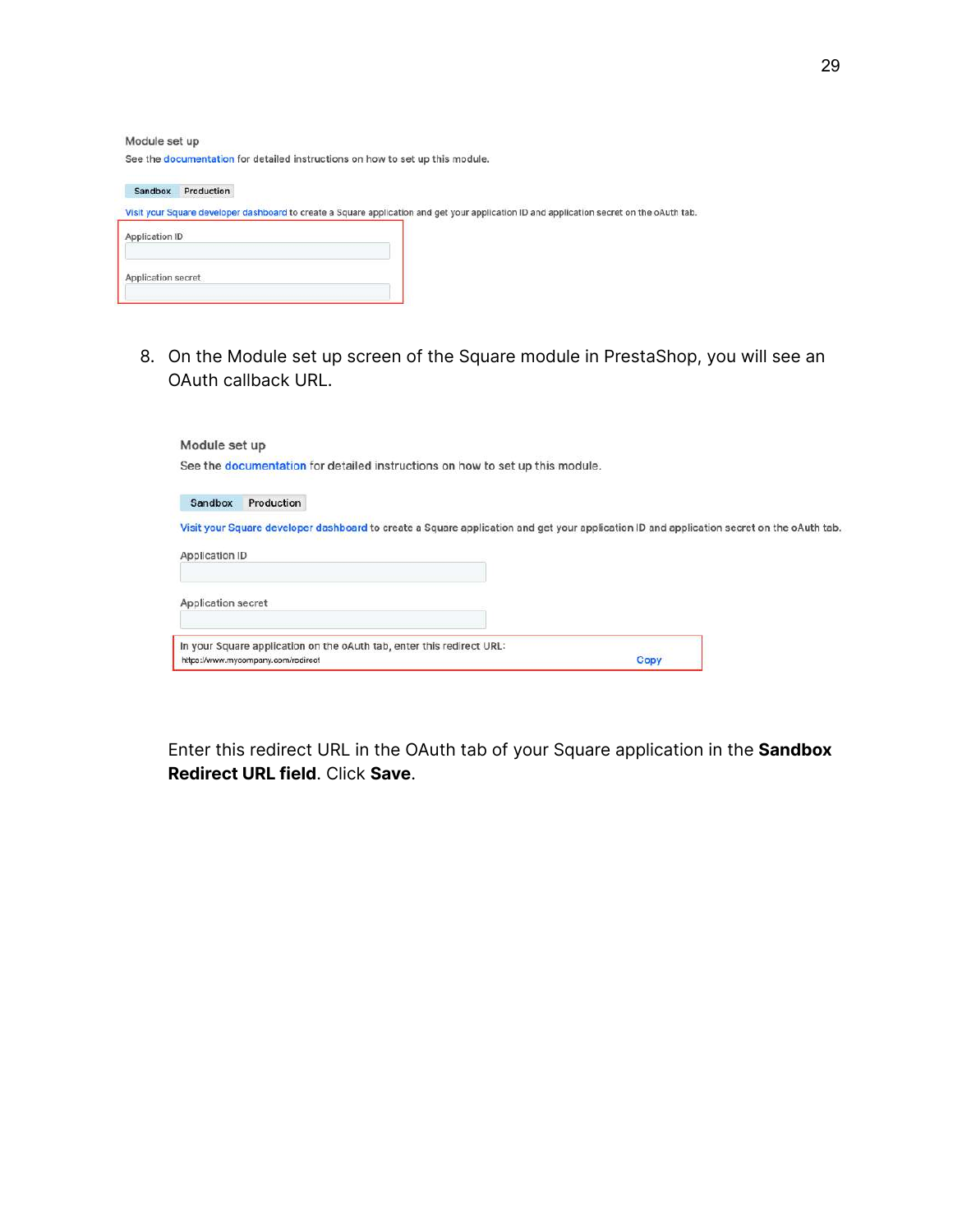

#### Webhook set up

**Webhook configuration:** W[ebhooks](https://developer.squareup.com/docs/webhooks/build-with-webhooks) are required to notify your application when certain payment, catalogue or inventory events occur. Please follow the webhook instructions that are noted in the main module dashboard page.

- 1. On your Square developer dashboard, visit the **Webhooks** tab.
- 2. Select **Add Endpoint**.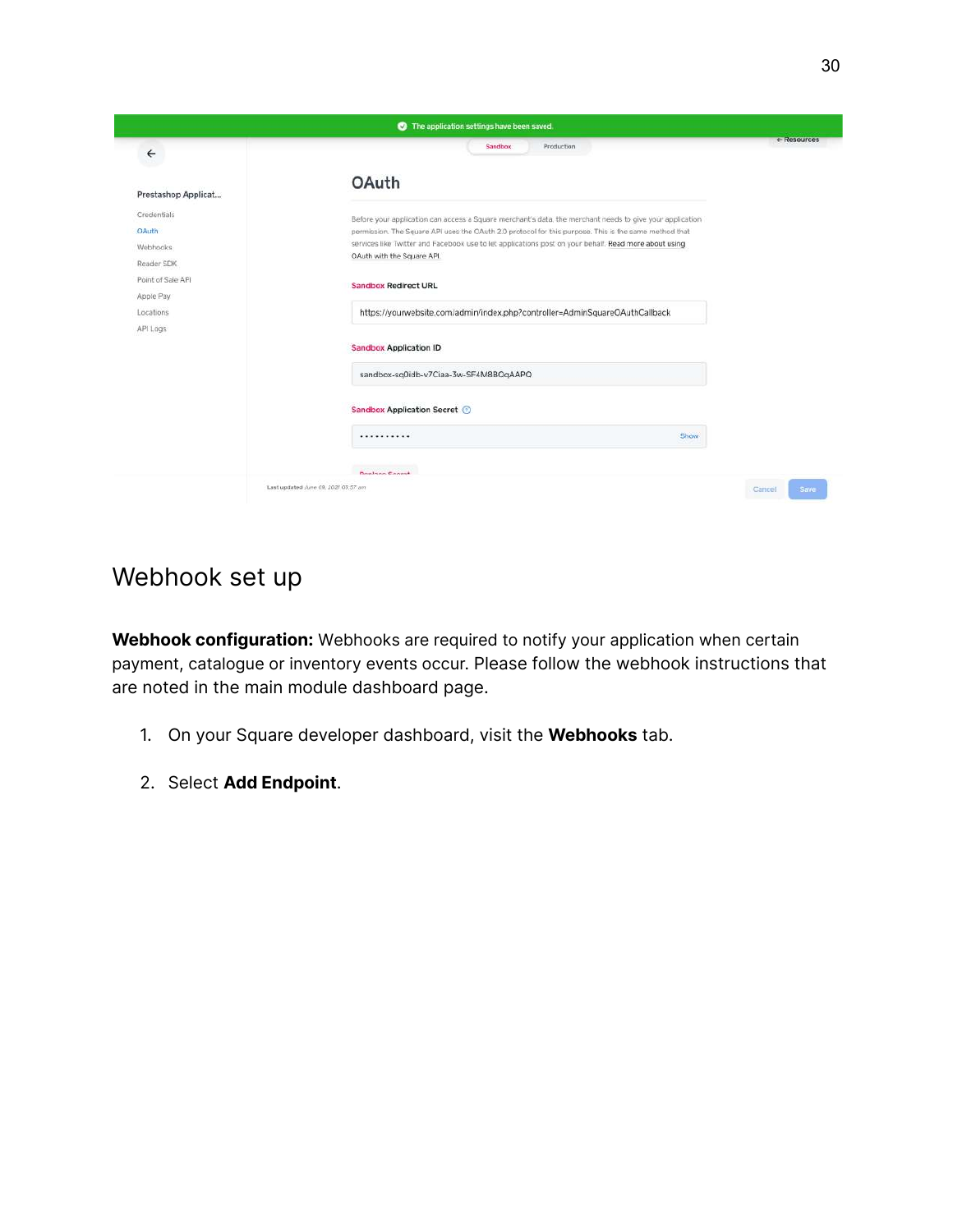| $\leftarrow$        | Sandbox<br>Production                                                                           |
|---------------------|-------------------------------------------------------------------------------------------------|
| Prestashop Applicat | <b>Webhooks</b>                                                                                 |
| Credentials         | Use sandbox webhooks to provide event notifications from the Connect V2 API in a non-production |
| OAuth               | environment. For a list of available event notifications, see webhooks.                         |
| Webhooks            |                                                                                                 |
| Reader SDK          | <b>Add Endpoint</b>                                                                             |
| Point of Sale API   |                                                                                                 |
| Apple Pay           | You have not defined any webhooks.                                                              |
| Locations           |                                                                                                 |
| API Logs            |                                                                                                 |
|                     |                                                                                                 |
|                     |                                                                                                 |
|                     |                                                                                                 |

3. **Enter the URL** from your PrestaShop settings screen in the endpoint. Choose the API Version **2021-04-21.** Under events, check the **Select All** checkbox. Click **Save**.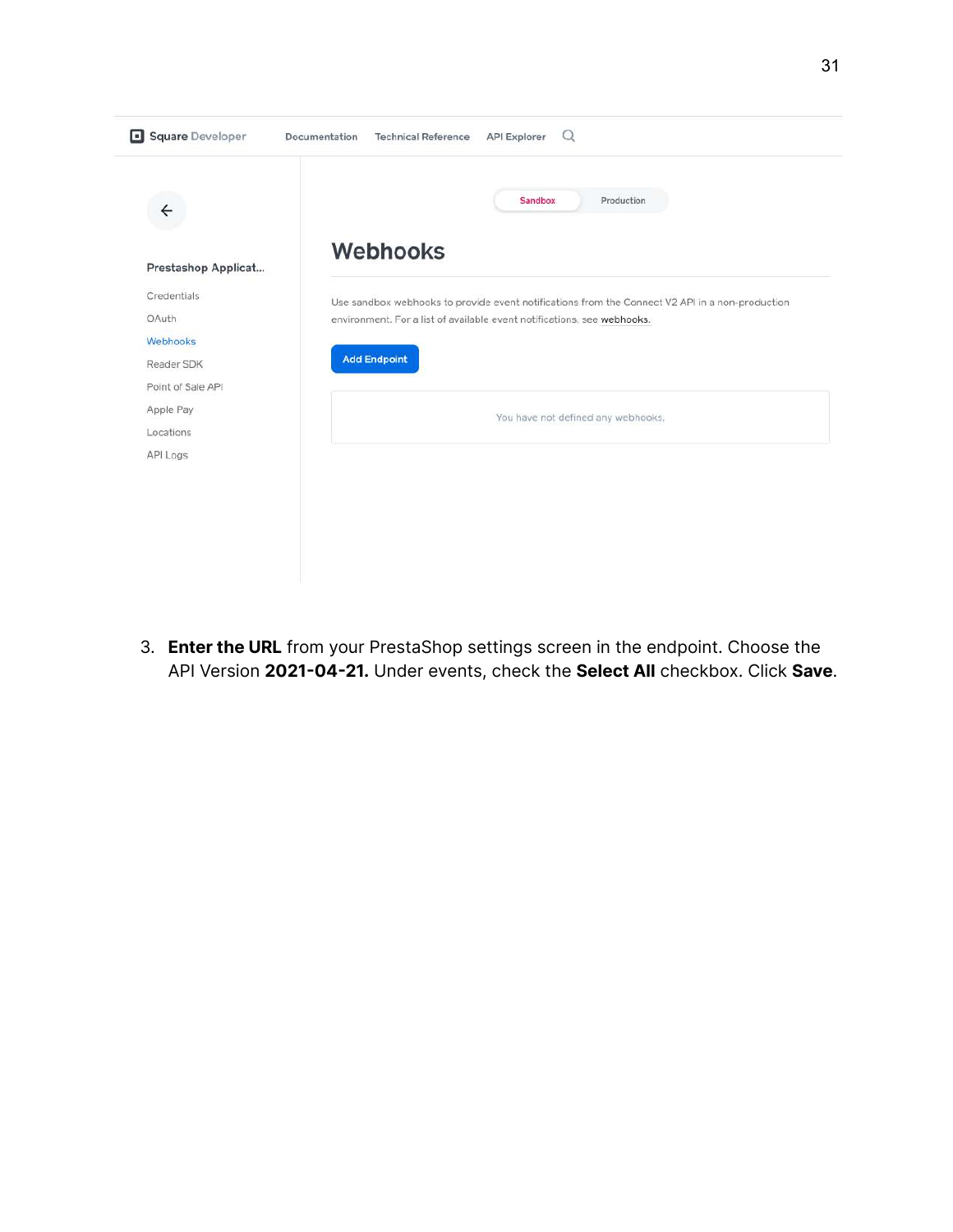| Square Developer  | Documentation              | $\Omega$<br><b>API Explorer</b><br><b>Technical Reference</b> | $\times$     |
|-------------------|----------------------------|---------------------------------------------------------------|--------------|
| $\leftarrow$      |                            | $\times$<br><b>Add Endpoint</b><br><b>Webhook Name</b>        |              |
|                   |                            |                                                               |              |
| Prestashop        | <b>Webh</b>                | my-webhook                                                    | U            |
| Credentials       | Use Connect                | URL                                                           | h            |
| <b>OAuth</b>      | occur. Notifica            |                                                               |              |
| Webhooks          |                            | https://                                                      |              |
| Reader SDK        | <b>Enable Web</b>          |                                                               | 2(           |
| Point of Sale API | $\circ$<br><b>Disablec</b> | <b>API Version ©</b>                                          |              |
| Apple Pay         | Enabled<br>ъı              |                                                               |              |
| Locations         |                            | 2021-04-21 (Default)                                          | $\mathbf{v}$ |
| API Logs          | <b>Notification</b>        | Events                                                        |              |
|                   | https://9b                 | Select All                                                    |              |
|                   | <b>Signature K</b>         | Cancel                                                        | Save         |

- 4. To activate webhooks, run a test notification by clicking on your endpoint, going to **More > Send Test Event**.
	- a. Note: you won't be able to sign in without submitting a Test Event

| <b>Endpoint Details</b>                              |                                                        |
|------------------------------------------------------|--------------------------------------------------------|
| Properties                                           | Enabled                                                |
| NAME                                                 |                                                        |
| Prestashop webhooks - store one                      |                                                        |
| URL                                                  |                                                        |
| https://square16.invertusdemo.com/en/module/square/w |                                                        |
| ebhook?token=bbe7f0b7585ecf7c3b408178a8125e27        |                                                        |
| <b>VERSION</b>                                       |                                                        |
| 2021-04-21                                           |                                                        |
| SIGNATURE KEY                                        |                                                        |
|                                                      | Show                                                   |
| <b>Replace Key</b>                                   |                                                        |
|                                                      |                                                        |
|                                                      |                                                        |
|                                                      |                                                        |
| Events (50)                                          | Send Test Event<br>Disable Endpoint<br>Delete Endpoint |

5. Choose any test event and click **Send**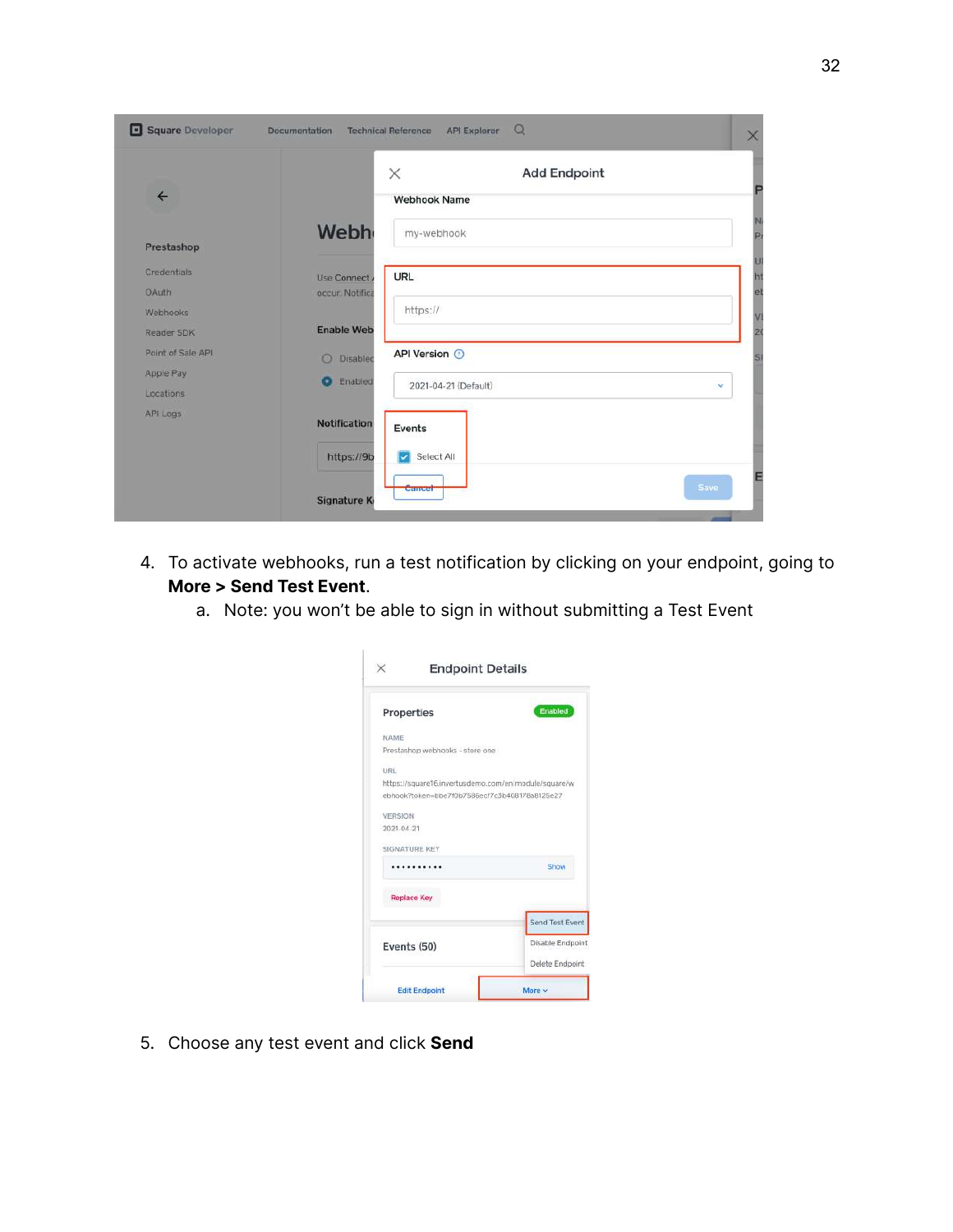|                  | <b>Send Test Event</b>                                                                                                                                                     |      |
|------------------|----------------------------------------------------------------------------------------------------------------------------------------------------------------------------|------|
|                  | When your application is ready to receive webhooks notifications, you can use this<br>tool to confirm that it will handle the request correctly. We'll send a POST request |      |
| button.<br>Event | to your Notification URL with the selected event type when you click the Send                                                                                              |      |
| customer.created |                                                                                                                                                                            | v    |
| Cancel           |                                                                                                                                                                            | Send |

6. **Copy** the signature key from endpoint details and paste it in the **"Webhook signature key"** input below in the PrestaShop module.

| <b>Endpoint Details</b>                           |                                                      |  |
|---------------------------------------------------|------------------------------------------------------|--|
| Properties                                        | Enabled                                              |  |
| NAME                                              |                                                      |  |
| Prestashop webhooks - store one                   |                                                      |  |
| <b>URL</b>                                        |                                                      |  |
|                                                   | https://square16.invertusdemo.com/en/module/square/w |  |
|                                                   | ebhook?token=bbe7f0b7586ecf7c3b408178a8125e27        |  |
| VERSION                                           |                                                      |  |
|                                                   |                                                      |  |
|                                                   |                                                      |  |
|                                                   |                                                      |  |
|                                                   | Show                                                 |  |
| 2021-04-21<br>SIGNATURE KEY<br><b>Replace Key</b> |                                                      |  |
| Events (50)                                       |                                                      |  |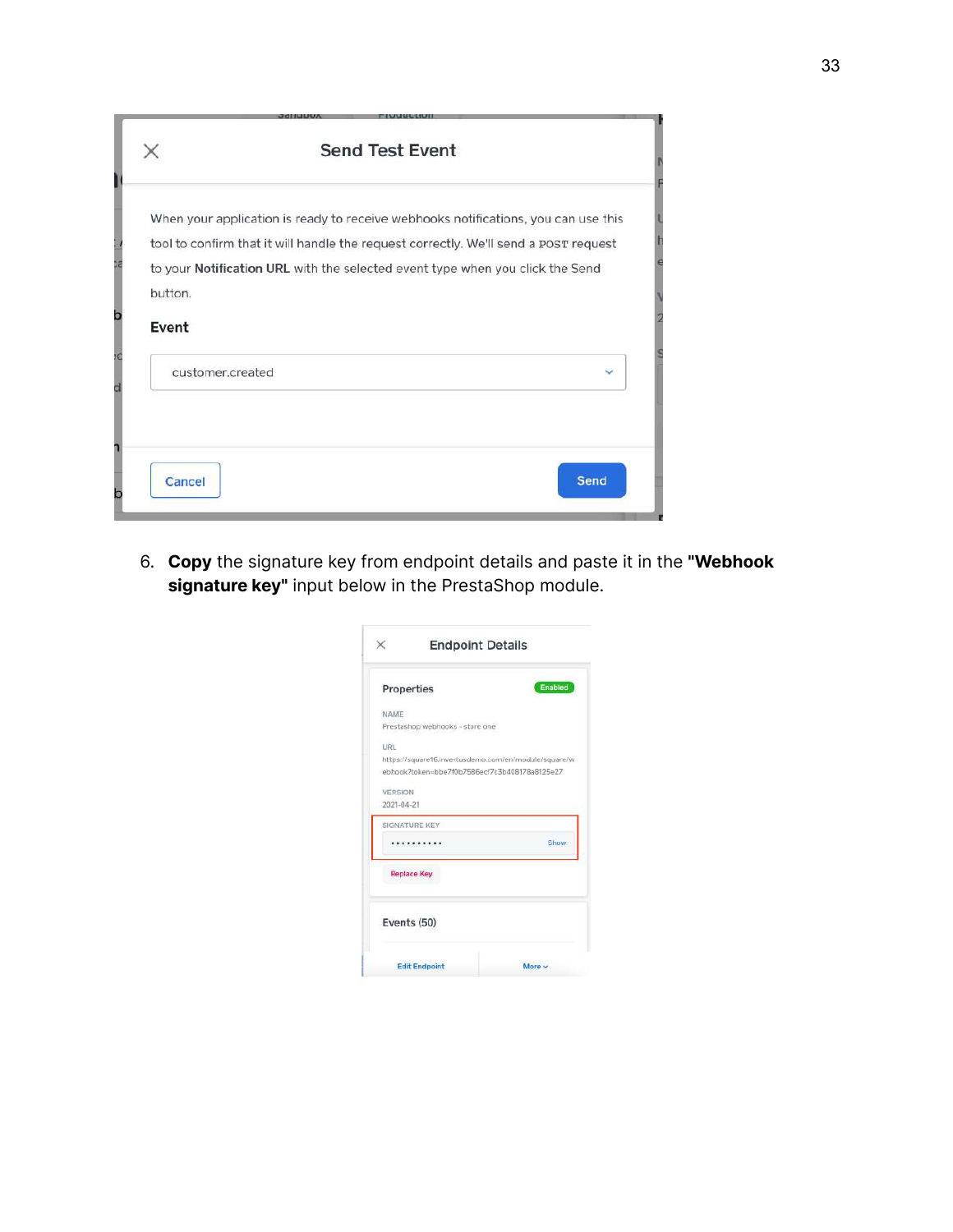| Webhook signature key             |  |
|-----------------------------------|--|
|                                   |  |
| <b>TEST WEBHOOK CONFIGURATION</b> |  |

7. In PrestaShop, validate webhooks by clicking the **"Test webhook configuration"** button in your Square Module. This will tell you whether webhooks are enabled.

|  | Webhook signature key                                       |  |
|--|-------------------------------------------------------------|--|
|  |                                                             |  |
|  | <b>TEST WEBHOOK CONFIGURATION</b>                           |  |
|  | Webhooks are working! You can now connect your application. |  |

For webhooks troubleshooting, click [here.](#page-41-0)

8. **Important:** Before you click connect you must open your Square Sandbox Seller Dashboard in a new window or tab and leave it open. To do this, navigate to <https://developer.squareup.com/apps> and open your Test Account.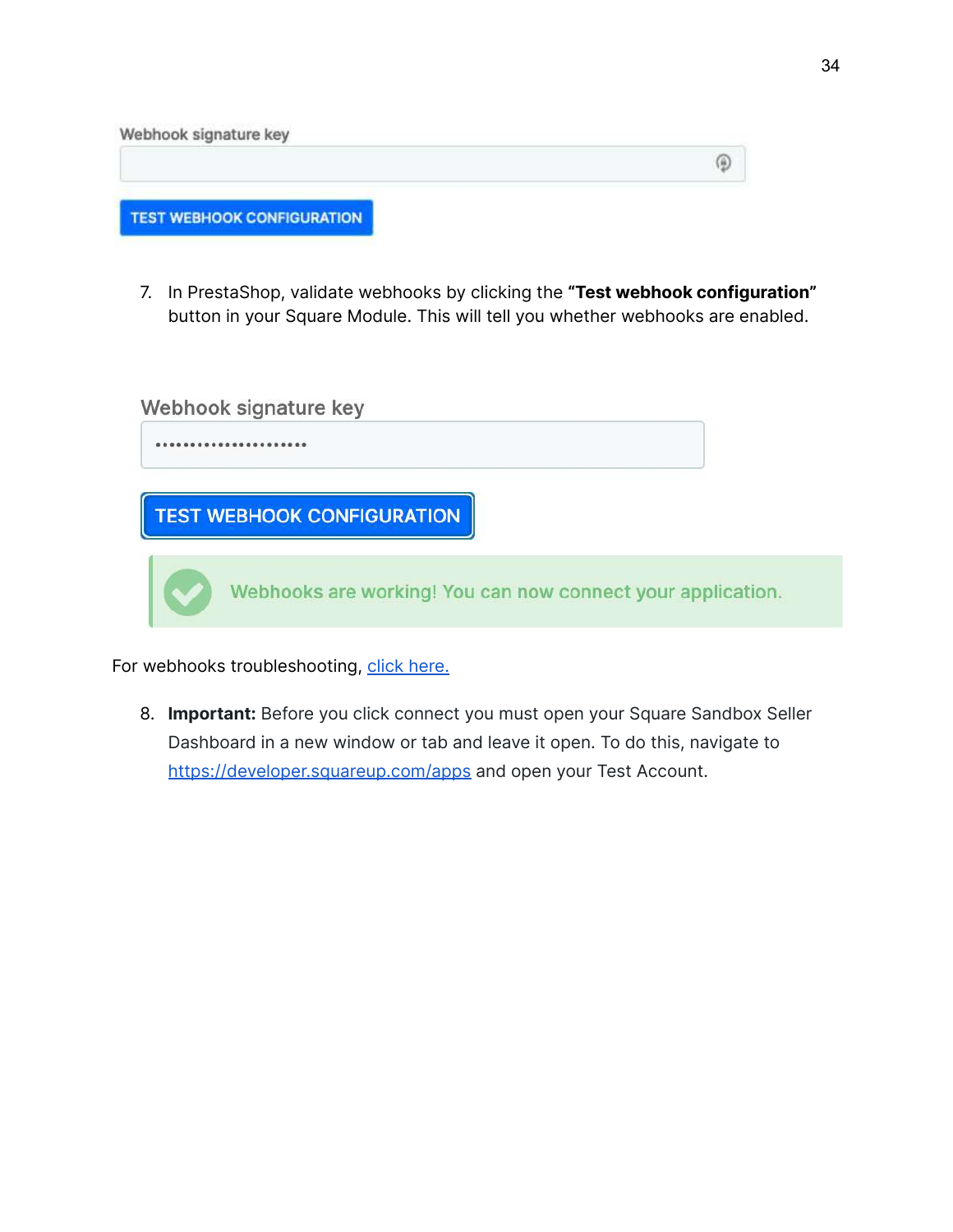

Selecting this button will open a Sandbox Dashboard that looks like the following:

| ii squareupsandbox.com/dashboard/<br>$\leftarrow$ ><br>c |                                                 |                    |                    |             | ☆ 日回 ■ ★ ● 1       |
|----------------------------------------------------------|-------------------------------------------------|--------------------|--------------------|-------------|--------------------|
|                                                          |                                                 | <b>SANDROX</b>     |                    |             |                    |
| $\equiv$ Home                                            |                                                 | Θ                  | $\alpha$<br>$\Box$ | $\circledR$ | Default Test Accou |
| 囯<br>⋒<br>呬<br>Home<br>Transactions<br>Reports           | Welcome back. Here's your business at a glance. |                    |                    |             |                    |
| 怨<br>◇<br>囸                                              | Today                                           |                    |                    |             |                    |
| Customers<br>Team<br><b>Items</b>                        | Gross sales                                     | Transactions       |                    |             |                    |
| Ô<br>€                                                   | No sales yet today                              | No sales yet today |                    |             |                    |
| <b>Drders</b><br>Account &<br>Settings                   | Payment types                                   |                    |                    |             |                    |
| Invoices<br>Virtual Terminal                             | No sales yet today                              |                    |                    |             |                    |
| Gift Cards<br>Loyalty                                    | Top items by sales                              |                    |                    |             |                    |
| Appointments<br><b>Timecards</b>                         | No item sales today                             |                    |                    |             |                    |
| Apps                                                     | Top categories by sales                         |                    |                    |             |                    |
|                                                          | No item sales today                             |                    |                    |             |                    |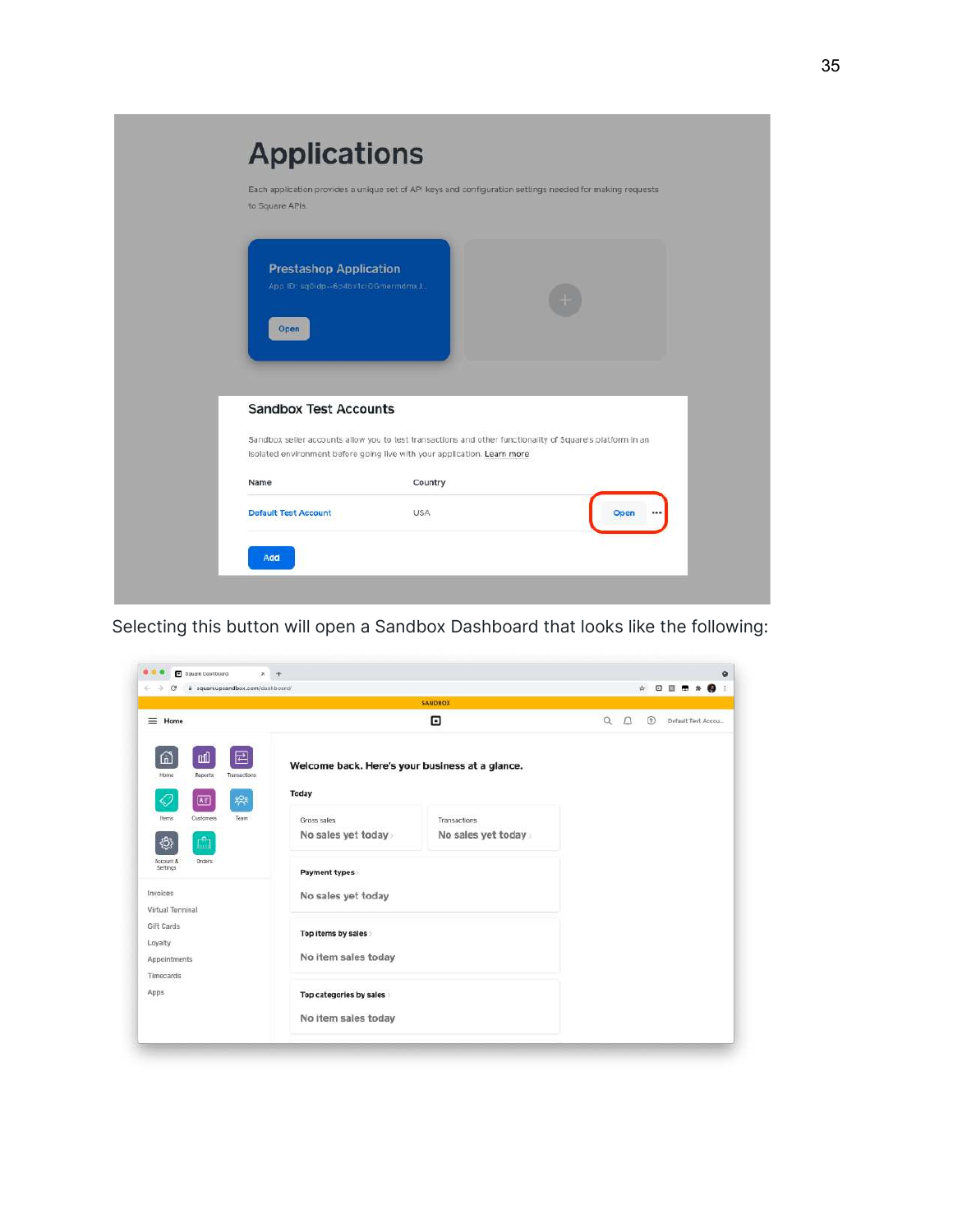**Leave this tab open** and navigate back to the Square Module in PrestaShop. Now you can select **Connect**.

9. Click **Connect** to connect to Square

## Settings - Sandbox mode

When connected to the sandbox, your Square module settings screen will show a warning that "Your module is currently in sandbox mode".

#### Setting a Square location in sandbox mode

Make sure to set a business location in your Sandbox test account. This will let you view any sandbox transaction data. To view this data you can select the **Open** button next to the correct Sandbox Test Account. The top row will indicate that it is sandbox data.

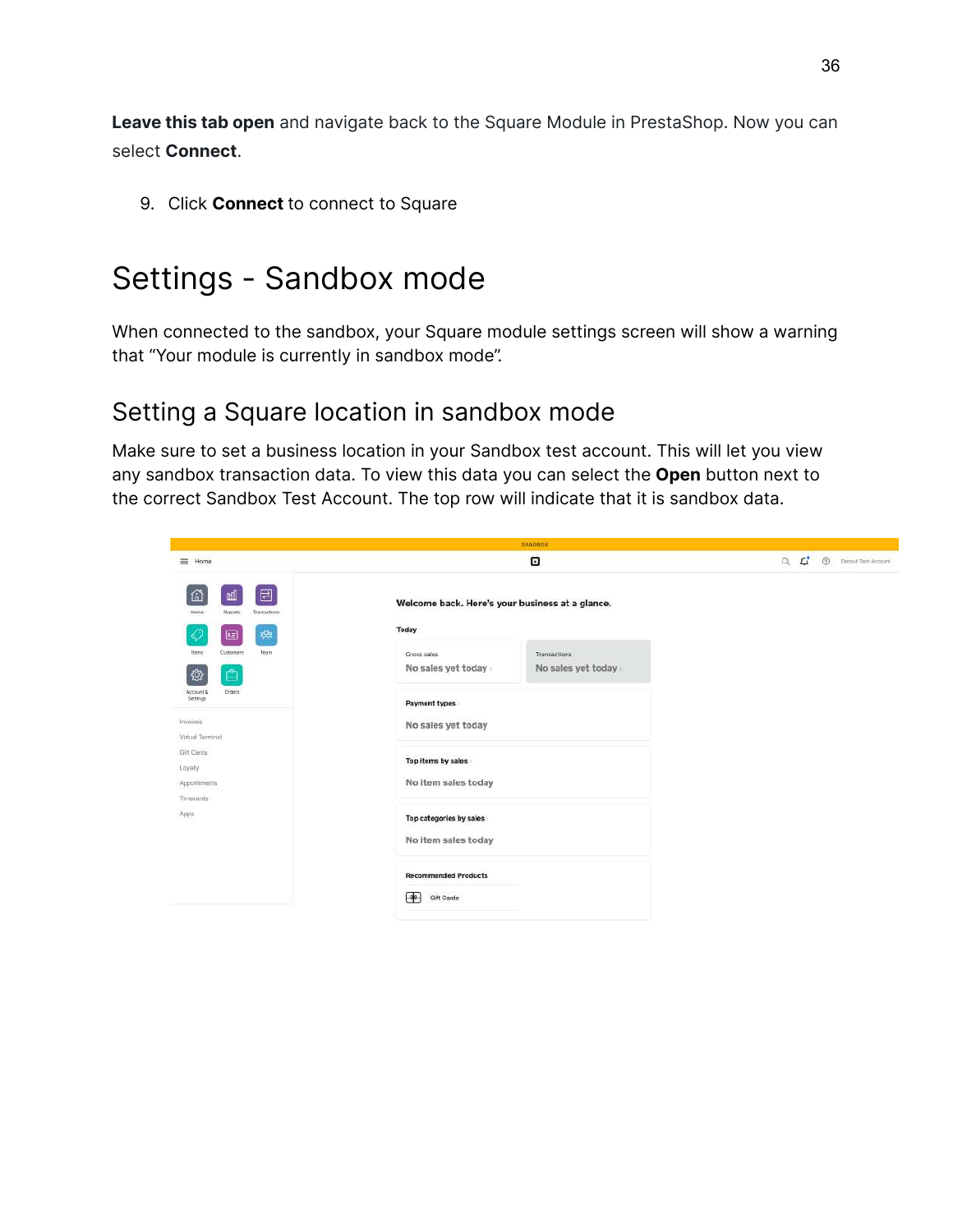## Testing payments in sandbox mode

You can test payments in the sandbox by using these **test [values](https://developer.squareup.com/docs/testing/test-values)** in Square's Sandbox payments section. This lists cards to place successful payments and other cards to trigger specific responses like incorrect CVV, declined card, etc.

#### **Notes:**

- You can set the card expiration date to any future month and year.
- Payments in GBP (United Kingdom) require a valid postal code.
- When testing the SCA flow with one of the UK or EU test cards, the **Verification Code** simulates the SMS verification code sent to the buyer mobile phone during an actual transaction.
- Be aware your Test Account Authorisation expires and needs to be reauthorised every so often.

To switch from sandbox to production, you will need to disconnect your Square account from your PrestaShop module and reconnect using the [production](https://docs.google.com/document/d/1Sece02Vjzoosvw4EMewRHurSUouZ19FhaFI308znhrs/edit#) mode instructions. You can use the same Square application for both Sandbox and Production.

## Currency configuration on PrestaShop v1.6

Your PrestaShop application's default currency **must match the currency of your Square account.** Your PrestaShop 1.6 application should be set with either:

- Localization Pack United Kingdom, Currency GBP
- Localization Pack Ireland, Currency EUR

Navigate to the PrestaShop 1.6 menu **Localization > Currencies**. By default, after PrestaShop has been installed into your host server, the Currency and Language is set to the United States, so you should additionally add the UK GBP or Ireland EUR.

If the localization pack is missing, click on the **Localization** menu, download the missing language packs, by selecting the language and clicking **Import**.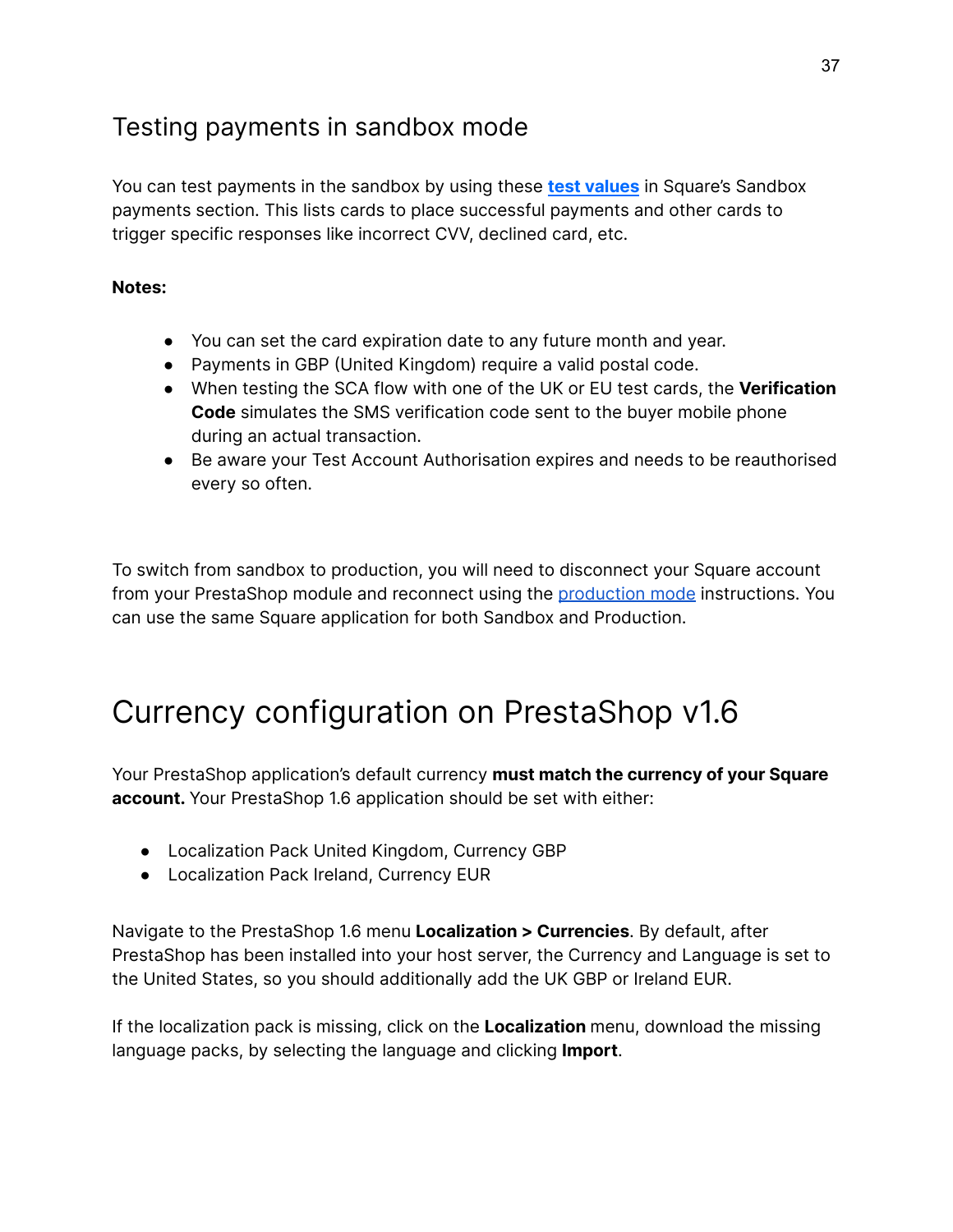| Localization                                 |                                                                                                                                                                                                 |        |
|----------------------------------------------|-------------------------------------------------------------------------------------------------------------------------------------------------------------------------------------------------|--------|
| Localization                                 |                                                                                                                                                                                                 | Q      |
|                                              | Recommended Modules and Services                                                                                                                                                                | Help   |
| @ IMPORT A LOCALIZATION PACK                 |                                                                                                                                                                                                 |        |
| Localization pack you want to import Algeria | ٠                                                                                                                                                                                               |        |
| Content to import 2 States                   |                                                                                                                                                                                                 |        |
|                                              | <b>Z</b> Taxes                                                                                                                                                                                  |        |
|                                              | Currencies                                                                                                                                                                                      |        |
|                                              | Languages                                                                                                                                                                                       |        |
|                                              | Units (e.g. weight, volume, distance)                                                                                                                                                           |        |
|                                              | Change the behavior of the taxes displayed to the groups                                                                                                                                        |        |
| Download pack data @ Yes                     |                                                                                                                                                                                                 |        |
|                                              | ONO                                                                                                                                                                                             |        |
|                                              | If set to yes then the localization pack will be downloaded from prestashop com. Otherwise the local xml file found in the localization folder of your PrestaShop<br>installation will be used. |        |
|                                              |                                                                                                                                                                                                 |        |
|                                              |                                                                                                                                                                                                 | Import |

To set up currencies for your PrestaShop store, you should see the options below. Don't forget to save your settings.

|   |                |                                                                                                                                                                                                                            |            |                                     |   |                   | Add new currency Recommended Modules and Services | Help                             |
|---|----------------|----------------------------------------------------------------------------------------------------------------------------------------------------------------------------------------------------------------------------|------------|-------------------------------------|---|-------------------|---------------------------------------------------|----------------------------------|
|   | CURRENCIES 3   |                                                                                                                                                                                                                            |            |                                     |   |                   |                                                   | 0C <sub>2</sub>                  |
|   |                | ID . Currency .                                                                                                                                                                                                            |            | ISO code . ISO code number . Symbol |   | Exchange rate * * | Enabled                                           |                                  |
|   |                | E)                                                                                                                                                                                                                         |            |                                     | ۰ |                   | D.<br>œ                                           | Q Search                         |
| □ | n,             | Euro                                                                                                                                                                                                                       | EUR        | 978                                 | € | 0.823323          | v.                                                | $P$ Edit $\rightarrow$           |
| п | ž.             | Dollar                                                                                                                                                                                                                     | <b>USD</b> | 840                                 | s | 3                 | $\checkmark$                                      | $\ell$ Edit $\star$              |
| п | $\frac{11}{2}$ | Pound                                                                                                                                                                                                                      | GBP        | 826                                 | £ | 0.70922           | $\mathbf x$                                       | $\mathscr{F}$ Edit $\mathscr{F}$ |
|   |                | Use PrestaShop's webservice to update your currency's exchange rates. However, please use caution: rates are provided as-is.                                                                                               |            |                                     |   |                   |                                                   |                                  |
|   |                |                                                                                                                                                                                                                            |            |                                     |   |                   |                                                   | ⊞<br>Update currency rates       |
|   |                | OF AUTOMATICALLY UPDATE CURRENCY RATES                                                                                                                                                                                     |            |                                     |   |                   |                                                   |                                  |
|   |                | Use PrestaShop's webservice to update your currency exchange rates. However, please use caution: rates are provided as-is.<br>You can place the following URL in your crontab file, or you can click it yourself regularly |            |                                     |   |                   |                                                   |                                  |
|   |                | http://square16.invertusdemo.com/admin1/cron_currency_rates.php?secure_key=2419cda3855f6b9ca8d5e7e762bbd2c0                                                                                                                |            |                                     |   |                   |                                                   |                                  |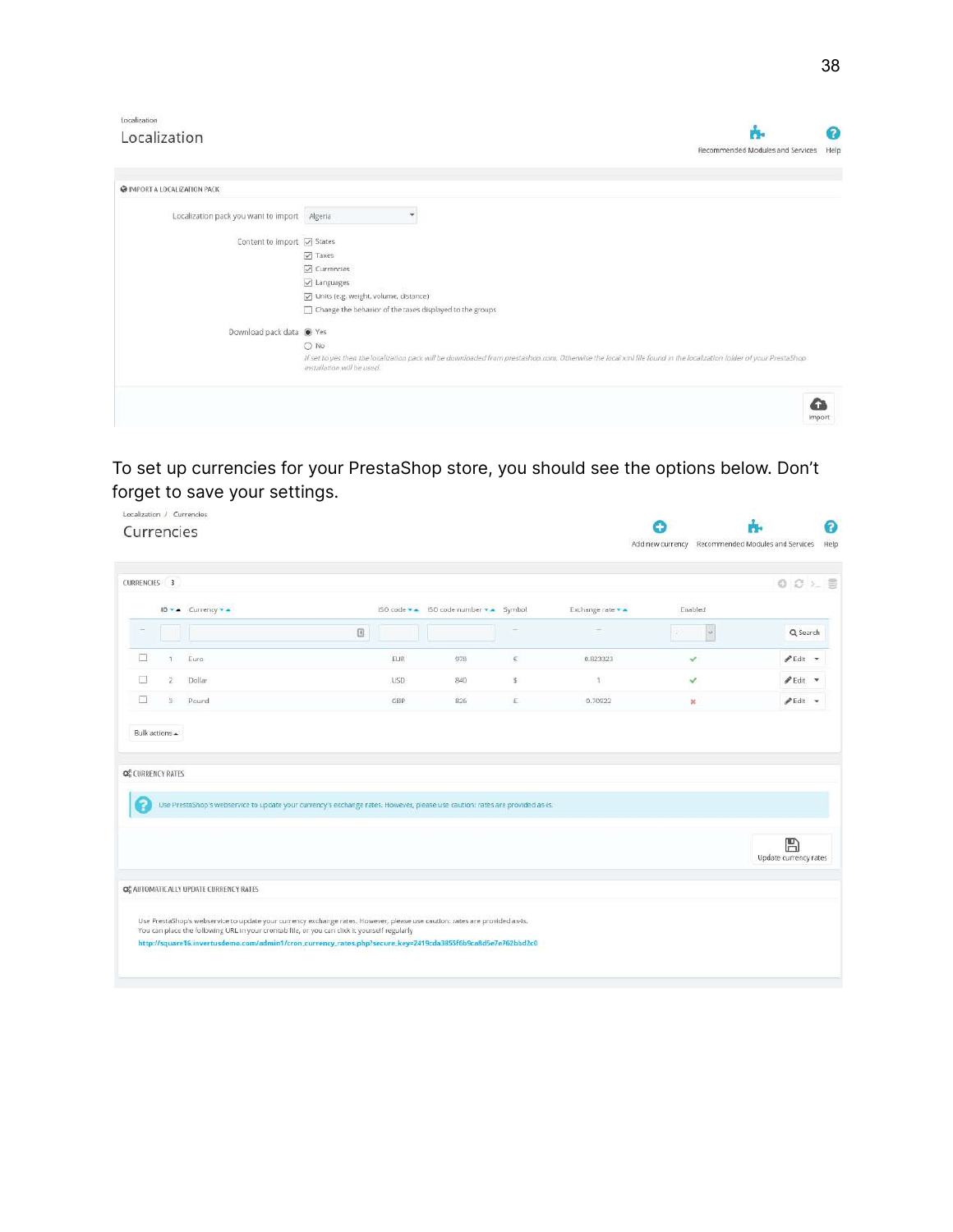# Currency configuration on PrestaShop version v1.7

Your PrestaShop application's default currency **must match the currency of your Square account.**

Your PrestaShop application should be set with either:

- Localization Pack United Kingdom, Currency GBP
- Localization Pack Ireland, Currency EUR

Navigate to the PrestaShop menu **IMPROVE > International > Localisation**. During the PrestaShop installation wizard, you can choose the appropriate webstore localisation, so you should additionally add the UK GBP or Ireland EUR. If the localisation is missing, download the missing language packs, by selecting the language and clicking **Import**.

| Localization<br>Localization |                                        |                                                                                                                                                                                                 |                  |
|------------------------------|----------------------------------------|-------------------------------------------------------------------------------------------------------------------------------------------------------------------------------------------------|------------------|
| Localization                 | Currencies<br>Geolocation<br>Languages |                                                                                                                                                                                                 |                  |
|                              | Import a localization pack             |                                                                                                                                                                                                 |                  |
|                              | Localization pack you want to import   | Algeria<br>$\sim$                                                                                                                                                                               |                  |
|                              | Content to import                      | <b>D</b> States                                                                                                                                                                                 |                  |
|                              |                                        | <b>D</b> Taxes                                                                                                                                                                                  |                  |
|                              |                                        | <b>C</b> Currencies                                                                                                                                                                             |                  |
|                              |                                        | <b>C</b> Languages<br>Units (e.g. weight, volume, distance)                                                                                                                                     |                  |
|                              |                                        | Change the behavior of the price display for groups                                                                                                                                             |                  |
|                              | Download pack data                     | A(C)<br><b>YES</b>                                                                                                                                                                              |                  |
|                              |                                        | If set to yes then the localization pack will be downloaded from prestashop.com. Otherwise the local xml file found in the<br>localization folder of your PrestaShop Installation will be used. |                  |
|                              |                                        |                                                                                                                                                                                                 | <b>Ch</b> import |

Once the importing has finished, scroll down to the Configuration settings and set the currency for your store.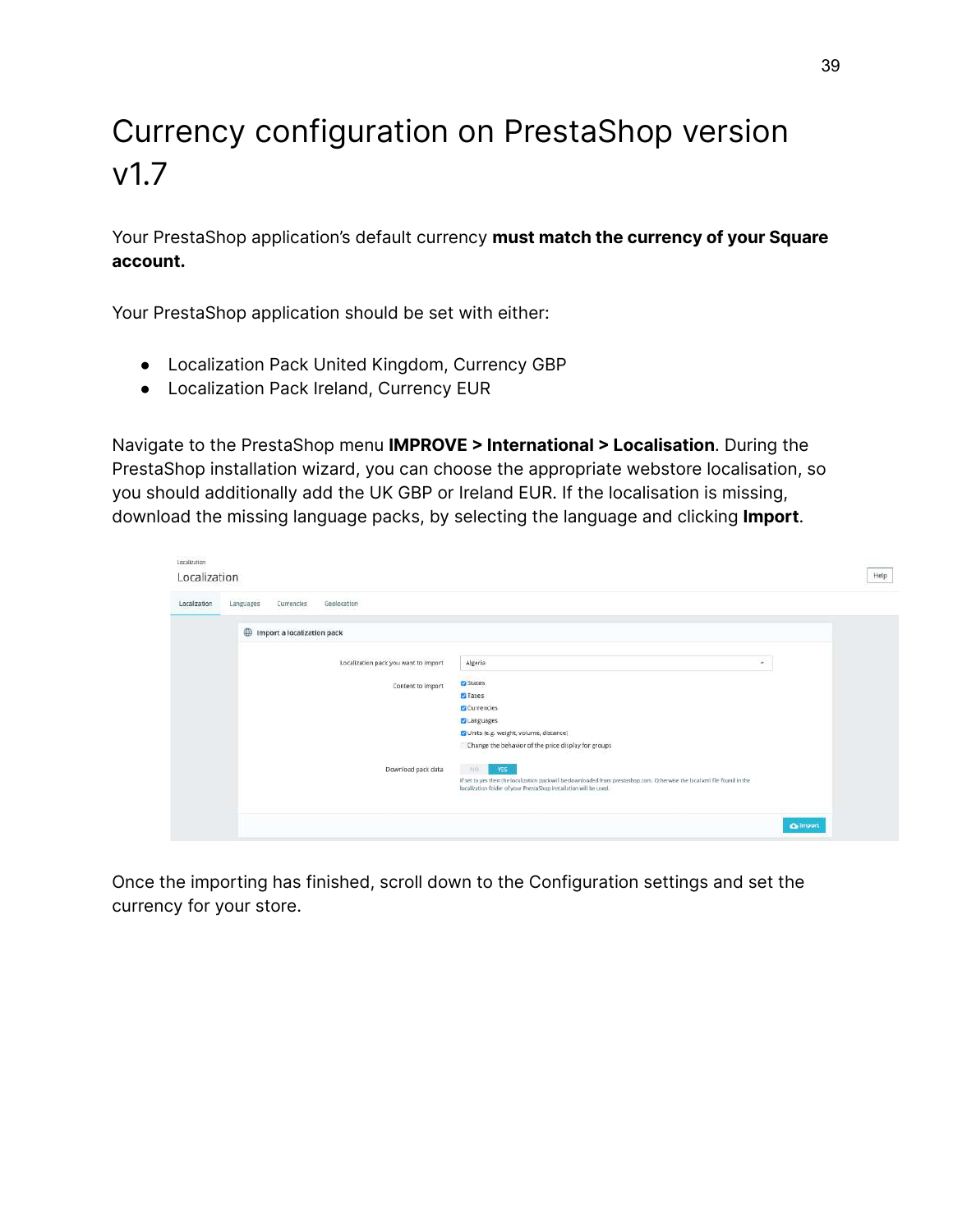| Default language                          | English GB (English)                                          | ۰                        |
|-------------------------------------------|---------------------------------------------------------------|--------------------------|
| Set language from browser                 | NO.<br><b>YES</b><br>Set browser language as default language |                          |
| Default country                           | United Kingdom                                                | $\;$                     |
| Set default country from browser language | YES<br>NO<br>Set country corresponding to browser language    |                          |
| Default currency ?                        | British Pound (GBP)                                           | $\overline{\phantom{a}}$ |
| Time zone                                 | Etc/GMT+0                                                     | $\scriptstyle\rm w$      |

## Accepting additional currencies in PrestaShop

You can choose to sell items in different currencies on PrestaShop. For instance, if your Square account is in GBP, you can allow customers to pay in USD. **Your payments will still be received in the currency of your Square account regardless of which currency is shown on your PrestaShop store. There may be a discrepancy between the order amount and the amount settled to your Square account.**

Go to the **Currencies** tab of PrestaShop and check the currencies you wish to support. You can set a custom exchange rate or turn on live exchange rates.

| Localization<br>Languages | Geolocation<br>Currencies |                                                               |                      |                  |                             |
|---------------------------|---------------------------|---------------------------------------------------------------|----------------------|------------------|-----------------------------|
| Currencies (3)            |                           |                                                               |                      |                  | $\mathbb{Z}_p^{\mathsf{G}}$ |
| Currency                  | Symbol                    | ISO code                                                      | <b>Exchange rate</b> | Enabled          | Actions                     |
|                           |                           | ISO code                                                      |                      | $\ddot{\bullet}$ | Q. Search                   |
| Euro (Edited)             | $\mathfrak{C}_i$          | <b>EUR</b>                                                    | 1.151672             | $\checkmark$     | ı<br>÷                      |
| US Dollar (Edited)        | š.                        | USD                                                           | 1,383557             | $\checkmark$     | ı<br>÷                      |
| British Pound (Edited)    | ż                         | GBP                                                           | 1,000000             | J.               | ì<br>$\ddot{z}$             |
|                           |                           |                                                               |                      |                  |                             |
| <b>Exchange rate</b>      |                           |                                                               |                      |                  |                             |
| Live exchange rates       | YES !<br>H <sup>o</sup>   |                                                               |                      |                  |                             |
|                           |                           | Please tratall the cronipbs module before using this feature. |                      |                  |                             |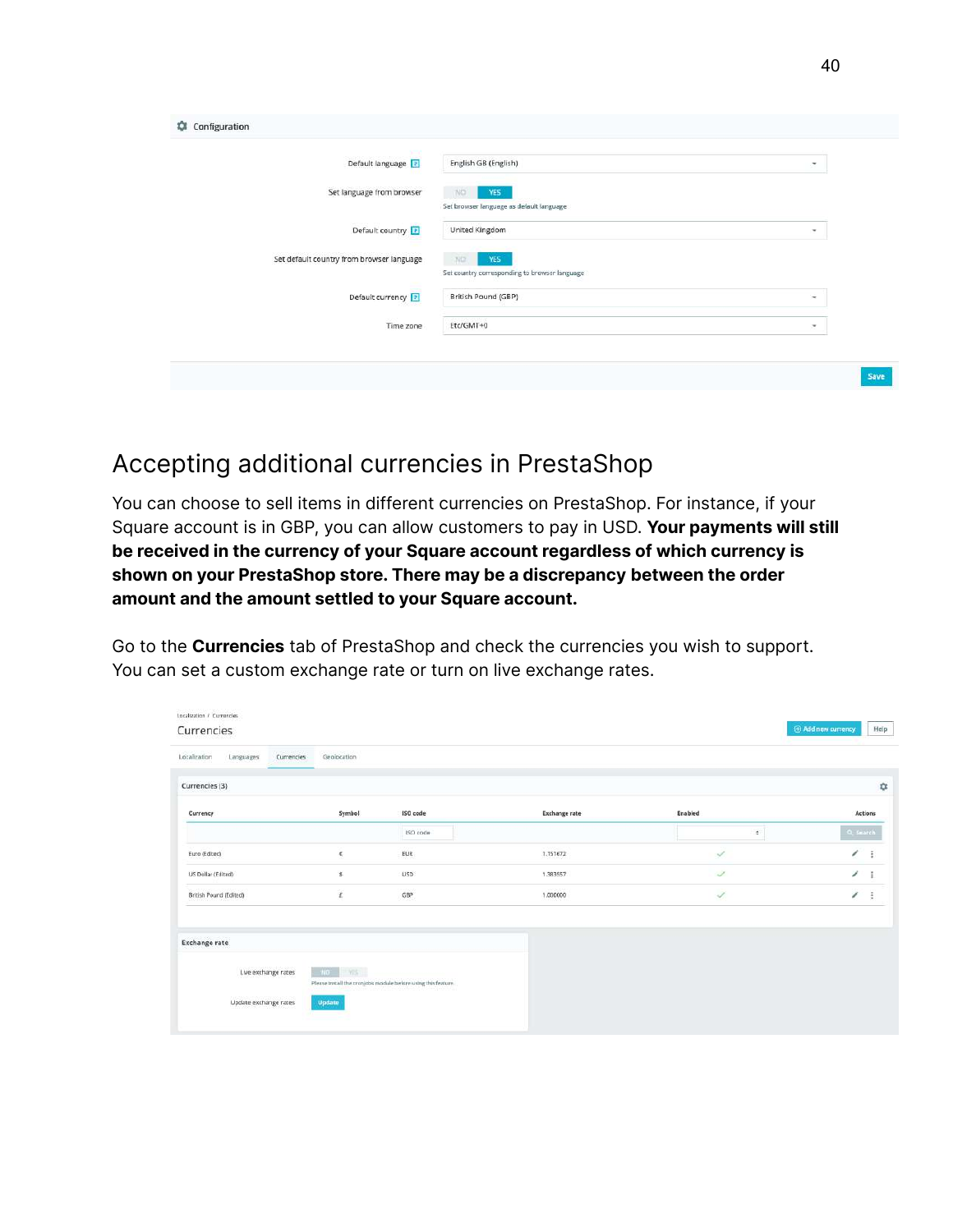# <span id="page-40-0"></span>Capturing payment

To capture payment on an order, go to the orders tab on PrestaShop. Scroll down to the box on the bottom left and select "capture payment". An order will be created in Square and will be marked as "in progress" on the Orders tab of your Square dashboard. The PrestaShop order status will change to "payment accepted".

# Refunds

The Square module enables seamless refunds from the PrestaShop dashboard. It also uses refunds webhooks to sync any refunds that were initiated from Square to PrestaShop in the background.

After taking a payment, you can fully or partially refund an order on the Orders tab of PrestaShop's back office by scrolling to the bottom left and entering the refund amount. The customer will be notified of the refund by email.

The order statuses and labels for refunding are generated automatically as follows:

- Partial Refund > when an order has been partially refunded.
- Refunded > when an order has been fully refunded.

# Managing your PrestaShop orders in Square

You can sell online and manage your customer orders directly from the Orders tab of your online Square [Dashboard](https://squareup.com/dashboard/orders/overview). New orders from PrestaShop will appear in the Orders tab of your Square dashboard as "new". If you have delay capture enabled in PrestaShop, orders will arrive in Square as "in progress" once you have captured the payment in PrestaShop. In Square, all orders will state whether they should be picked up or delivered. The customer name and address will also be displayed here.

To complete an order in Square, you will need to mark it as Picked up or Delivered in the Orders tab on [Square](https://squareup.com/dashboard/orders/overview).

From the order manager, you can mark orders as "in progress", "ready" or delivered". For more details managing orders in Square, visit the Square [support](https://squareup.com/help/gb/en/article/6695-manage-your-online-orders-with-square) centre.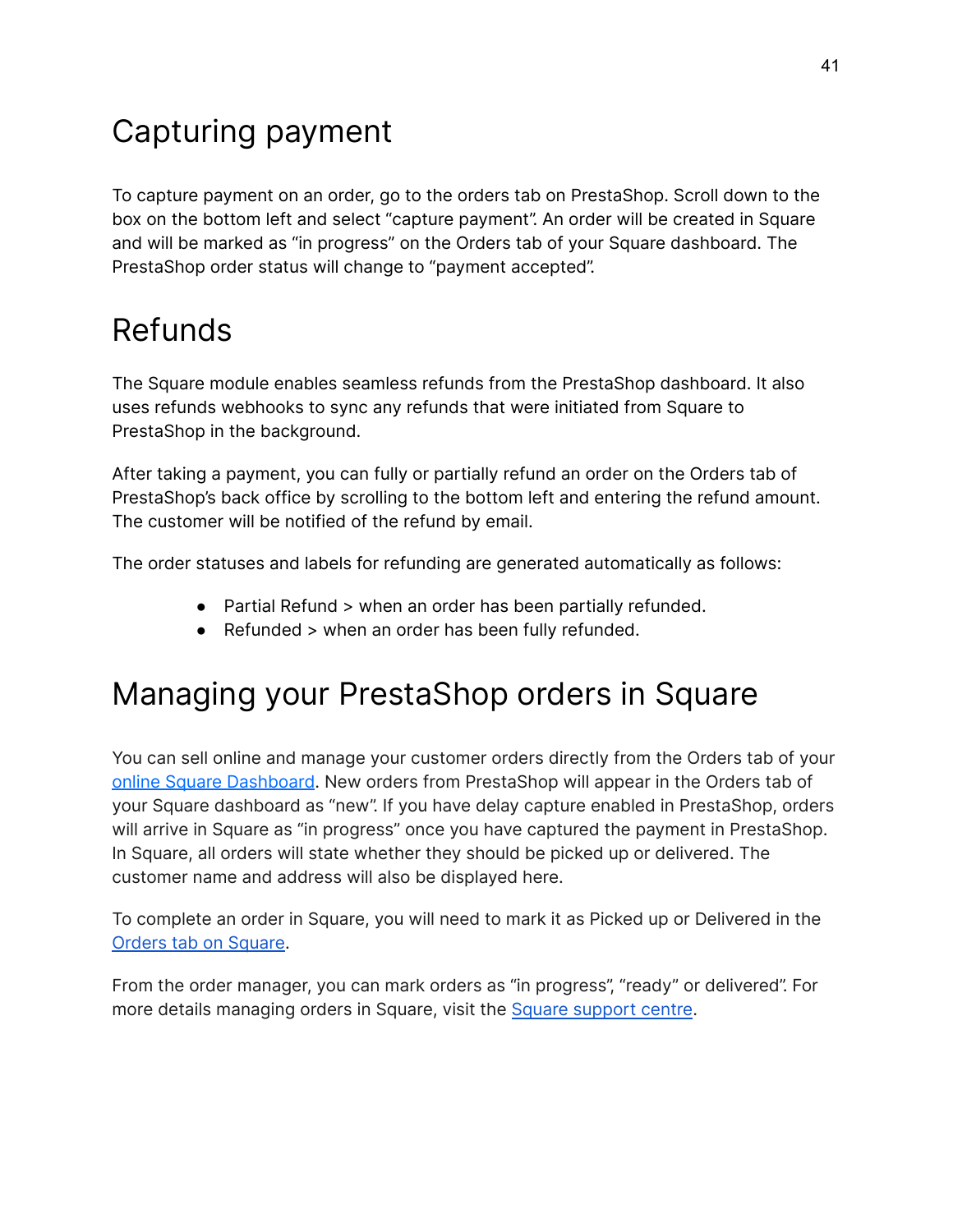# Managing Orders in PrestaShop

In the PrestaShop back office, the following order statuses will be triggered automatically after you sell an item using Square.

- 1. When an order is made and delay capture is on -- The order status will be "Pending Payment"
- 2. When a payment is captured -- The order status will be "Payment Accepted"
- 3. When an order is canceled -- The order status will be "Canceled"
- 4. When an order is partially refunded -- The order status will be "Partial Refund"
- 5. When an order is is fully refunded -- The order status will be "Refunded"

You can also manually update your order statuses by using the dropdown near the order references. Customers will be notified by email about their order status changes.

## Strong customer authentication

The Square PrestaShop module is SCA-compliant for online payments. Square will invoke 3D-Secure for online card payments or flag transactions as exempt (e.g. merchant-initiated).

For more details on Square's approach to SCA, see our [support](https://squareup.com/help/gb/en/article/7373-strong-customer-authentication-faq) centre.

# <span id="page-41-0"></span>Webhooks troubleshooting

If webhooks are not working, please check the following:

1) PrestaShop is running on a secure SSL server (for example Ngrok, or another application) instead of localhost machine

2) You have entered the correct information in the application ID and application secret.

3) Make sure you've entered the correct webhooks URL in the Square developer dashboard.

4) Make sure you are enabling the "**Connect V2** Webhooks" on the webhooks tab of your Square application.

5) On production, make sure the webhooks URL is being entered correctly as a notification URL in the developer dashboard on the webhooks tab.